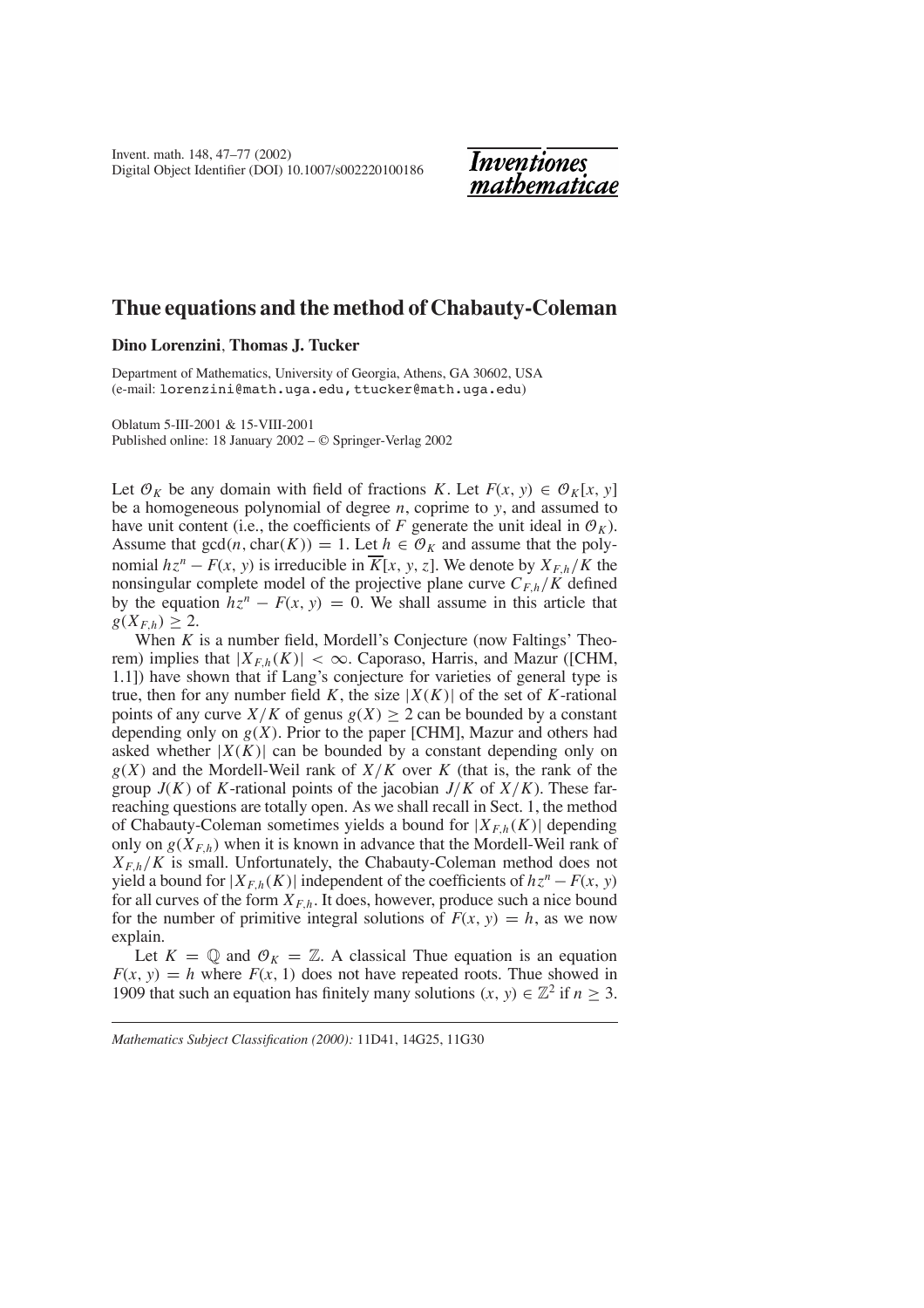Let us say that  $(x, y)$  is a primitive solution if  $gcd(x, y) = 1$ . In this work, we are interested in the following open question raised for instance by Erdös, Stewart, and Tijdeman ([Ste, p. 816]). Let *N*(*F*, *h*) denote the cardinality of the set

$$
\{(x, y) \in \mathbb{Z}^2 \mid F(x, y) = h \text{ and } \gcd(x, y) = 1\}.
$$

Is there a bound for  $N(F, h)$  in terms of *n* only whenever  $n \geq 3$ ? Two known results on *N*(*F*, *h*) are as follows:

**Theorem (Bombieri-Schmidt, [B-S]).** *Assume that F*(*x*, 1) *isirreducible. There exists a constant B*<sup>1</sup> *,which can be taken to be 215when n issufficiently large, such that*  $N(F, h) \leq B_1 n^{w(h)+1}$ *, where*  $w(h)$  *equals the number of prime factors of h.*

This bound depends on *n* and *h*. A generalization to the case where  $F(x, 1)$  has distinct roots is given in [Ste, Theorem 1]. Let  $r(X_{F,h})$  denote the Mordell-Weil rank over  $\mathbb Q$  of the jacobian of  $X_{F,h}/\mathbb Q$ .

**Theorem** (Silverman, [Si1]). Assume that  $F(x, 1)$  has distinct roots in  $\overline{Q}$ . *There exists an ineffective constant h*(*F*) *such that for all nth power-free h* > *h*(*F*)*, the bound*  $N(F, h) \leq n^{2n^2} (8n^3)^{r(X_{F,h})}$  *holds.* 

For a fixed F, this bound depends only on *n* and  $r(X_{F,h})$ , but only works for *h* sufficiently large. For an improvement in the special case where  $F(x, 1)$ has a root in Q, see [Fuj]. Our main theorem is:

# **Theorem 3.9.** *If*  $r(X_{F,h}) < g(X_{F,h})$ , *then*  $N(F, h) \le 2n^3 - 2n - 3$ .

This bound only holds when  $r(X_{F,h})$  is small, but when it holds, it depends only on *n*. We are able to refine our method in some special cases to obtain a bound of the form  $N(F, h) \leq O(n^2)$ . There is no empirical evidence that would indicate that  $N(F, h)$  cannot always be bounded by *O*(*n*).

Both [B-S] and [Si1] make use of diophantine approximation methods, and in particular make use of the Thue-Siegel-Roth theorem on approximations of algebraic numbers. The proof of Theorem 3.9, by contrast, does not involve diophantine approximation; it relies instead on the method of Chabauty-Coleman. In order to use this method to bound  $|X_{F,h}(\mathbb{Q})|$ , one needs to pick a prime p and compute enough of a regular model  $\mathcal{X}/\mathbb{Z}_p$  of  $X_{F,h}/\mathbb{Q}_p$  to be able to bound the number  $N_1$  of components of multiplicity 1 in the special fiber  $\overline{X}/\mathbb{F}_p$ . The number  $N_1$  is not, in general, bounded by a constant depending only on  $g(X_{F,h})$ . Hence, this method does not always enable us to bound  $|X_{F,h}(\mathbb{Q})|$  in terms of  $g(X_{F,h})$  only. Surprisingly, however, it is possible to bound, in terms of *n* only, the number of reduction classes in the special fiber of a regular model  $\mathcal{X}/\mathbb{Z}_p$  of the primitive solutions of  $F(x, y) = h$ . Let  $F(x, 1) = c \prod_{i=1}^{s} (x - \alpha_i)^{n_i}$  in  $\overline{\mathbb{Q}}[x]$ , and set  $d^*(F) := c^{s(s-1)} \prod_{i \neq j} (\alpha_i - \alpha_j) \in \mathbb{Z}$ . To obtain a bound on the number of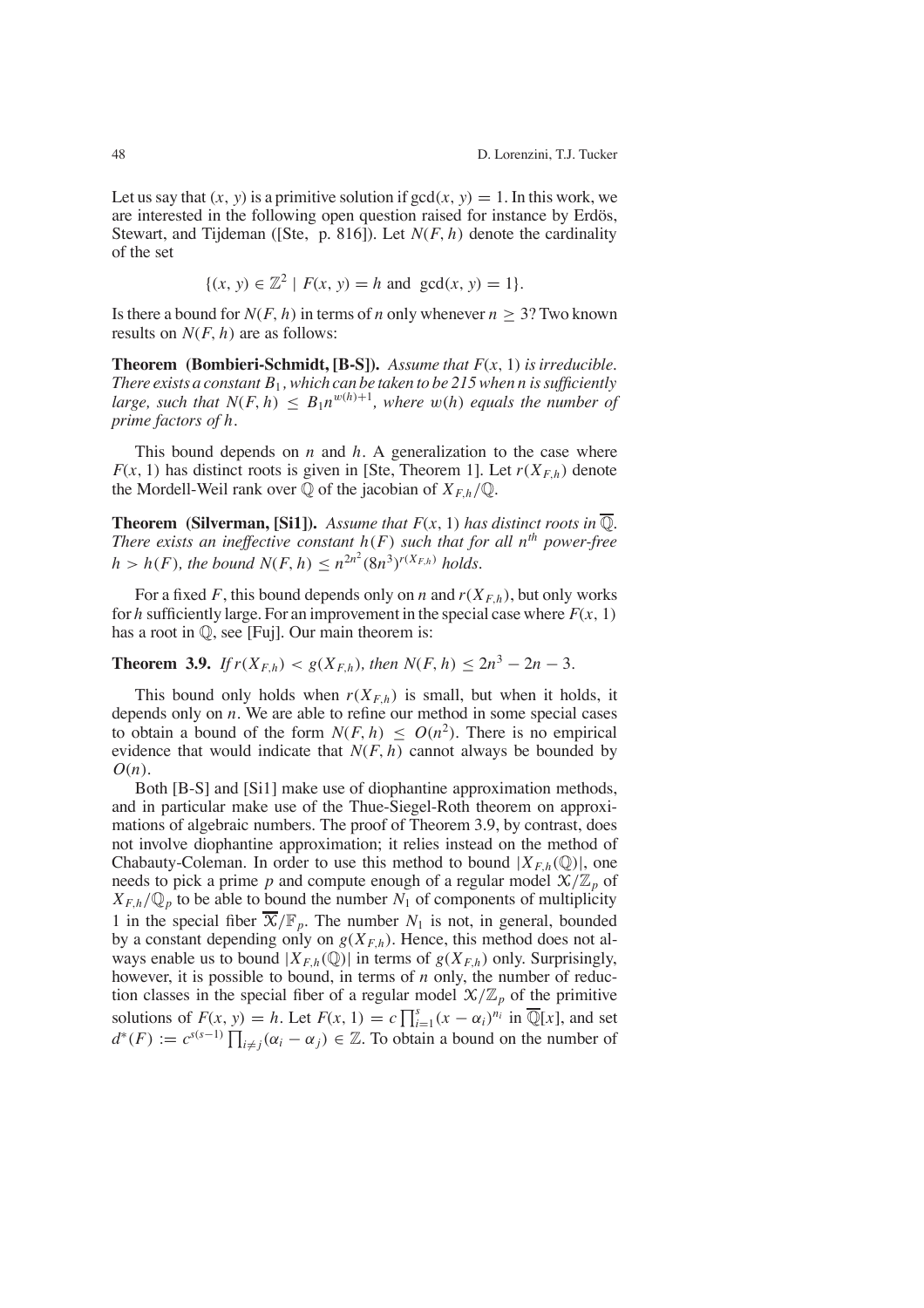reduction classes in the special fiber of the primitive solutions, the most difficult case to be treated is when  $p \mid d^*(F)$  and  $p \mid h$ . In this case, our main result is:

**Theorem 3.5/3.8.** Let  $X_{F,h}/\mathbb{Q}$  be such that for some prime  $p > n$ , *p*  $\mid d^*(F)$  *and p*  $\mid h$ . Let  $\mathfrak{X}/\mathbb{Z}_p$  *be the regular minimal model of*  $\overline{X}_{F,h}/\mathbb{Q}_p$ *.* Let *N* denote the set of reductions in the special fiber  $X_{\mathbb{F}_p}$  of the solutions  $of F(x, y) = h$  *in*  $\mathbb{Z}_p^2$  *with*  $gcd(x, y) = 1$ *. Then*  $|N| \leq snp$ *.* 

In the cases where *p* fails to divide both *h* and  $d^*(F)$ , similar results are obtained in the proofs of 3.1, 3.2, and 3.3. Determining whether  $J(\mathbb{Q})$ has rank less than  $g(X_{F,h})$  is in general very difficult. There is no known algorithm that provably determines the Mordell-Weil rank of a jacobian, even for elliptic curves. Upper bounds for the rank are obtainable, at least in theory, by computing the size of a suitable Selmer group. The Mordell-Weil rank in the case of superelliptic curves of the form  $y^p = f(x)$  with *p* prime is treated in [P-S] and [Sch]. A computational implementation in the case  $p = 2$  and deg( $f$ ) = 6 is discussed in [St3]. There are at this time no educated guesses regarding the proportion of isomorphism classes of nonsingular plane Thue curves of degree *n* whose Mordell-Weil rank over  $\mathbb{Q}$  is lessthan (*n*−1)(*n*−2)/2. Similarly, fixing *F*, there are no general results on the proportion of the *n*-th power free integers *h* such that the Mordell-Weil rank of  $X_{F,h}$  is less than  $g(X_{F,h})$ . To our knowledge, it is not known whether the set of such integers is always infinite, or even non-empty. On a more positive note, we can produce in 3.10 infinitely many explicit examples of Thue equations where the bound given in Theorem 3.9 holds.

The method of Chabauty-Coleman, when applicable, very often also provides bounds for  $|X_{F,h}(\mathbb{Q})|$  and not just for  $N(F, h)$ . In particular, we show:

**Theorem 3.1/3.2.** Let  $p > n$  be a prime with  $p \nmid d^*(F)$ . Assume that  $r(X_{F,h}) \leq g(X_{F,h})$ . *Then*  $|X_{F,h}(\mathbb{Q})| \leq np + \frac{p-1}{p-2}(2g-2)$ . *In particular, there always exists such a prime p with*  $p \leq max(2n, 2d^*(F))$ *, so*  $|X_{F,h}(\mathbb{Q})|$ *is bounded by a constant depending only on F, and not on h.*

This explicit theorem is a special case of [Si2, Theorem 1], which states that if  $X/K$  is any curve of genus  $g \geq 2$  over a number field, and  $X_h/K$ is any twist of *X*, then  $|X_h(K)|$  can be bounded in terms of a constant  $c = c(X/K)$  and the Mordell-Weil rank of  $X_h/K$ .

This paper is organized as follows. In the first section, we refine the method of Chabauty-Coleman so that it can be applied to any regular model over  $\mathbb{Z}_p$  of a curve  $X/\mathbb{Q}$  of genus  $g \ge 1$  with  $p^2 > 2g + 1$ . In the second section, we describe some regular models of the curves  $X_{F,h}$ . We then prove in the third section our main theorem on primitive solutions of Thue equations using these models.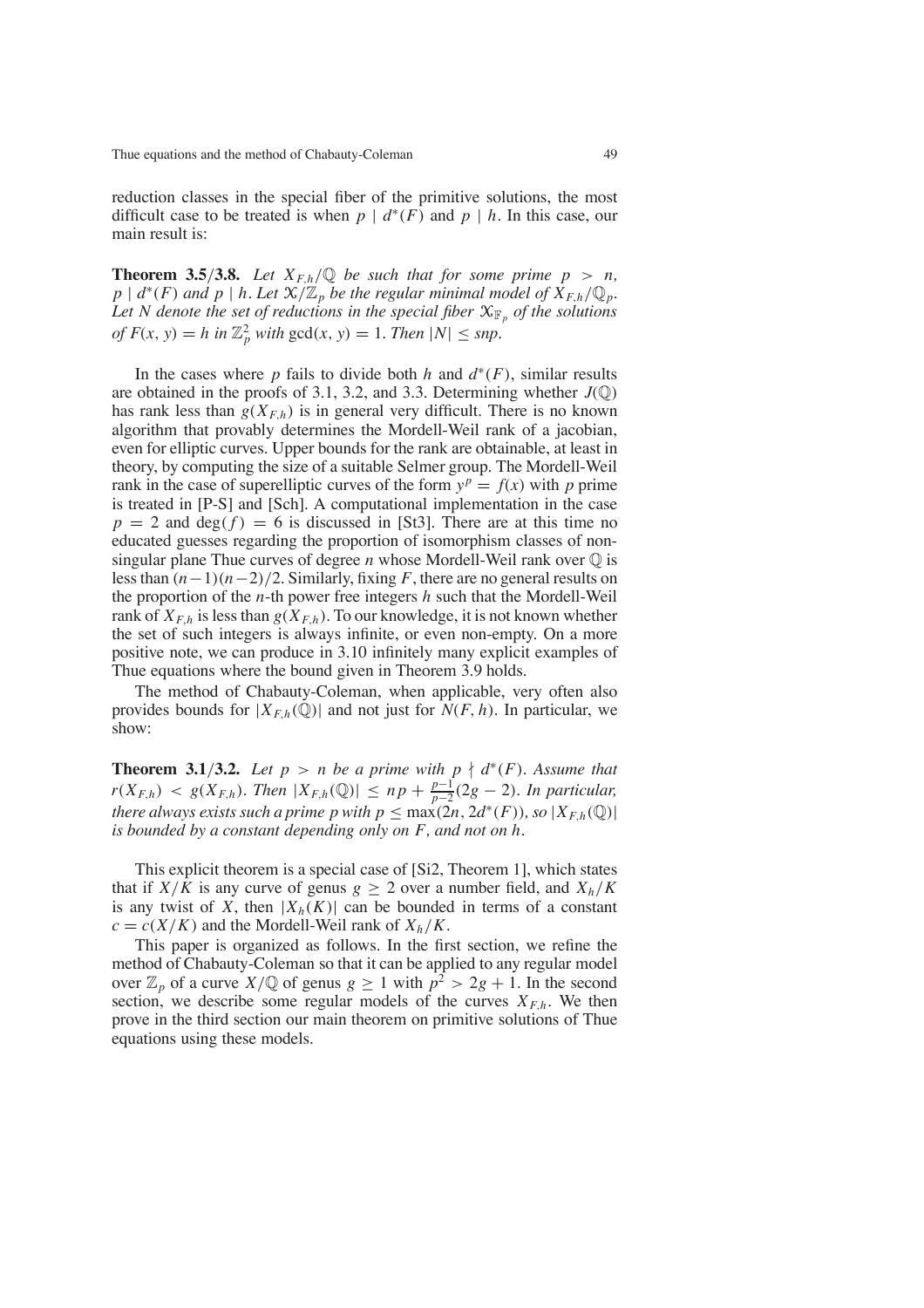#### **1. The method of Chabauty-Coleman**

Let *K* be any number field with a place v over a prime  $p$ . Let  $K_v$  denote the completion of *K* at v, with uniformizer  $\pi$  and residue field  $\mathbb{F}_q$ , where *q* is a power of *p*. Let *X*/*K* be a smooth proper geometrically connected curve of genus  $g \ge 1$ , with Jacobian  $J/K$ . When the rank of  $J(K)$  is less than *g*, the method of Coleman-Chabauty allows one to bound  $|X(K)|$  in terms of the number of zeros of a well-chosen *p*-adic analytic function  $\lambda_w$  :  $X(K_v) \rightarrow K_v$ . Coleman [Co2, 0.ii] considered the case where the curve *X* has good reduction at v (that is, where  $X/K_v$  has a smooth model  $X$ over  $\mathcal{O}_{K_v}$ ). McCallum [McC1] applied the method of Chabauty-Coleman at primes of bad reduction in the special case of Fermat curves. In Theorem 1.1 below, we show that the method of Chabauty-Coleman produces bounds for  $|X(K)|$  even when  $X/K$  is not assumed to have good reduction. At the 1999 Arizona Winter School, McCallum suggested that a slight variant of [Co2, 0.ii] should hold on any regular model  $X/O_{K_v}$ ; we prove that his suggestion is indeed correct in 1.11.

Let  $A/K$  be any abelian variety of dimension *g*. We will write  $\Gamma(A)$ ,  $\Omega_{A/K_v}$ ) for the module of global sections over  $A_{K_v}$  of the sheaf of differentials  $\Omega_{A_{K_v}/K_v}$ . As a *p*-adic Lie group,  $A(K_v)$  is endowed with a logarithm map

$$
\log: A(K_v) \to \text{Hom}(\Gamma(A, \Omega_{A/K_v}), K_v) \cong K_v^g,
$$

as we shall recall below, borrowing from [Wet]. The *Chabauty rank of A at v*, denoted by Chab(*A*, *K*, *v*), is the dimension of the  $K_v$ -subvector space of  $K_v^g$  generated by the elements of  $log(A(K))$ . Note that since log is a homomorphism,  $Chab(A, K, v)$  is less than or equal to the Mordell-Weil rank of  $A(K)$ . Define the *Chabauty rank of a curve*  $X/K$  *at v* to be Chab(*J*, *K*, *v*), and denote it by Chab(*X*, *K*, *v*). Let  $\overline{X}_{ns}(\mathbb{F}_{q})$  denote the subset of non-singular  $\mathbb{F}_q$ -points of the special fiber  $\overline{X}$  of a proper flat model  $X/\mathcal{O}_{K_v}$  of  $X/K_v$ . Let  $r: X(K_v) \to \overline{X}(\mathbb{F}_q)$  denote the reduction map. The main theorem of this section is:

**Theorem 1.1.** Let  $X/K$  be a curve of genus  $g \geq 1$  defined over a number *field K* with completion  $K_v$  *unramified over*  $\mathbb{Q}_p$ *. Assume that* Chab(*J*, *K*, *v*)  $\leq$  *g.* Let *d* be a positive integer such that  $p > d$  and  $p^d > 2g - 1 + d$ . Then, *for* any subset  $\mathcal{U} \subset \overline{\mathcal{X}}_{ns}(\mathbb{F}_q)$  *of the special fiber*  $\overline{\mathcal{X}}$  *of a model*  $\mathcal{X}/\mathcal{O}_{K_p}$  *of*  $X/K_v$ , we have

$$
|r^{-1}(\mathcal{U}) \cap X(K)| \leq |\mathcal{U}| + \left(\frac{p-1}{p-d}\right)(2g-2).
$$

Our theorem applies whenever *p* is such that  $p^{p-1} - p > 2g - 2$ . The only obstacle to applying the Chabauty-Coleman method to even smaller primes is finding a suitable variant of Lemma 1.5. The key to the method of Chabauty-Coleman is the remark that if  $Chab(A, K, v) < g$ , then there exists a linear projection  $\theta: K_v^g \to K_v$  such that the composition  $\theta \circ \log$ :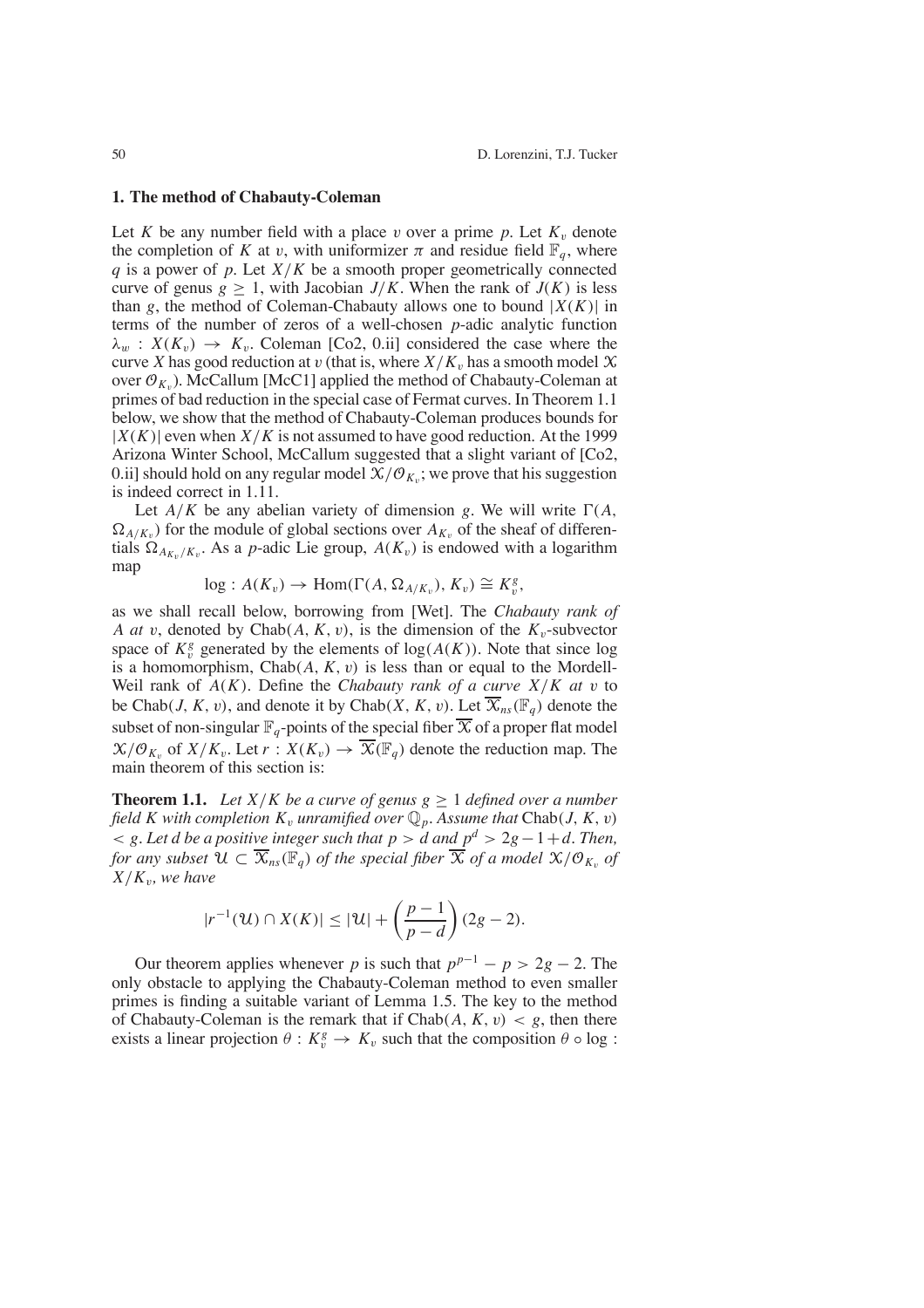$A(K_v) \to K_v$  is an analytic function  $\lambda$  that vanishes on  $A(K)$ . As we shall recall, it turns out that there always exists a differential  $\eta \in \Gamma(A, \Omega_{A/K_v})$ such that  $d(\lambda) = \eta$ . Given a curve  $X/K$  and a map  $j : X \to J$  defined over *K*, one can consider the associated analytic function  $\lambda \circ j : X(K_v) \to Y$  $J(K_v) \to K_v$  and the differential  $j^*(\eta)$ . A bound for  $|X(K)|$  is obtained by bounding the number of zeros of  $\lambda \circ j$  in terms of the number of zeros of  $j^*(\eta)$ . The proof of 1.1 is postponed to 1.8.

We begin by fixing some notation. Let  $V/K_v$  be a proper, geometrically integral variety of dimension *e*. A *model*  $V/O_{K_v}$  of  $V/K$  is an integral scheme V and a flat proper morphism  $V \rightarrow Spec(\mathcal{O}_{K_v})$  such that the generic fiber of this morphism is the given map  $V \to \text{Spec}(K)$ . Let  $\overline{V} :=$  $V \times_{Spec(\mathcal{O}_{K_v})} Spec(\mathcal{O}_{K_v}/(\pi))$  denote the special fiber of  $V$ . Since V is proper, we have a reduction map  $r : \mathcal{V}(\overline{K}_v) \longrightarrow \overline{\mathcal{V}}(\overline{\mathbb{F}}_q)$ , which sends points in  $V(K_v)$  to points in  $\overline{V}(\mathbb{F}_q)$ . More precisely, let *P* be a point in  $V(\overline{K}_v)$ . The image of *P* under the map *r* is the intersection of  $\overline{V}$  with the closure of the image of *P* in  $V_{K_v}$ . This map is well-defined because the closure of the image of  $P$  in  $V_{K_v}$  corresponds to the prime spectrum of the ring of integers  $\mathcal{O}_L$  in some finite extension  $L/K_v$ , and such a ring  $\mathcal{O}_L$  is local when  $\tilde{K_v}$  is complete. If  $Q \in \overline{\mathcal{V}}(\mathbb{F}_q)$ , denote by  $D_O(L)$  the set  $r^{-1}(Q) \cap V(L)$ . When  $P \in V(K_v)$ , the set  $D_{r(P)}(\overline{K}_v)$  is called the residue class of *P*. For simplicity, we may denote the set  $D_{\Omega}(K_v)$  simply by  $D_{\Omega}$ .

Let now A be the Neron model over  $\mathcal{O}_{K_v}$  of an abelian variety  $A/K$ . The scheme A is not in general proper over  $\mathcal{O}_{K_v}$ , but the natural map  $A(\mathcal{O}_{K_v}) \rightarrow A(K_v)$  is always an isomorphism. We use this map to define a reduction map  $r : \mathcal{A}(K_v) \to \overline{\mathcal{A}}(\mathbb{F}_q)$ .

Denote by  $\overline{\mathcal{V}}_{ns}(\mathbb{F}_q)$  the set of points of  $\overline{\mathcal{V}}(\mathbb{F}_q)$  which are smooth points of the map  $V \to \text{Spec}(\mathcal{O}_{K_v})$ . Since the field  $\mathbb{F}_q$  is also the ground field for  $\overline{V}$ , we find that the set  $\overline{V}_{ns}(\mathbb{F}_q)$  is in fact the set of regular points of  $\overline{V}$ with residue field  $\mathbb{F}_q$ . Let  $Q \in \overline{\mathcal{V}}_{ns}(\mathbb{F}_q)$ . Each point  $P \in V(K_v)$  for which  $r(P) = Q$  gives rise to a prime  $P \text{ in } \mathcal{O}_{V,Q}$  of height *e*. Since  $\mathcal{O}_{V,Q}$  is a regular local ring,  $\mathcal P$  can be generated by *e* elements  $z_1, \ldots, z_e$ . We will call these  $z_i$  *local coordinates* for *P*. Each  $z_i$  can be evaluated at any other point  $P' \in D_Q(K_v)$  by setting  $z_i(P')$  equal to the image of  $z_i$  in  $\mathcal{O}_{V,Q}/\mathcal{P}'$ , where  $\mathcal{P}'$  is the prime in  $\mathcal{O}_{V,Q}$  corresponding to P'. A set of local coordinates defines a bijection between  $D_O(K_v)$  and  $\pi \mathcal{O}_{K_v} \times \cdots \times \pi \mathcal{O}_{K_v}$  (where the product contains *e* terms). Indeed, let  $\hat{\mathcal{O}}_{V,\Omega}$  denote the completion of the ring  $\mathcal{O}_{V,O}$  with respect to the prime ideal  $\tilde{\mathcal{P}}$ . One shows that the canonical map from  $\text{Hom}_{\mathcal{O}_{K_v}}(\hat{\mathcal{O}}_{\mathcal{V},Q}, \mathcal{O}_{K_v})$  to  $\text{Hom}_{\mathcal{O}_{K_v}}(\mathcal{O}_{\mathcal{V},Q}, \mathcal{O}_{K_v})$  is a bijection. We say that the formal power series

$$
\sum_{i_1,\dots,i_e\geq 0} a_{i_1,\dots,i_e} z_1^{i_1}\cdots z_e^{i_e} \in K_v[[z_1,\dots,z_e]]
$$

converges in  $D_Q(K_v)$  if, for any  $P' \in D_Q(K_v)$  with residue field  $L_w$ , the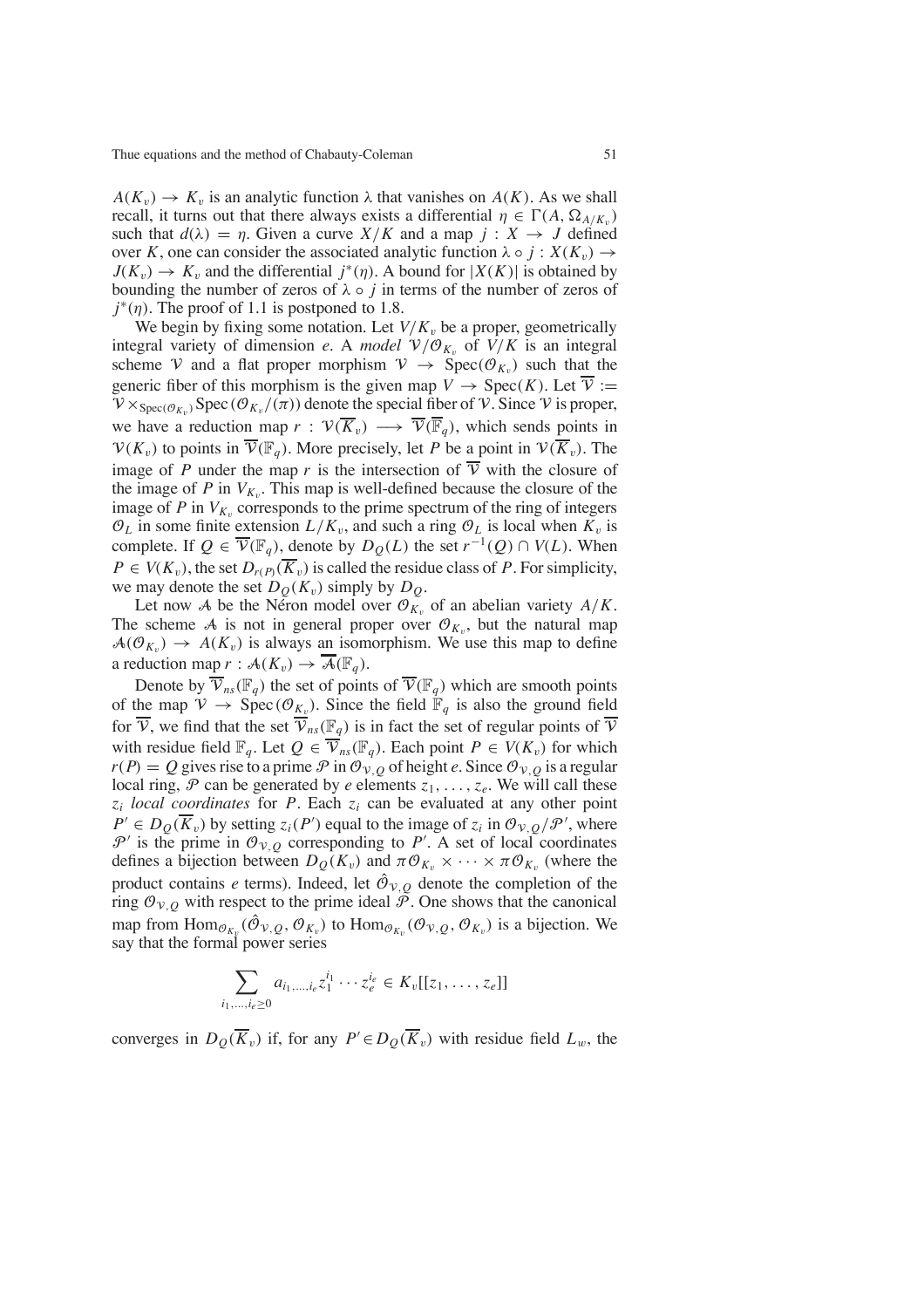$\sum$ *i*1,...,*ie*≥0  $a_{i_1,...,i_e}z_1(P')^{i_1}\cdots z_e(P')^{i_e}$ 

converges in  $L_w$ . This power series defines an analytic map from  $D_Q(K_v)$  to  $K<sub>v</sub>$ . We shall use repeatedly the following important fact: Given any analytic map  $\lambda$  on  $V(K_v)$  which, when restricted to  $D_O(K_v)$ , is equal to an analytic map given as above by a power series expansion converging on  $D<sub>O</sub>(K<sub>v</sub>)$ , then the determination of the zeros of  $\lambda$  on  $D<sub>O</sub>(K<sub>v</sub>)$  is equivalent to the determination of the zeros of the power series on the set  $(\pi \mathcal{O}_{K_v})^e$ .

**Proposition 1.2.** *Let A be an abelian variety of dimension g and let*  $\eta \in$  $\Gamma(A, \Omega_{A/K_v})$ *. Then there exists a unique map*  $\lambda_n : A(K_v) \longrightarrow K_v$  *such that: a)*  $\lambda_n$  *is analytic, b)*  $d(\lambda_n) = \eta$ *, and c)*  $\lambda_n$  *is a group homomorphism. Let* A *be the Néron model of A over*  $\mathcal{O}_{K_v}$ *. Let*  $P \in A(K_v)$ *, and choose a set*  $z_1, \ldots, z_g$  *of local coordinates for P. Then there is a nonzero*  $t \in \mathcal{O}_{K_v}$ *(independent of P) such that*  $t\lambda_n$  *restricted to*  $D_{r(P)}(K_v)$  *has a local power series expansion*

$$
t\lambda_{\eta} = b_0 + \sum_{i_1, ..., i_g \ge 0} b_{i_1, ..., i_g} z_1^{i_1} \cdots z_g^{i_g}
$$

*with*  $b_0 \in K_v$  *and*  $i_{\ell}b_{i_1,\dots,i_g} \in \mathcal{O}_{K_v}$  *for*  $\ell = 1,\dots,g$ . *This power series expansion converges on*  $D_{r(P)}(\overline{K}_v)$ .

*Proof.* Let 0 denote the identity in  $A(K_v)$ . The multiplication law  $A \times_{Spec(\mathcal{O}_{K_v})} A \rightarrow A$  gives a map  $\mathcal{O}_{A,r(0)} \rightarrow \mathcal{O}_{A,r(0)} \otimes_{\mathcal{O}_{K_v}} \mathcal{O}_{A,r(0)}$ . Since  $\mathcal{O}_{A, r(0)}$  is a smooth local ring, we can choose a set of local coordinates at 0, and obtain by completion the formal group law  $\mathcal{F}$ :

$$
\mathcal{O}_{K_v}[[z_1,\ldots,z_g]]\longrightarrow \mathcal{O}_{K_v}[[z_1,\ldots,z_g]]\otimes_{\mathcal{O}_{K_v}}\mathcal{O}_{K_v}[[z_1,\ldots,z_g]].
$$

Let  $\eta \in \Gamma(A, \Omega_{A/K_v})$ . Thus  $\eta$  is an invariant differential on A (see, e.g., [Sha], page 168). There is a nonzero  $t \in \mathcal{O}_{K_v}$  such that  $t\eta \in \Gamma(\mathcal{A}, \Omega_{\mathcal{A}/\mathcal{O}_{K_v}})$ . The invariant differential *t*η induces an invariant differential for the formal group law, in the sense of [Hon], page 216, and can be written as

$$
t\eta = \sum_{\ell=1}^{g} \sum_{i_1,\dots,i_g \ge 0} a_{i_1,\dots,i_g,\ell} z_1^{i_1} \cdots z_g^{i_g} dz_{\ell}
$$

with  $a_{i_1,\dots,i_n,\ell} \in \mathcal{O}_{K_n}$ . It is shown in [Hon], 1.3, that a formal integral  $G_{t_n} \in$  $K_v[[z_1, \ldots, z_g]]$  of *t* $\eta$  exists. We choose  $G_{t\eta}$  such that  $G_{t\eta}(0) = 0$ . Such a formal integral converges on the kernel of the reduction  $D_{r(0)}$ , because  $\lim_{n\to\infty} x^n/|n|_v = 0$  for any  $0 \le x < 1$ . Taking a basis  $\eta_1, \ldots, \eta_g$  of the invariant differentials, Honda describes in [Hon], Theorem 1, a strict isomorphism f of formal groups over  $K_v$  between  $\mathcal F$  and the additive

sum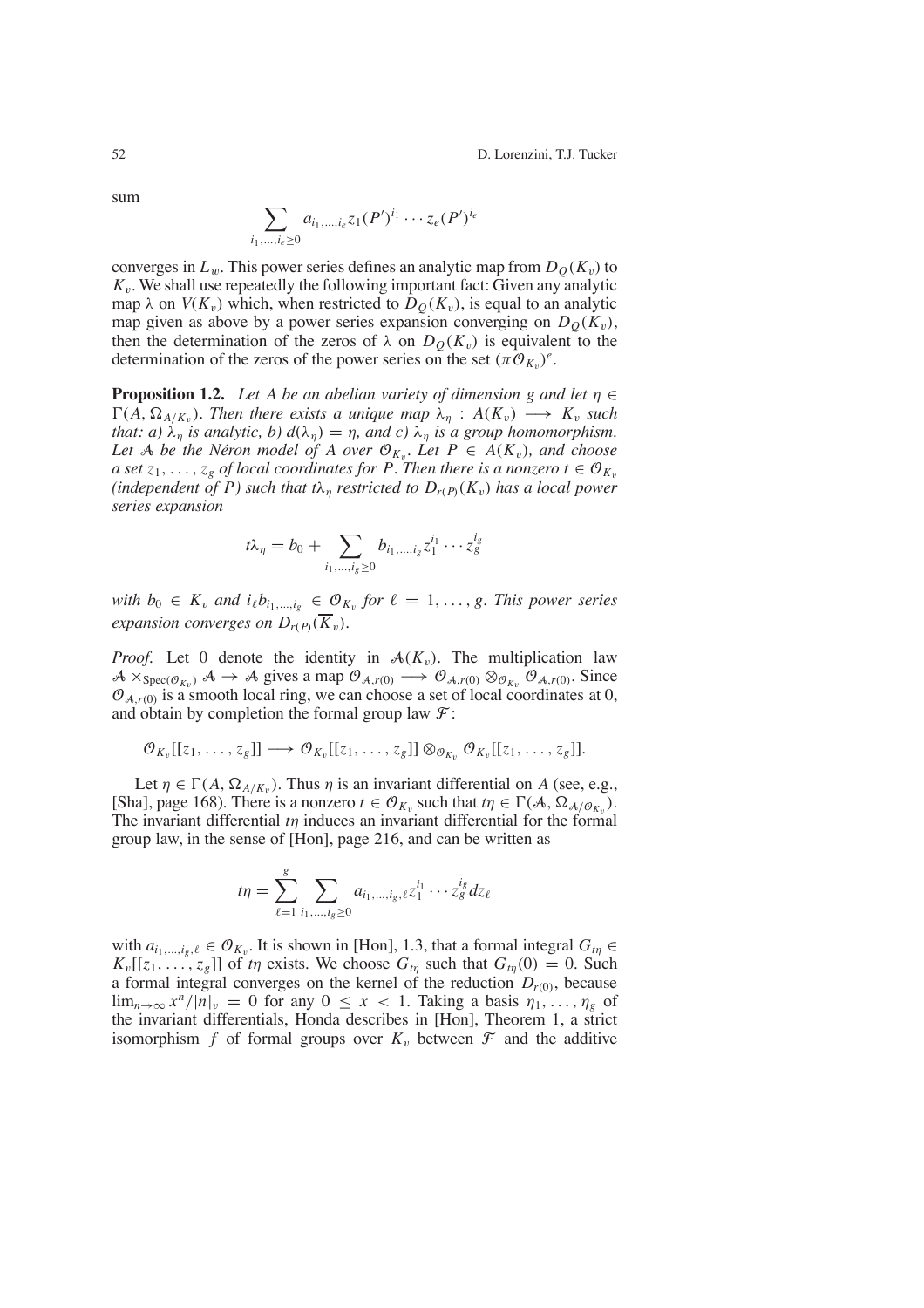formal group of dimension *g*. Evaluating on points, we obtain a group homomorphism

$$
f: D_{r(0)}(K_v) = \mathcal{F}(\pi \mathcal{O}_{K_v}) \longrightarrow K_v^g,
$$

given by  $P \mapsto (G_{\eta_1}(P), \ldots, G_{\eta_g}(P))$ . Since  $t\eta$  can be written in terms of  $\eta_1, \ldots, \eta_g$ , it follows that there exists a projection  $\rho: K_v^g \to K_v$  such that the composition  $\rho \circ f : D_{r(0)}(K_v) \to K_v$  is a group homomorphism given by the power series  $G_{tn}$ .

Let *H* be any open subgroup of  $A(K_v)$ , such as  $D_{r(0)}(K_v)$ . Since  $A(K_v)$  is compact,  $[A(K_v): H]$  is finite, so for any  $P \in A(K_v)$ , there is some positive integer  $c_P$  such that  $c_P P \in H$ . Thus, any homomorphism  $\varphi$  from *H* to a *K*<sub>v</sub>-vector space *W* extends uniquely to a homomorphism  $\tilde{\varphi}: A(K_v) \to W$ by setting  $\tilde{\varphi}(P) := \varphi(P)/c_P$ . In particular, the homomorphism  $G_{t\eta}$  extends uniquely to a homomorphism  $\lambda_{t\eta}: A(K_v) \to K_v$ . We let  $\lambda_{\eta} := \frac{1}{t} \lambda_{t\eta}$ .

Let  $P \in A(K_v)$ , and let  $t_P$  denote the map  $P' \mapsto P' + P$  on  $A(K_v)$ . Writing  $t_p^*\lambda_\eta$  for the composition  $\lambda_\eta \circ t_p$ , we see that  $d(t_p^*\lambda_\eta) = d(\lambda_\eta +$  $\lambda_n(P) = d\lambda_n$  so the differential  $d\lambda_n$  must be translation invariant. Hence, it must be equal to  $\eta$  on all of  $A(K_v)$  since  $\eta$  is also translation invariant.

To show that  $\lambda_n$  has the desired convergent power series expansion at any point in  $A(K_v)$  (which implies in particular that  $\lambda_n$  is analytic), we note that if  $P \in A(K_v)$ , then for all  $P'$  with  $r(P) = r(P')$ , we can write  $\lambda_{\eta}(P') = \lambda_{\eta}(P' - P) + \lambda_{\eta}(P)$ , with  $(P - P') \in D_{r(0)}(K_v)$ . Let us denote as  $\phi_P$  the map from  $\mathcal{O}_{A,r(0)}$  to  $\mathcal{O}_{A,r(P)}$  induced by  $t_P$  and use  $z'_i := \phi_P(z_i)$ ,  $i = 1, \ldots, g$ , as local coordinates on  $D_{r(P)}(K_v)$ . Then,  $\lambda_{r_i}$ expanded on  $D_{r(P)}(K_v)$  using the coordinates  $z'_1, \ldots z'_g$  has the 'same' power series expansion as its power series expansion on  $D_{r(0)}(K_v)$  using  $z_1, \ldots, z_g$ , except with a different constant term (namely,  $\lambda_n(P)$  instead of 0).

The function  $\lambda_n$  is unique because any analytic homomorphism  $\lambda$  :  $A(K_v) \longrightarrow K_v$  with  $d(\lambda) = \eta$  must have the same power series expansion as  $\lambda_n$  in some neighborhood of 0 and must therefore equal  $\lambda_n$  on this neighborhood; since any neighborhood contains an open subgroup of finite index in  $A(K_v)$  this means that  $\lambda = \lambda_n$  everywhere. This concludes the proof of 1.2. Further information about *p*-adic integration can be found in [Co1] and [Cz].

We define

$$
\log: A(K_v) \longrightarrow \text{Hom}(\Gamma(A, \Omega_{A/K_v}), K_v)
$$

by the formula  $\log(P)(\eta) := \lambda_n(P)$ . This map is well-defined since  $\lambda_n$  is unique. It is clearly a group homomorphism since the maps  $\lambda_n$  are. Let

$$
\theta_{\eta}: \text{Hom}(\Gamma(A, \Omega_{A/K_v}), K_v) \longrightarrow K_v
$$

denote the evaluation at  $\eta$ . Then  $\lambda_{\eta} = \theta_{\eta} \circ \log$ . It follows from the definition of Chabauty rank that whenever  $Chab(A, K, v) < g$ , there is a nonzero differential  $\eta \in \Gamma(A, \Omega_{A/K_v})$  such that  $\lambda_{\eta}(A(K)) = 0$ .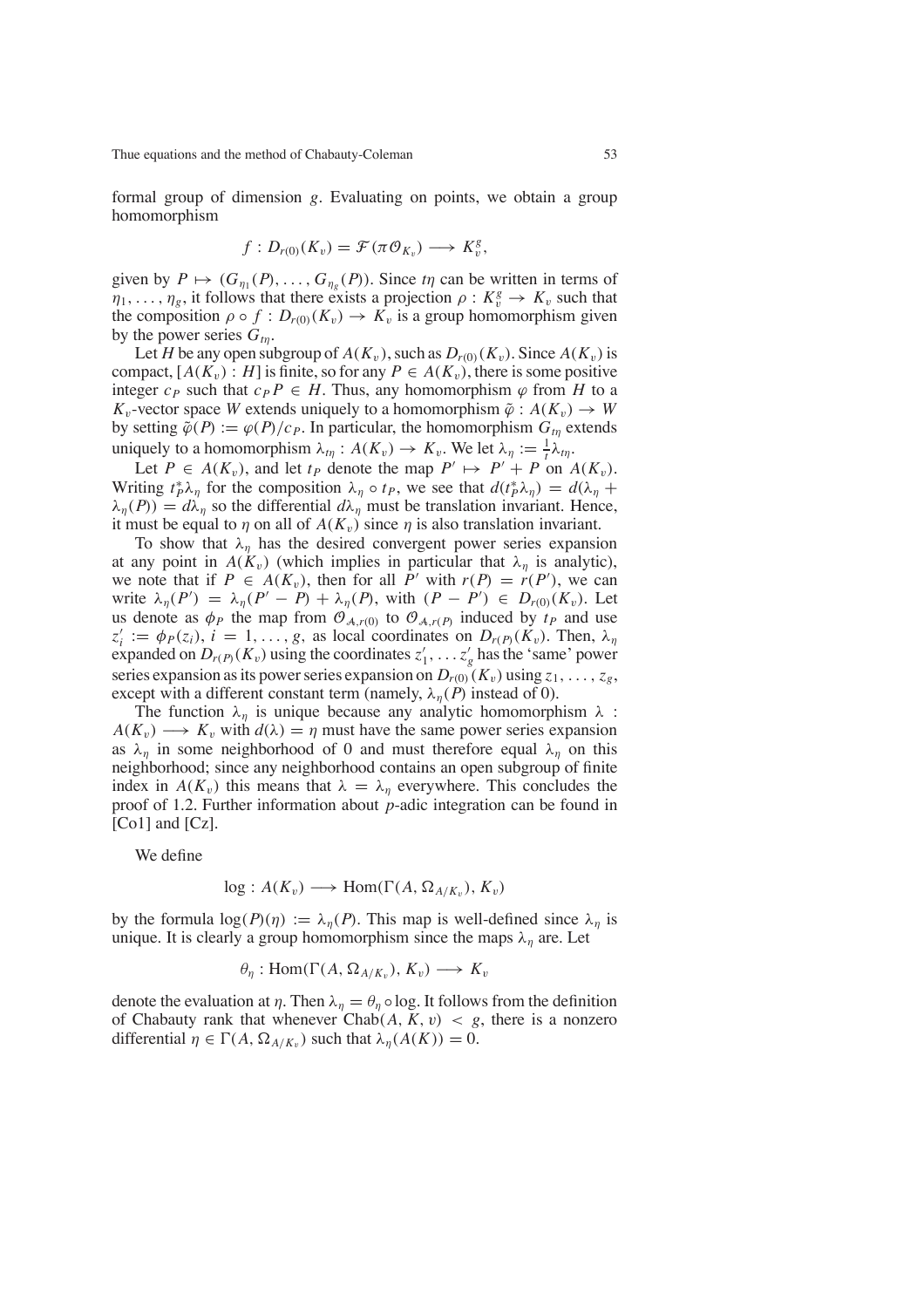**Proposition 1.3.** Let  $X/K_v$  be a smooth proper geometrically connected *curve of genus*  $g \geq 1$ *. Given a differential*  $\omega \in \Gamma(X, \Omega_{X/K_v})$ *, there is an analytic map*

$$
\lambda_{\omega}: X(K_{v}) \longrightarrow K_{v}
$$

*such that*  $d(\lambda_{\omega}) = \omega$ *. Moreover, let X be any model for X over*  $\mathcal{O}_{K_v}$  *and assume that*  $\overline{X}_{ns}(\mathbb{F}_q)$  *is not empty. Let*  $P \in X(K_v)$  *be any point with*  $r(P) \in \overline{\mathcal{X}}_{ns}(\mathbb{F}_q)$ . Let *u be a local coordinate for P*. Then *there is a nonzero*  $t \in \mathcal{O}_{K_v}$  *(independent of P) such that*  $t\lambda_\omega$  *has a local power series expansion converging on*  $D_{r(P)}(K_v)$  *of the form* 

(2) 
$$
t\lambda_{\omega} = a_0 + \sum_{m=1}^{\infty} \frac{a_m}{m} u^m
$$

*with*  $a_0 \in K_v$  *and*  $a_m \in \mathcal{O}_{K_v}$  *for*  $m > 0$ *.* 

*Proof.* Let *J*/*K<sub>v</sub>* denote the jacobian of  $X/K_v$ . We use  $P \in X(K_v)$  to obtain an embedding  $j: X \to J$  defined over  $K_v$ . This embedding induces an isomorphism *j*<sup>\*</sup> from  $\Gamma(J, \Omega_{J/K_v})$  to  $\Gamma(X, \Omega_{X/K_v})$ , so every  $\omega \in \Gamma(X, \Omega_{X/K_v})$ is  $j^*(\eta)$  for some  $\eta \in \Gamma(J, \Omega_{J/K_v})$ . The function  $\lambda_\omega := \lambda_\eta \circ j$  is an analytic map from  $X(K_v)$  to  $K_v$  and  $d(\lambda_\omega) = d(\lambda_\eta \circ j) = j^* d\lambda_\eta = j^* \eta \omega$ . We may choose a non-zero  $t \in \mathcal{O}_K$  for which  $t\lambda_n$  has a power series expansion as in Proposition 1.2; we will use this expansion to derive power series expansions of the form (2) for  $t\lambda_{\omega}$ .

Let  $\mathcal{X}^{sm}$  denote the subset of  $\mathcal X$  that is smooth over  $\mathcal{O}_{K_v}$ . Denote the Néron model of  $J$  by  $J$ . The universal property of Néron models implies that the map *j* extends to an  $\mathcal{O}_{K_v}$ -map  $\phi$  :  $\mathcal{X}^{sm} \longrightarrow \mathcal{J}$ . (In particular,  $\phi \times_{\mathcal{O}_{K_v}} K_v = j$ .) It follows that  $j(D_{r(P)}(K_v))$  is contained in  $D_{r(i(P))}(K_v)$ . We also obtain a map of local rings  $\mathcal{O}_{q, \phi(r(P))} \to \mathcal{O}_{\mathfrak{X}, r(P)}$  since  $\phi$  is a  $\mathcal{O}_{K_v}$ morphism. Completing  $\mathcal{O}_{\mathcal{J},\phi(r(P))}$  at the prime corresponding to  $j(P)$  and  $\mathcal{O}_{X,r(P)}$  at the prime corresponding to *P* gives a map  $\psi : \mathcal{O}_{K_v}[[z_1, \ldots, z_g]]$  $\longrightarrow$   $\mathcal{O}_{K_v}[[u]]$ , which yields a power series for  $t\lambda_\omega$  as

$$
t\lambda_{\omega}=b_0+\sum_{i_1,\dots,i_g\geq 0}b_{i_1,\dots,i_g}\psi(z_1^{i_1})\cdots\psi(z_g^{i_g}).
$$

Furthermore, since  $d(t\lambda_{\omega}) = j^*(t\eta)$ , this power series must have a derivative of the form *g*

$$
\phi^*(\sum_{\ell=1}^{\infty}\sum_{i_1,\dots,i_g\geq 0}a_{i_1,\dots,i_g,\ell}z_1^{i_1}\cdots z_g^{i_g}dz_{\ell})
$$

with  $a_{i_1,...,i_g,\ell} \in \mathcal{O}_{K_v}$ . Computing the above out (by the chain rule) gives

$$
d(\lambda_{t\omega})=\sum_{\ell=1}^g\sum_{i_1,\dots,i_g\geq 0}a_{i_1,\dots,i_g,\ell}\psi(z_1)^{i_1}\cdots\psi(z_g)^{i_g}\frac{\partial z_\ell}{\partial u}du
$$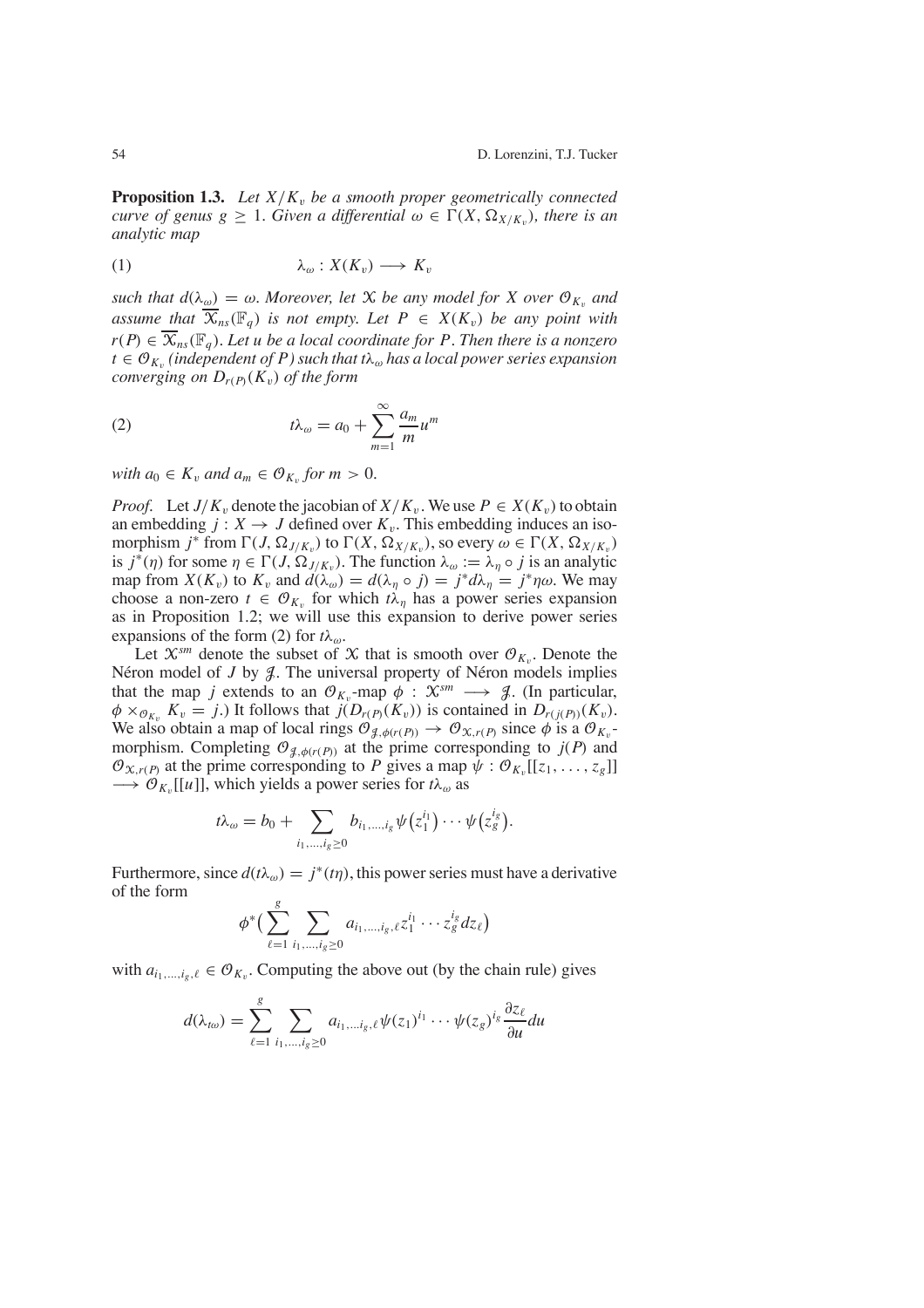which is in  $\mathcal{O}_{K_v}[[u]]du$  since  $\frac{\partial z_\ell}{\partial u} \in \mathcal{O}_{K_v}[[u]]$  (since it is simply the formal derivative of  $\psi(z_\ell) \in \mathcal{O}_{K_v}[[u]]$ ). Thus,  $t\lambda_\omega$  has a power series at *P* that is the formal integral of a power series with  $\mathcal{O}_{K_v}$  coefficients, as in (2).

**1.4.** Let us now prove a simple lemma that will allow us to bound the number of zeros of  $\lambda_{\omega}$  in terms of information about local power series expansions. Similar arguments can be found in [Co1], [Co2], [McC1], [McC2], and [Wet]. For simplicity, let us assume that  $K_v/\mathbb{Q}_p$  is unramified. Let  $\lambda$  :  $X(K_v) \longrightarrow K_v$  be a *p*-adic analytic function. Let  $P \in X(K_v)$ with reduction  $r(P) = Q$  in X and let *u* be a local coordinate at *P*. This local coordinate induces a bijection  $D_O(K_v) \to pO_{K_v}$ . For simplicity, we shall denote  $D<sub>O</sub>(K<sub>v</sub>)$  by  $D<sub>O</sub>$ . Suppose that  $\lambda$  has a power series expansion of the form  $\lambda = a_0 + \sum_{m=1}^{\infty} \frac{a_m}{m} u^m$ , where  $a_0 \in K_v$ ,  $a_m \in \mathcal{O}_{K_v}$ , and  $v(a_m) = 0$  for some *m*, convergent on  $D_Q$ . We can thus consider  $\lambda$  as a power series  $\lambda(u)$ in the variable *u*, converging on the disk  $|u| \leq |p|$ . The *p*-adic Weierstrass preparation theorem ([Kob, Thm. 14]) allows us to bound the number of zeros of  $\lambda$  in  $D_Q$ . As this result is most easily stated on the disc  $\mathcal{O}_{K_v}$ , we will make the substitution  $z := u/p$ . This gives us a power series expansion for λ in *z* as

$$
\lambda(z) = a_0 + \sum_{m=1}^{\infty} \frac{a_m}{m} p^m z^m,
$$

converging for all  $z \in \mathcal{O}_{K_v}$ . Let us make the definitions

$$
I(\lambda, D_Q) := \min\{m \mid v(a_m) \le 0\},
$$
  
\n
$$
J(\lambda, D_Q) := \min\{m \mid v(a_\ell p^\ell/\ell) > v(a_m p^m/m) \quad \text{for all } \ell > m\},
$$

(in the above formula when  $m = 0$ , read  $a_m p^m/m$  to be  $a_0$ ). The Weierstrass preparation theorem then implies that the number of  $z \in \mathcal{O}_{K_v}$  for which  $\lambda(z) = 0$  is at most  $J(\lambda, D_0)$ . It also follows from this theorem that when  $I(\lambda, D_Q) > 0$ , the number of  $z \in \mathcal{O}_{K_v}$  for which  $\lambda'(z) = 0$  is at most  $I(\lambda, D_Q) - 1$  (where  $\lambda'(z)$  denotes the formal derivative of  $\lambda(z)$ ).

**Lemma 1.5.** *Let*  $p > 2$ . Assume that  $K_v/\mathbb{Q}_p$  is unramified. Write  $I(\lambda, D_Q)$ *simply* as *I*. Let *d be* any *integer such* that  $p \ge d$  *and*  $p^d > I + d$ .

a) *Suppose that*  $p \mid I+1, I+2, \ldots$ , *or*  $I+d-1$ *. Then*  $J(\lambda, D_0) \leq I+d-1$ *.* b) *Suppose that*  $p \nmid I + 1, I + 2, \ldots$ , and  $I + d - 1$ . Then  $\tilde{J}(\lambda, D_0) \leq I$ .

*Proof.* Consider the function  $\rho(x) := x - \log_p x$ . It is clear that  $\rho(m)$  is a lower bound for  $v(a_m p^m/m)$  when  $a_m \in \mathcal{O}_{K_v}$ , since  $v(x) \leq \log_p x$ . The derivative of  $\rho(x)$  is  $\rho'(x) = 1 - 1/x \ln p$ , so when  $p > 2$ , the function  $\rho$  is increasing for  $x \ge 1$ . Note that  $\rho(I + d) = I + d - \log_{p}(I + d) > I$ , since *I* + *d* <  $p^d$ . Similarly, for all  $1 \le i \le d-1$ , we have  $\rho(I+i+d) > I+i-1$ . Let us now prove a). Suppose that  $p \mid I + i$  for some  $0 < i \leq d - 1$ . We find that

$$
v\left(\frac{a_{I+i}}{I+i}p^{I+i}\right) \leq I+i-1.
$$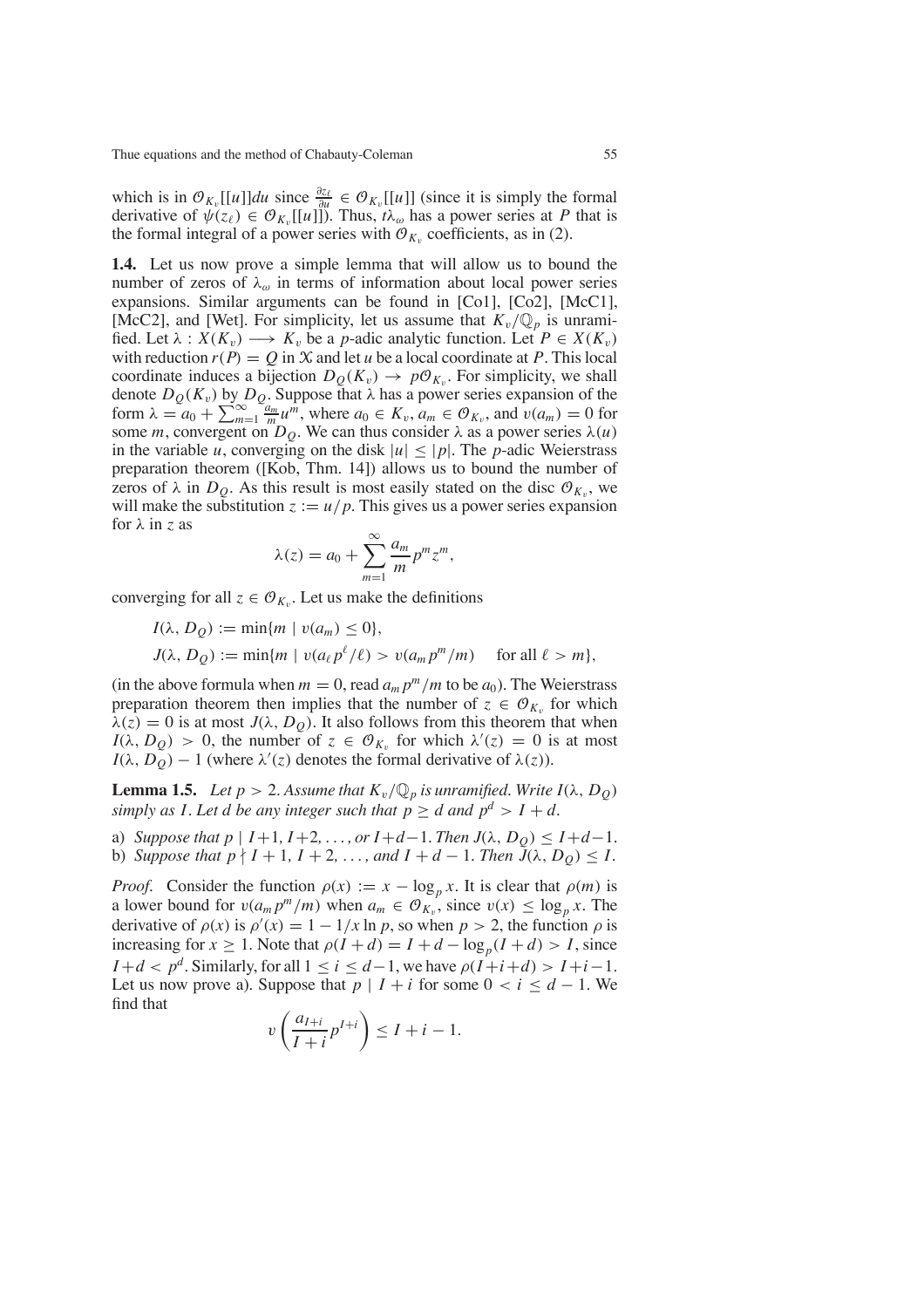Since  $p \mid I + i$ , and  $d - 1 < p$ , we find that  $p \nmid I + j$ , for all  $j =$  $i + 1, \ldots, i + d - 1$ . Hence,  $v\left(\frac{a_{i+j}p^{l+j}}{l+j}\right) \geq I + j > I + i - 1$  for all  $j = i + 1, \ldots, i + d - 1$ . As we mentioned above,

$$
v\left(\frac{a_{I+i+d}p^{I+i+d}}{I+i+d}\right) \ge \rho(I+i+d) > I+i-1.
$$

Since  $\rho(x)$  is increasing for  $x > 1$ , it follows that for all  $j > I + i + 1$ , we have  $v(a_j p^j / j) > I + i - 1$ . Hence,  $J(\lambda, D_Q) \le I(\lambda, D_Q) + d - 1$ .

Part b) is clear when  $I = 0$ . To prove b) when  $I > 0$ , it is easy to see that we need only show that  $v(\frac{a_j}{j}p^j) > I$  for all  $j > I$ , since  $v(\frac{a_I p^I}{I}) \leq I$ for  $I > 0$ . Now, since  $p \nmid I + i$  for  $i = 1, \ldots, d - 1$ , we find that

$$
v\left(\frac{a_{I+i}}{I+i}p^{I+i}\right) \geq I+i > I.
$$

Recall that  $\rho(I + d) > I$ . Using the fact that  $\rho(x)$  is increasing for  $x \geq 1$ , we see that  $\rho(j) > I$  for all  $j > I$ , and Lemma 1.5 is proved.

Let us fix some notation to be used in our next proposition. Let  $\mathcal{X}/\mathcal{O}_{K_v}$ be any model of  $X/K_v$ . Let  $Q \in \overline{X}_{ns}(\mathbb{F}_q)$ . Denote by  $\mathcal{O}_Q$  the local ring  $\mathcal{O}_{X,O}$ . Let  $P_0 \in X(K_v)$  be a point reducing to Q. Choose a local coordinate *u* for  $P_0$ . Let  $\hat{\mathcal{O}}_O$  denote the completion of the ring  $\mathcal{O}_O$  at the prime (*u*). One easily shows that the natural map from the ring  $\mathcal{O}_{K_{v}}[[u]]$  of formal power series to the ring  $\hat{\mathcal{O}}_{\Omega}$  (which sends *u* to *u*) is an isomorphism. It is also easy to check that the  $\hat{\mathcal{O}}_Q$ -module of relative differentials  $\Omega_{\hat{\mathcal{O}}_Q/\mathcal{O}_{K_v}}$  is generated by *du*. Any differential  $\omega \in \Omega_{\mathcal{O}_Q/\mathcal{O}_{K_v}}$  can thus be written as a power series  $\omega = \sum_{m=0}^{\infty} a_{m+1} u^m du$  with  $a_m \in \mathcal{O}_{K_v}$  for all  $m \in \mathbb{Z}_{\geq 0}$ .

Since *Q* is a nonsingular point of  $\overline{X}$ , the local ring  $\mathcal{O}_{\overline{X},Q}$  is a discrete valuation ring, and we denote by  $v<sub>O</sub>$  its valuation. For any  $P \in X_{K_v}$ , we denote by  $v_P$  the valuation of the local ring  $\mathcal{O}_{X_{K_v},P}$ . A differential  $\omega \in \Gamma(\mathcal{X}, \Omega_{\mathcal{X}/\mathcal{O}_{K_v}})$  pulls back to a differential *i*<sup>\*</sup> $\omega$ </sup> via the natural map  $i : \mathcal{X}_{K_v} \longrightarrow \mathcal{X}$  from the generic fiber  $\mathcal{X}_{K_v}$  of  $\mathcal{X}$  to  $\mathcal{X}$ . We denote by  $(i^*\omega)_0$ the divisor of zeros of  $i^*\omega$ , and we shall write  $(i^*\omega)_0 = \sum_P v_P(i^*\omega)P$ .

**Proposition 1.6.** *Let*  $X/K_v$  *be a smooth proper geometrically connected curve of genus*  $g \geq 1$ *. Let*  $\mathcal{X}/\mathcal{O}_{K_v}$  *be a model of*  $\mathcal{X}/K_v$ *. Keep the notation introduced above. Let*  $\omega \in \Gamma(\mathcal{X}, \Omega_{\mathcal{X}/\mathcal{O}_{K_v}})$  *and let*  $Q \in \overline{\mathcal{X}}_{ns}(\mathbb{F}_q)$ *. Then there exists* an element  $t \in K_v$  (dependent on Q) such that  $t\omega \in \Gamma(\mathcal{X}, \Omega_{\mathcal{X}/\mathcal{O}_K})$ *and has a local power series expansion (when viewed as an element of*  $\Omega_{\hat{\mathcal{O}}_{Q} / \mathcal{O}_{K_v}}$ )

(3) 
$$
t\omega = \sum_{m=0}^{\infty} a_{m+1} u^m du,
$$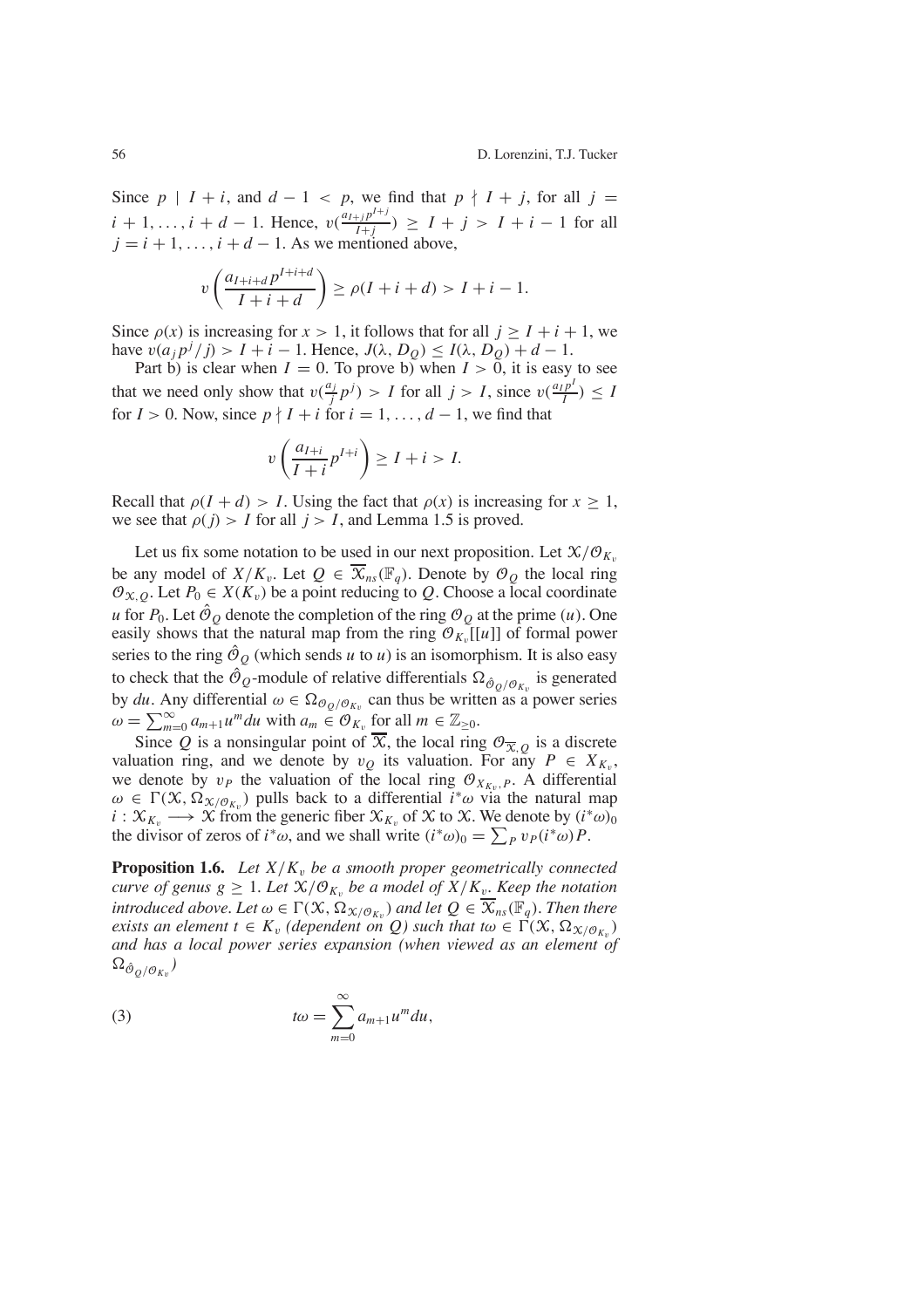*with*  $a_{m+1} \in \mathcal{O}_K$  *for all*  $m \in \mathbb{Z}_{>0}$ *, such that* 

(4) 
$$
\min\{m \mid v(a_{m+1}) = 0\} = \sum_{r(P) = Q} [K_v(P) : K_v] v_P(i^*\omega),
$$

*where the sum is taken over all points P of the scheme*  $X_{K_v}$  *such that the intersection of the closure of*  $P$  *in*  $X$  *with*  $\overline{X}$  *is*  $Q$ *.* 

*Proof.* Since  $\Omega_{X/O_{K_v}}$  is locally free of rank 1 at *Q* because *Q* is a smooth point by hypothesis, the element *du* is a generator of the stalk  $\Omega_{\mathcal{O}_Q/\mathcal{O}_{K_v}}$  of  $\Omega_{X/\mathcal{O}_{K_v}}$  at Q. We can write the stalk of  $\omega$  at Q as *s du*, where  $s \in \mathcal{O}_0$ . Factor *s* as  $s = \gamma_1^{\ell_1} \cdots \gamma_n^{\ell_n} \pi^{\ell'}$ , where the  $\gamma_j$  are generators for primes corresponding to points  $P_j$  on the generic fiber of  $\tilde{\chi}$ . It is not hard to see that  $v_{P_j}(i^*\omega) = \ell_j$ . Indeed, one obtains the local ring  $\mathcal{O}_{X_{K_v}, P_j}$  localizing  $\mathcal{O}_O$  at the prime ideal generated by  $\gamma_i$ , so we see that the ideal generated by *s* in  $\mathcal{O}_{X_{K_v}, P_j}$  is just  $\mathcal{M}_{P_j}^{\ell_j}$ , where  $\mathcal{M}_{P_j}$  is the maximal ideal in  $\mathcal{O}_{X_{K_v}, P_j}$ ; since *f* pulls back to a generator for the stalk of  $\Omega_{X_{K_v}/K_v}$  at  $P_j$ , *sf* must pull back to a differential with order of vanishing equal to  $v_{P_i}(s) = \ell_i$  for all *j*.

After dividing *s* by  $\pi^{\ell'}$  we obtain an element  $s_1$  that is not in  $\pi \mathcal{O}_Q$  (thus  $t = \pi^{-\ell'}$  will satisfy the statement of the proposition). Now complete  $\mathcal{O}_{\mathcal{Q}}$ at (*u*). We obtain a power series expansion  $s_1 du = \sum_{m=0}^{\infty} a_{m+1} u^m du$ . It is easy to check that  $\hat{\mathcal{O}}_{0}/(\pi)$  is the completion of  $\mathcal{O}_{0}/(\pi)$  at the maximal ideal (*u*). Thus the valuation  $v<sub>O</sub>$  of  $\mathcal{O}_O/(\pi)$  extends to a valuation on  $\hat{\Theta}_0/(\pi)$ , again denoted by  $v_0$ , and identified with ord<sub>u</sub>. Denoting by  $\phi_\pi$  the map taking  $\hat{\mathcal{O}}_{\mathcal{O}}$  to  $\hat{\mathcal{O}}_{\mathcal{O}}/(\pi)$ , it is clear that

 $\min\{m \mid v(a_m) = 0\} = v_O(\phi_\pi(s_1)).$ 

Since  $v_Q(\phi_\pi(s_1)) = \sum_{j=1}^n \ell_j v_Q(\phi_\pi(\gamma_j))$ , it suffices to show that  $v_Q(\phi_\pi(\gamma_j)) =$  $[K_v(P_i): K_v]$ . This follows from the fact that:

$$
v_Q(\phi_\pi(\gamma_j)) = \dim_{\mathbb{F}_q} ((\mathcal{O}_Q/\pi \mathcal{O}_Q)/(\phi_\pi(\gamma_j))) = \operatorname{rank}_{\mathcal{O}_{K_v}} (\mathcal{O}_Q/\gamma_j \mathcal{O}_Q)
$$
  
=  $[K_v(P_j) : K_v],$ 

since  $\mathcal{O}_O/\gamma/\mathcal{O}_O$  is a free  $\mathcal{O}_{K_v}$ -module. This concludes the proof of 1.6.

Let us now apply Lemma 1.5 and Proposition 1.6 to the sort of *p*-adic analytic function that arises in the Chabauty-Coleman method.

**Proposition 1.7.** Let  $X/K$  be a curve of genus  $g \geq 1$  defined over a number *field K with completion*  $K_v$  *unramified over*  $\mathbb{Q}_p$ *. Let*  $\mathcal{X}/\mathcal{O}_{K_v}$  *be any model for*  $X/K_v$ , and let  $\mathcal{U} \subset \overline{X}_{ns}(\mathbb{F}_q)$ . Let *d* be any positive integer such that  $p > d$  *and*  $p^d > 2g - 1 + d$ . If  $\lambda_\omega$  *is as in* (1)*, then* 

(5) 
$$
\left| r^{-1}(u) \cap \lambda_{\omega}^{-1}(0) \right| \leq |\mathcal{U}| + \left( \frac{p-1}{p-d} \right) (2g-2).
$$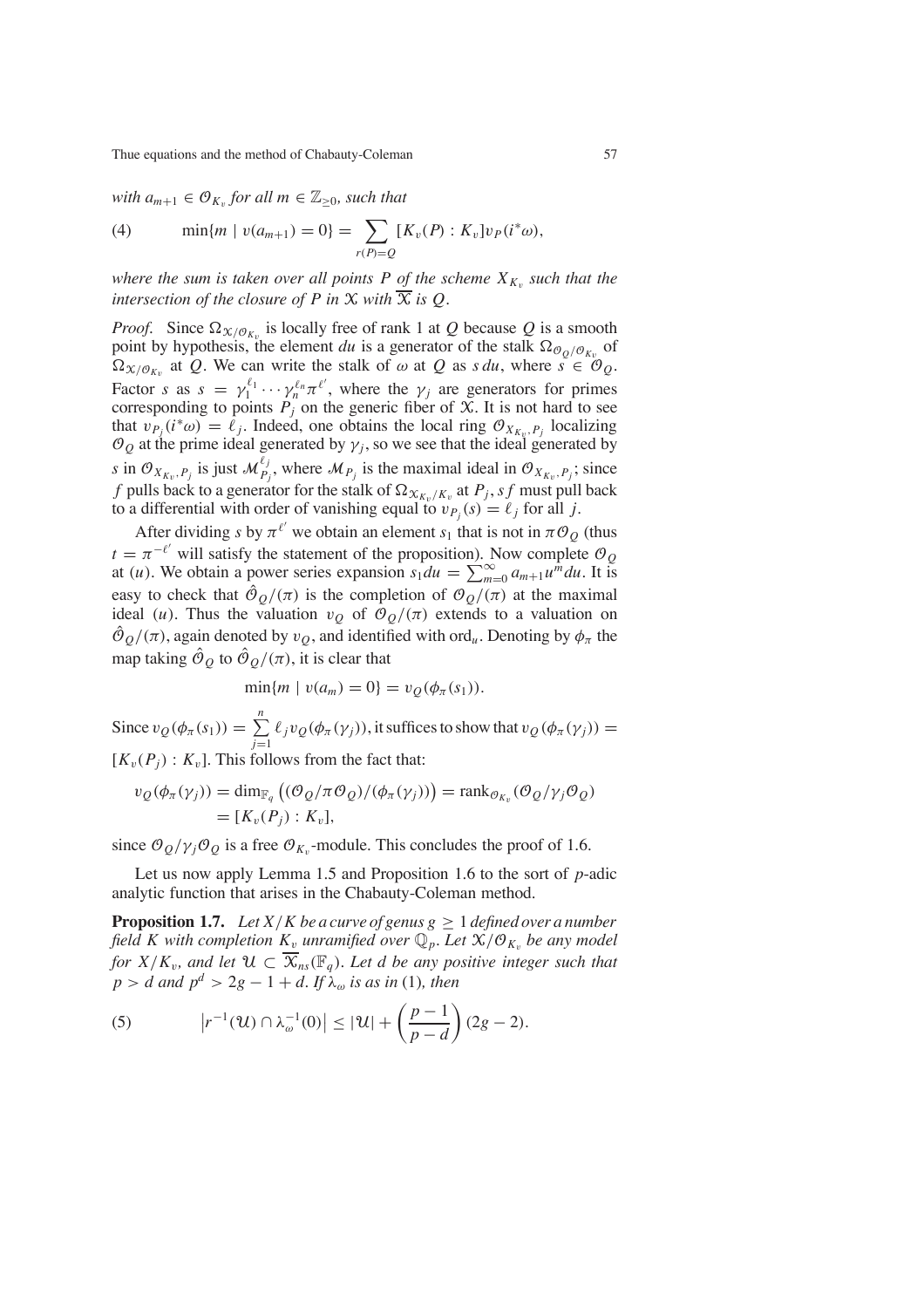*Proof.* Choose  $Q \in \mathcal{U}$ . For any nonzero element  $t \in K_v$ , multiplying  $\lambda_{\omega}$ by *t* will not change the zeros of  $λ<sub>ω</sub>$ . Furthermore,  $λ<sub>tω</sub> = tλ<sub>ω</sub>$  (since  $dλ<sub>tω</sub> =$  $d(t\lambda_{\omega})$  and  $\lambda_{t\omega}(0) = 0 = t\lambda_{\omega}(0)$ , so  $|r^{-1}(Q) \cap \lambda_{\omega}^{-1}(0)| = |r^{-1}(Q) \cap \lambda_{t\omega}^{-1}(0)|$ . Thus, we may choose  $t<sub>O</sub> \in K<sub>v</sub>$  and apply Proposition 1.6 to obtain a power series expansion of the form (3) for which equation (4) holds (since  $\omega \in$  $\Gamma(X, \Omega_{X/K_v})$  in (1), we first choose *t'* so that  $t'\omega \in \Gamma(X, \Omega_{X/\mathcal{O}_{K_v}})$  and apply 1.6 to  $t'\omega$ ). We denote by  $Z(\omega, Q)$  the sum  $\sum_{r(P)=Q} [K_v(P):K_v]v_P(i^*\omega)$ appearing in the statement of Proposition 1.6. When  $I(\lambda_{t_0\omega}, D_Q) > 0$ , we must have  $Z(\omega, Q) = I(\lambda_{t_0\omega}, D_Q) - 1$ , since  $d(\lambda_{t_0}) = t_0$ . Since

$$
\sum_{Q \in \mathcal{U}} Z(\omega, Q) \leq \sum_{P \in X_{K_v}} [K_v(P) : K_v] v_P(i^*\omega) = 2g - 2 < p^d - d - 1,
$$

we find that  $I(\lambda_{t_0\omega}, D_Q) < p^d - d$ , and we can apply Lemma 1.5 (note that the hypothesis on the coefficients of  $\lambda$  in 1.4 is satisfied since  $Z(w, Q) \ge 0$ . When  $I(\lambda_{tQ\omega}, D_Q) = 0$ , then  $\lambda_{\omega}$  is invertible and  $|D_Q \cap \lambda_{\omega}^{-1}(0)| = 0$ . We obtain

$$
|r^{-1}(\mathcal{U}) \cap \lambda_{\omega}^{-1}(0)| \leq \sum_{\substack{Q \in \mathcal{U} \\ |D_Q \cap \lambda_{\omega}^{-1}(0)| > 0}} |D_Q \cap \lambda_{\omega}^{-1}(0)|
$$
  

$$
\leq \sum_{Q \in \mathcal{U}} J(\lambda_{t_Q \omega}, D_Q)
$$
  
(6)  

$$
\leq \sum_{\substack{p | (Z(\omega, Q) + 2), \dots, \\ \text{or } p | (Z(\omega, Q) + d) \\ \text{or } p | (Z(\omega, Q) + d)}} (Z(\omega, Q) + d)
$$
  

$$
+ \sum_{\substack{p | (Z(\omega, Q) + d) \\ i = 2, \dots, d}} (Z(\omega, Q) + 1).
$$

If *p* | (*Z*(ω, *Q*) + *i*) for some *i* = 2,. . . , *d*, then *Z*(ω, *Q*) ≥ *p* − *d*. Since  $\sum_{Q \in \mathcal{U}} Z(\omega, Q) \leq 2g - 2$ , there are at most  $(2g - 2)/(p - d)$  points  $Q \in \overline{X}_{ns}(\overline{\mathbb{F}}_q)$  for which  $p \mid (Z(\omega, Q) + i)$  for some  $i = 2, ..., d$ . Plugging this information into (6) shows that  $|r^{-1}(U) \cap \lambda_{\omega}^{-1}(0)|$  is bounded as desired by

$$
\sum_{Q \in \mathcal{U}} Z(\omega, Q) + |\mathcal{U}| + (d - 1) \frac{2g - 2}{p - d} \le |\mathcal{U}| + \left(1 + \frac{d - 1}{p - d}\right) (2g - 2).
$$

We are now ready prove Theorem 1.1.

**1.8. Proof of 1.1.** Each differential  $\eta \in \Gamma(J, \Omega_{J/K_v})$  gives rise to a homomorphism  $\lambda_n : J(K_v) \longrightarrow K_v$ . Since Chab(*J*, *K*, *v*) < *g*, there is a nonzero  $\eta$  for which  $\lambda_n(J(K)) = 0$ . We may assume that  $X(K)$  contains a point *Q*, as otherwise our assertion is trivial. Hence, we may embed  $X(K_v)$  into *J*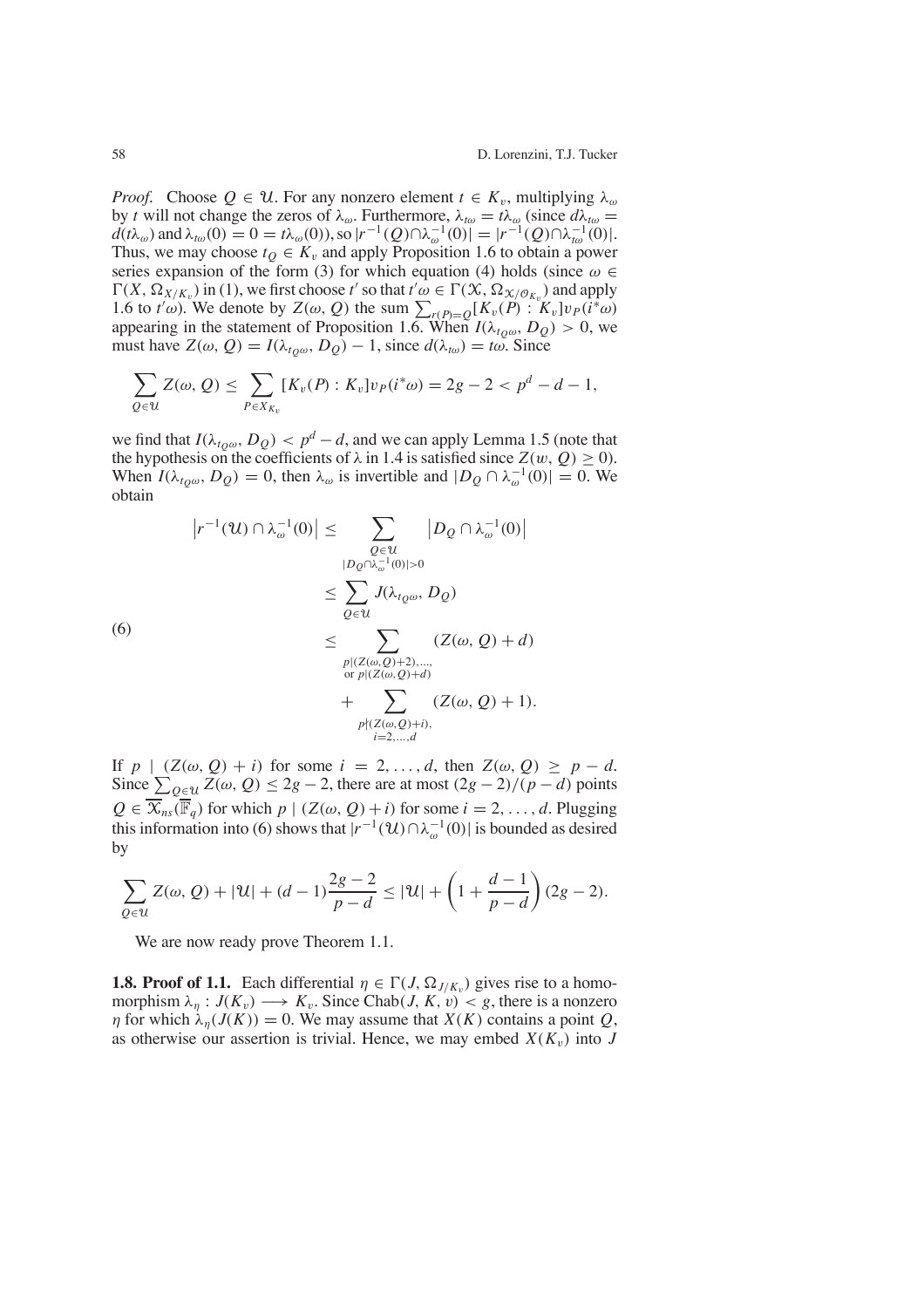via the mapping  $j: X \to J$ , which sends  $P \in X(K_v)$  to the class of  $P - Q$ . Now,  $\eta$  pulls back to a differential  $\omega$  on X, and  $\lambda_n$  restricts to a function  $\lambda_\omega$ that vanishes on  $X(K)$  (because *j* sends points in  $X(K)$  to points in  $J(K)$ ). Applying Proposition 1.7 then gives the desired result.

**1.9.** Note that if an abelian variety  $A/K$  is  $K$ -isogenous to a product  $\prod A_i$ , then  $Chab(A, K, v) = \sum Chab(A_i, K, v)$ . Thus, the method of Chabauty-Coleman can be applied to *A* if and only if  $Chab(A_i, K, v) < dim(A_i)$  for some *i*. We will use this fact later.

Note that the Chabauty rank Chab(*A*, *K*, v) is zero if and only if the Mordell-Weil rank of *A*/*K* is zero. When this is the case, we can strengthen Theorem 1.1 as follows.

**Proposition 1.10.** *Let*  $X/K$  *be a curve of genus g*  $\geq 1$  *defined over a number field K with completion*  $K_v/\mathbb{Q}_p$  *such that*  $v(p) < p - 1$ *. Let*  $\mathcal{X}/\mathcal{O}_K$  *be any regular model for*  $X/K_v$ *. If the Mordell-Weil rank of*  $X/K$  *is zero, then*  $|X(K)| \leq |\overline{\mathcal{X}}_{ns}(\mathbb{F}_q)|$ .

*Proof.* We claim that for each  $Q \in \overline{X}_{ns}(\mathbb{F}_q)$ , the set  $r^{-1}(Q)$  contains at most one *K*-rational point of *X*. Indeed, suppose that *P* and  $P'$  belong to *r*<sup>−1</sup>(*Q*) ∩ *X*(*K*). Then *P*<sup> $\prime$ </sup> − *P* belongs to the kernel of reduction of *J*(*K*), which does not contain any torsion point other than 0 (see for instance [Ser, LG 4.25–4.26]). Thus,  $P' = P$ .

The following statement, suggested by McCallum at the 1999 Arizona Winter School, is obtained from Theorem 1.1 by considering  $d = 1$  and  $\mathcal{U} = \overline{\mathcal{X}}_{ns}(\mathbb{F}_q).$ 

**Corollary 1.11.** Let  $X/K$  be a curve of genus  $g \ge 1$  defined over a num*ber field K with completion*  $K_v$  *unramified over*  $\mathbb{Q}_v$ *. Let*  $\mathbb{X}/\mathcal{O}_{K_v}$  *be any regular model* for  $X/K_v$ . If  $p > 2g$  *and* Chab(*J*,  $K, v$ ) < g, *then*  $|X(K)| \le$  $|\overline{\mathcal{X}}_{ns}(\mathbb{F}_q)| + 2g - 2.$ 

In view of 1.10 and 1.11, it is natural to wonder, under the hypotheses of 1.11, whether the bound for  $|X(K)|$  can be made to depend on the precise value of Chab(*J*, *K*, *v*), such as a bound of the form  $|X(K)| \le$  $|\overline{\mathcal{X}}_{ns}(\mathbb{F}_q)| + 2Chab(J, K, v).$ 

#### **2. Constructing regular models of curves**

Let *K* be a field with a discrete valuation  $v_K$ . Let  $\mathcal{O}_K$  denote the ring of integers of *K*, with maximal ideal ( $\pi_K$ ) and residue field *k*. Let  $p := \text{char}(k)$ . Let  $X/K$  be the nonsingular proper model of the plane curve  $C/K$  given by a homogeneous equation  $f(x, y, z) \in \mathcal{O}_K[x, y, z]$  with unit content. Explicitly resolving the singularities of  $\text{Proj}(\mathcal{O}_K[x, y, z]/(f))$  to produce a regular model  $\mathcal{X}/\mathcal{O}_K$  of  $X/K$  is very difficult in general; in this article,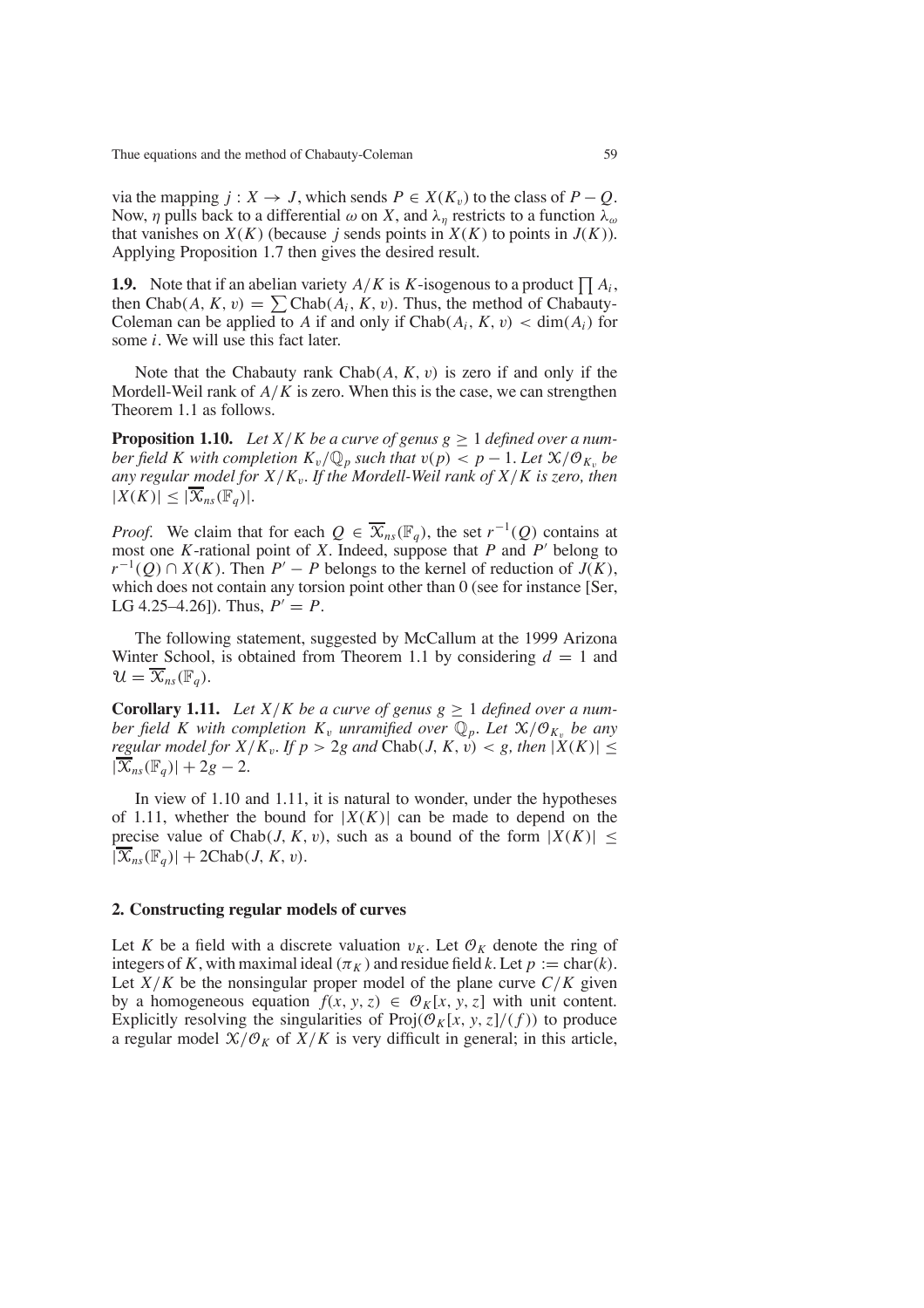we use instead a quotient construction to obtain information on a regular model of  $X/K$ . This construction can be summarized as follows. It may happen that over a Galois extension  $L/K$ , a normal model  $\mathcal{Y}/\mathcal{O}_L$  of  $X_L/L$ can be described. If the Galois group  $Gal(L/K)$  acts on  $\mathcal{Y}$ , lifting its action on  $Spec(\mathcal{O}_L)$ , then we may consider the quotient  $\mathcal{Y}/Gal(L/K)$  as a scheme over  $Spec(\mathcal{O}_K)$ . The scheme  $\mathcal{Y}/Gal(L/K)$  is a normal model of  $X/K$  and, thus, a desingularization  $\rho$  :  $\mathcal{X} \to \mathcal{Y}/\text{Gal}(L/K)$  leads to a regular model  $X/O<sub>K</sub>$  of  $X/K$ . A key feature of this method is the fact that when  $Y$  is regular, the singularities of  $\frac{\gamma}{G}$  Gal( $L/K$ ) are quotient singularities and that when  $L/K$  is tame, such singularities are well-understood and, thus, a model for *X*/*K* can be described.

To apply the Chabauty-Coleman method to the case of the curves  $X_{F,h}/\mathbb{Q}$ , we need a description of a regular model for  $X_{F,h}$  over  $\mathbb{Z}_p^{unr}$ . These models are obtained in two steps, first by describing a model of  $X_{F,h}$ over a well-chosen extension  $L/\mathbb{Q}_p^{unr}$ , and then by using the quotient construction to obtain a model over  $\mathbb{Z}_p^{unr}$ . The second step is done in the next section, in Propositions 3.1, 3.2, 3.3, and 3.5. In this section, we first construct regular models of the curves  $X_{F,h}$  over the appropriate extensions  $L$ , and then we review for the convenience of the reader the details of the quotient construction. To deal with the cases where  $F(x, 1)$  does not have simple roots, we introduce the following notation. Let  $F(x, 1) = c \prod_{i=1}^{s} (x - \alpha_i)^{n_i}$ in  $\overline{K}[x]$ . Let

$$
d^*(F) := c^{s(s-1)} \prod_{i \neq j} (\alpha_i - \alpha_j) \in \mathcal{O}_K.
$$

When a curve has potentially good reduction after a tame extension *L*/*K*, such as the superelliptic curves  $X := X_{F,h}$  with  $\pi_K \nmid d^*(F)$  and  $p > n$ (see 2.1 below), the quotient construction is applied to the smooth minimal model  $\mathcal{Y}/\mathcal{O}_L$  of  $X_L/L$ , where  $L/K$  is chosen large enough to ensure that  $X_L/L$  has good reduction. In this case, the resulting model for  $X/K$  is not hard to describe and this description is reviewed in 2.15.

The core of this section is the study of the difficult case where  $\pi_K$  |  $d^*(F)$ and  $\pi_K$  | *h*. In this case, we are not able to describe a proper regular model for  $X_{F,h}^{r}$  over  $\mathbb{Z}_p^{unr}$ , but we will construct in 3.5 just enough of a regular model to be able to bound the number of residue classes of primitive integral solutions to the Thue equation  $F(x, y) = h$ . Let  $L/K$  be the splitting field over *K* of the polynomial  $F(x, 1)$ , and let  $\mathcal{Y}/\mathcal{O}_L$  be the normalization of the model

$$
\mathcal{C} := \text{Proj } \mathcal{O}_L[x, y, z]/(hz^n - F(x, y)).
$$

The quotient construction is applied to  $\mathcal{Y}/\mathcal{O}_L$  in 3.5. In this section, we describe some smooth open affine subsets of the model  $\mathcal{Y}$  and prove in 2.6 the crucial result that the reductions of the primitive integral solutions are contained in at most *n* such open subsets. Let us start with a couple of preliminary lemmas.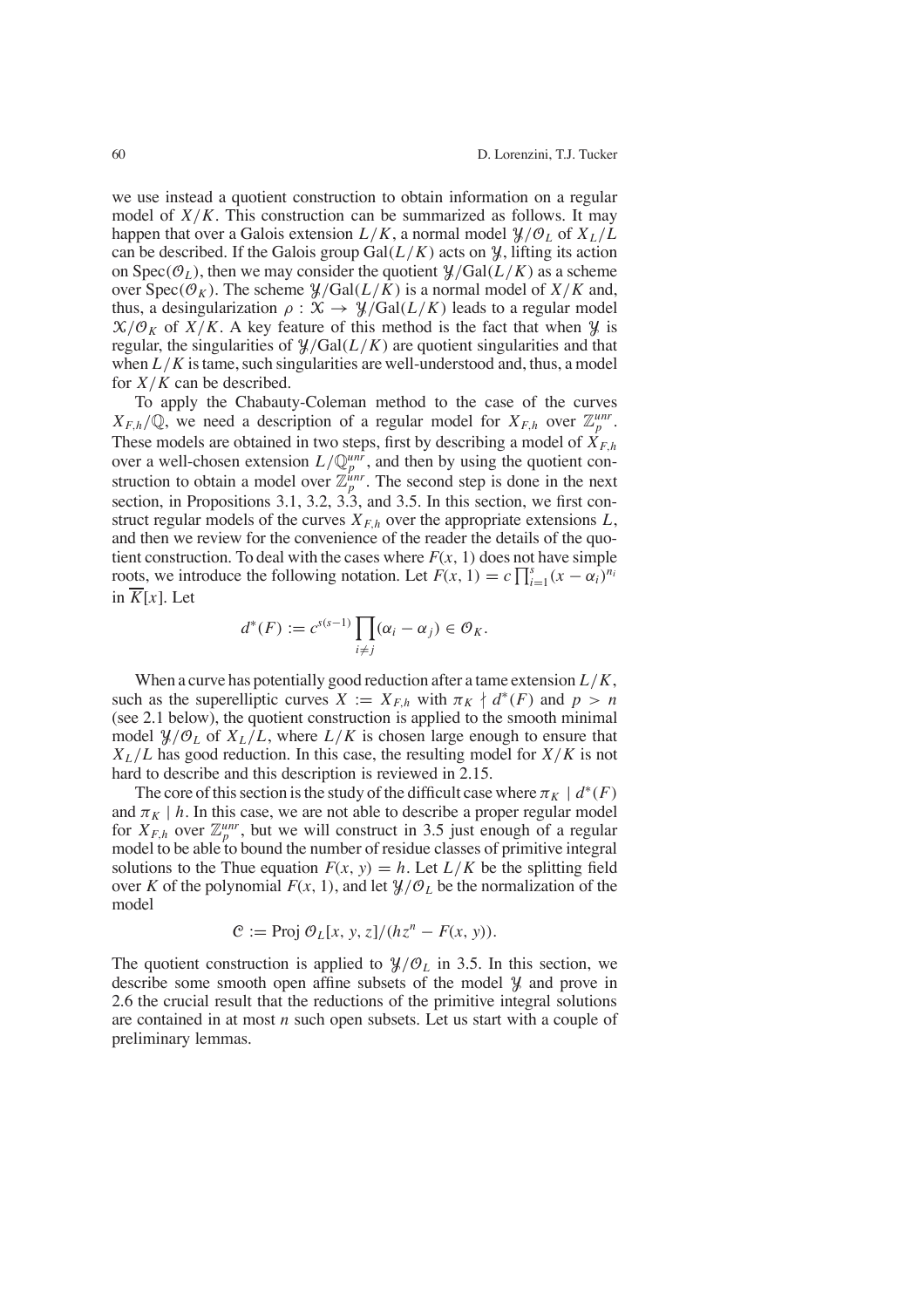**Lemma 2.1.** Assume that  $char(k) \nmid n$ . Let  $X := X_{F,h}/K$ .

- a) *If*  $\pi_K \nmid d^*(F)$  *and*  $\pi_K \nmid h$ , *then*  $X/K$  *has good reduction.*
- b) *If*  $\pi_K$   $\nmid d^*(F)$  *and*  $\pi_K$  | *h, then*  $X/K$  *achieves good reduction over*  $L := K(\sqrt[n]{h}).$

*Proof.* Consider the model  $C/O<sub>K</sub>$  given by Proj $(O<sub>K</sub>[x, y, z]/(hz<sup>n</sup> – F(x, y))$ and its normalization  $\mathcal{C}^{nor}/\mathcal{O}_K$ . The generic fiber of  $\mathcal{C}^{nor}$ , that is, the curve  $X_{F,h}$ , has genus equal to  $2g(X) - 2 = n(s - 2) - \sum_{i=1}^{s} \gcd(n, n_i)$ . If  $g(X) = 0$ , then  $X/K$  has obviously good reduction over  $\mathcal{O}_K$ . Assume then that *g*(*X*) > 0. Recall that deg(*F*)*F* =  $x \frac{\partial F}{\partial x} + y \frac{\partial F}{\partial y}$ . Thus, at a singular point  $(x_0, y_0)$  of the reduction  $\overline{F} - \overline{h} = 0$ , we find that  $\overline{\deg(F)F}(x_0, y_0) = 0$ . Since  $\overline{h} \neq 0$ ,  $p \mid \text{deg}(F)$  when the reduction has a singular point. When  $\pi_K$  | *h* and  $\pi_K$  |  $d^*(F)$ , we find that the geometric genus of  $\mathcal{C}_k^{nor}$  is equal to  $g(X)$ . Thus,  $\mathcal{C}_k^{nor}$  is non-singular since its arithmetical genus is equal to the genus of *X*. It follows that  $C^{nor}/O_K$  is the (minimal) regular model of *X*/*K*.

If  $\pi_K$  | *h*, consider the change of variables  $z' = \sqrt[n]{h}z$ ,  $x' = x$  and  $y' = y$ . Then  $\text{Proj}(\mathcal{O}_L[x', y', z']/ (z'' - F(x', y')))$  is a model for  $X_L/L$ . Hence, we may apply a) to find that  $X_L/L$  has good reduction. This concludes the proof of 2.1.

For most of the applications that we have in mind, the residue field  $\mathcal{O}_K/(\pi_K)$  will be  $\mathbb{F}_p$ , and we will assume that  $p > n$ . The following lemma shows that we may assume, under these hypotheses, that  $F(x, 1)$  is monic.

**Lemma 2.2.** Assume that  $|\mathcal{O}_K/(\pi_K)| > s$ . Then, up to a change of vari*able, we may assume that*  $F(x, 1)$  *is monic in*  $\mathcal{O}_K[x]$ *.* 

*Proof.* Let  $L/K$  be an extension such that  $F(x, y) = \prod_{i=1}^{s} (\beta_i x - \rho_i y)^{n_i}$ with  $\beta_i$ ,  $\rho_i$  in  $\mathcal{O}_L$ . The substitution  $y' = y + ux$  yields  $F(x, y') = \prod_{i=1}^s ((\beta_i + y_i')^2)$ .  $\rho_i u$ ) $x - \rho_i y$ <sup>n<sub>i</sub></sup>. Since the coefficients of *F* have no common factor, we must have  $\min(v_L(\beta_i), v_L(\rho_i)) = 0$  for each *i*. Thus, for each *i*, we will have  $\rho_i u + \beta_i \in \mathcal{O}_L^*$  for all but one choice of residue class for *u*. We have *s* expressions  $\rho_i u + \beta_i$  and more than *s* residue classes in  $\mathcal{O}_K/(\pi_K)$ , so we can choose  $u \in \mathcal{O}_K$  with  $\rho_i u + \beta_i \in \mathcal{O}_L^*$  for all *i*. Then, the coefficient of  $x^n$  $\int \ln F(x, y') = \prod_{i=1}^{s} ((\beta_i + \rho_i u)x - \rho_i y)^{n_i}$  will be in  $\mathcal{O}_L^* \cap \mathcal{O}_K = \mathcal{O}_K^*$ .

#### **2.3. Some regular affine subsets of the normalization of** C

In what follows, we assume that  $F(x, 1)$  is monic, that  $\pi_K \mid h$  and that  $\pi_K$  |  $d^*(F)$ . Assume also that *K* is complete, so that for any finite extension  $L/K$ , the integral closure  $\mathcal{O}_L$  of  $\mathcal{O}_K$  in *L* is a local ring.

Let  $L/K$  be the splitting field over *K* of the polynomial  $F(x, 1)$ . We denote by v the valuation of  $\mathcal{O}_L$ , and let  $\pi$  be a uniformizer of  $\mathcal{O}_L$ . We write our original equation  $F(x, y) = h$  as

$$
\prod_{i=1}^s (x - \alpha_i y)^{n_i} = \mu \pi^w,
$$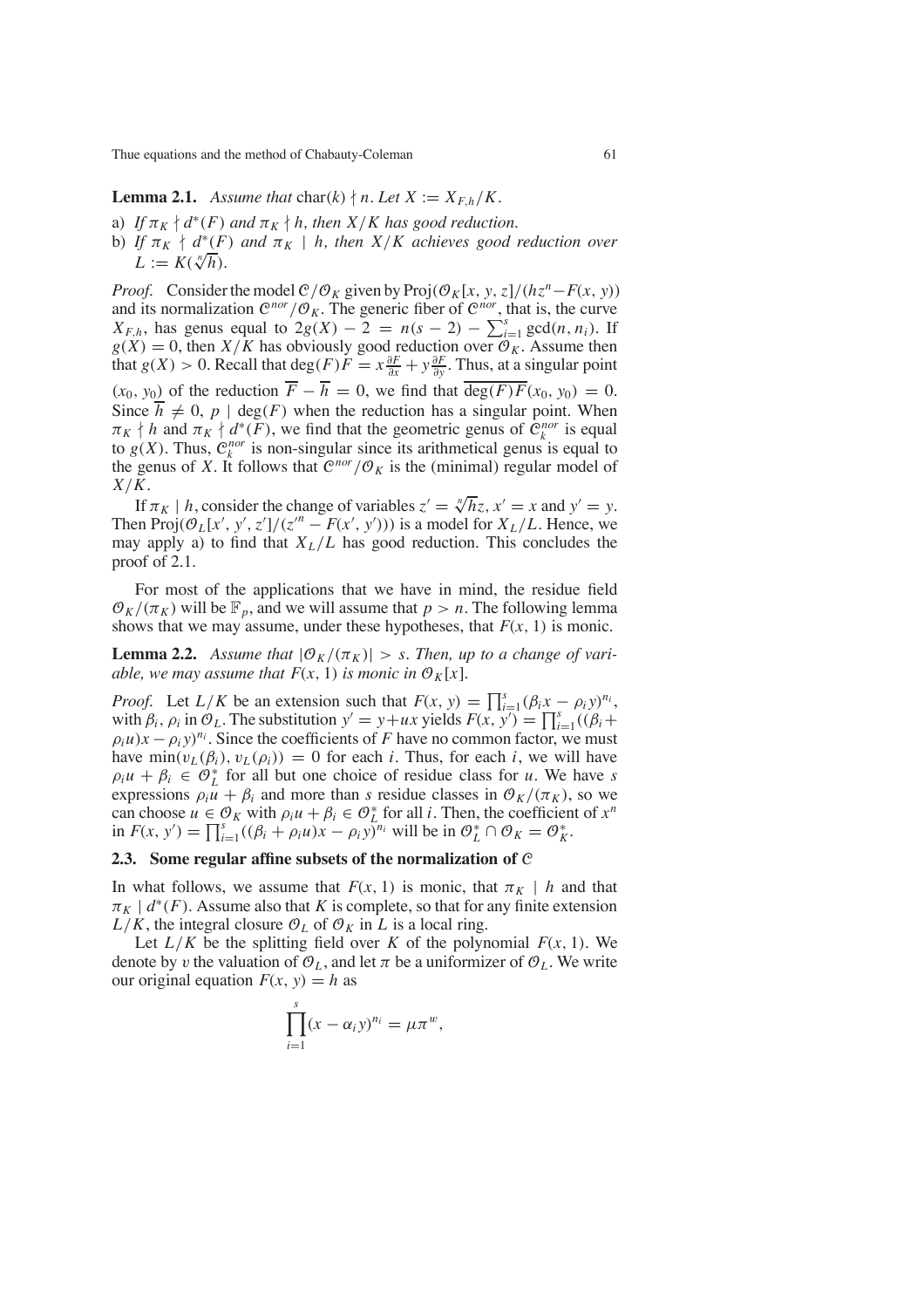where  $\mu$  is unit in  $\mathcal{O}_L$  and  $w = v(h)$ . Let us say that  $P = (a, b)$  is a *primitive integral solution* to  $F(x, y) = h$  if  $a, b \in \mathcal{O}_K$  and  $gcd(a, b) = 1$ . We will sometimes also refer to such an (*a*, *b*) as a *primitive integral point*. We describe below an affine regular scheme  $\mathcal{U}/\mathcal{O}_L$  such that  $\mathcal{U} \times_{\text{Spec}(\mathcal{O}_L)}$ Spec(*L*) is open in  $X_{F,h,L}$  and  $P \in \mathcal{U}(L)$  has a non-trivial reduction modulo  $(\pi)$ . In other words, the closure of *P* in U includes a point on the special fiber of  $U$ .

Consider any root  $\alpha_i$  of  $F(x, 1)$  such that  $v(a - \alpha_i b) = \max_i (v(a - \alpha_i b))$ . Let  $t := v(a - \alpha_i b)$ . Change variables from *x* to  $z_0 := x - \alpha_i y$ , so that *F*(*z*<sub>0</sub>, *y*) = *z*<sub>0</sub>  $\prod_{j=1}^{s-1} (z_0 - \gamma_j y)^{n_i}$ , where  $\gamma_j := \alpha_j - \alpha_i$  for  $j < i$  and  $\gamma_i := \alpha_{i+1} - \alpha_i$  for  $j \geq i$ . Define  $s_0 := 0$ , and then recursively define

$$
s_k := \min\{v(\gamma_j) \mid t \ge v(\gamma_j) > s_{k-1}\},\
$$

for  $k > 1$ . We obtain in this way a finite increasing sequence of integers. If *t* is not the largest integer of this sequence, add *t* to the sequence. Denote the elements of the new sequence by  $s_0 < s_1 < \cdots < s_m = t$ . Define, for  $k < m$ ,

$$
\mathcal{S}_k := \{ \gamma_j \mid v(\gamma_j) = s_k \}.
$$

The set  $\mathcal{S}_m$  is defined to be  $\{\gamma_i \mid v(\gamma_i) \geq s_m\}$ . If  $\gamma$  is a root of  $F(z_0, 1)$ , let *n*(*γ*) denote its multiplicity. Then, for  $k \le m$ , define  $z_k$  to be  $z_0/\pi^{s_k}$ , and let  $F_k$  be the polynomial

$$
F_k(z_k, y) := \prod_{j=0}^k \prod_{\gamma \in \delta_j} \left( \pi^{s_k - s_j} z_k - \gamma \pi^{-s_j} y \right)^{n(\gamma)} \prod_{\gamma \notin \cup_{j=0}^k \delta_j} \left( z_k - \gamma \pi^{-s_k} y \right)^{n(\gamma)}.
$$

Set

$$
u_k := \sum_{j=0}^k (\sum_{\gamma \in \delta_j} n(\gamma)) s_j + \sum_{j=k+1}^m (\sum_{\gamma \in \delta_j} n(\gamma)) s_k.
$$

Then  $F_k(z_k, y) = F_0(z_0, y) \pi^{-u_k}$ . Finally, let

$$
A_k := \mathcal{O}_L[z_k, y]/\big(F_k(z_k, y) - \mu \pi^{w-u_k}\big),
$$

for  $k \le m$  (recall that  $h = \mu \pi^w$ ). Note now that when  $(a, b)$  is primitive and  $\pi$  | *h*, then  $v(b) = 0$ . Indeed, if  $v(b) > 0$  and  $(a, b)$  is primitive, then  $v(a) = 0$ . Thus,  $v(a - \alpha_i b) = 0$  for all *j*, contradicting the fact that  $v(F(a, b)) = v(h) > 0$ . Hence,  $v(b) = 0$ . If follows that for  $j \neq i$ , the inequality

$$
v(a - b\alpha_j) \ge \min(v(a - b\alpha_i), v(b\alpha_i - b\alpha_j))
$$

implies that either  $v(a - b\alpha_j) = t$  and  $v(\alpha_i - \alpha_j) \ge t$ , or  $v(a - b\alpha_j) < t$  and  $v(a-b\alpha_j) = v(\alpha_i - \alpha_j)$ . In particular, we find that when  $(a, b)$  is primitive,  $w = u_m$ .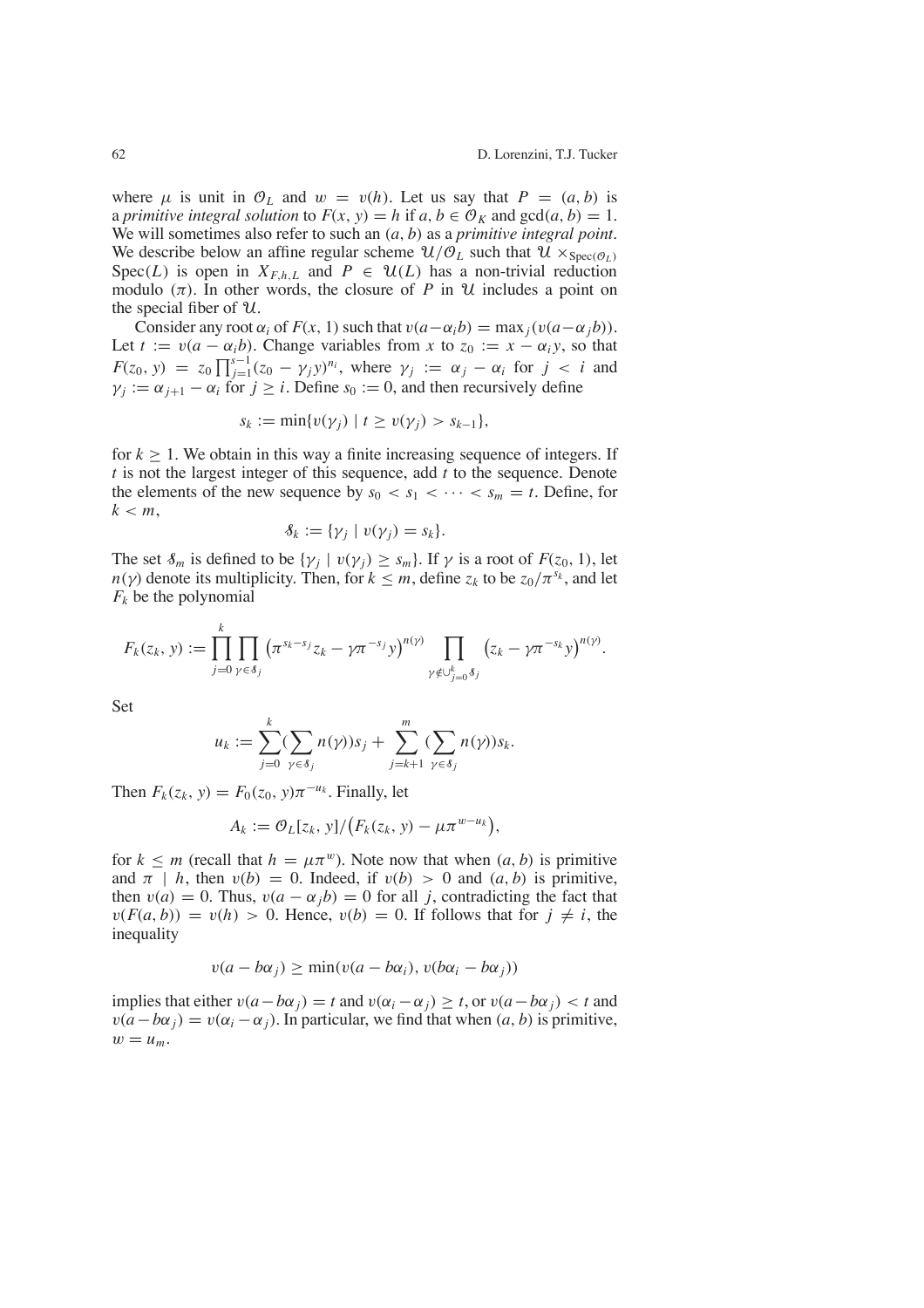**Lemma 2.4.** Assume that  $p \nmid n$ . The ring  $A_m$  is regular and  $\text{Spec}(A_m)/$  $Spec(\mathcal{O}_L)$  *is smooth.* 

*Proof.* The generic fiber of  $A_m$  is easily checked to be smooth. Hence, we need only check points on the special fiber of  $A_m$ . We note that modulo  $\pi$ , the equation  $F_m(\bar{z}_m, y) = \mu$  is equivalent to the equation

$$
\left(\prod_{\gamma\in\delta_m}\left(z_m-(\overline{\gamma/\pi^t})y\right)^{n(\gamma)}\right)\left(\prod_{j=0}^{m-1}\prod_{\gamma\in\delta_j}\left(-(\overline{\gamma/\pi^{sj}})y\right)^{n(\gamma)}\right)-\overline{\mu}=0,
$$

because  $\pi^{w-u_m} = 1$  as noted earlier. Since  $\overline{\mu} \neq 0$  and  $p \nmid n$ , this equation defines a nonsingular affine curve in  $\mathbb{A}^2$ . Thus, the special fiber of  $A_m$  is nonsingular; therefore all the points on the special fiber of *Am* are regular and *Am* is a regular ring.

**Lemma 2.5.** Assume that  $p \nmid n$ . The affine scheme Spec  $A_m$  is an open *subset of*  $\mathcal{Y}$ *, the normalization of*  $\mathcal{C} := \text{Proj } \mathcal{O}_L[x, y, z]/(hz^n - F(x, y))$ .

*Proof.* Since  $A_m$  contains  $A_0$  and is regular,  $A_m$  contains the integral closure of  $A_0$ . Thus we have a natural map  $\psi$  : Spec( $A_m$ )  $\rightarrow \mathcal{Y}$ , with  $\mathcal{Y}$  normal and  $\psi$  generically an isomorphism. We are going to show below that  $\psi$  is quasi-finite. It follows then from Zariski's Main Theorem that *j* is an open immersion. There is a natural ring homomorphism  $A_{k-1}$  →  $A_k$  that sends  $z_{k-1}$  to  $\pi^{s_k-s_{k-1}}z_k$ . Define

$$
G_k(z_k, y) := \prod_{j=0}^k \prod_{\gamma \in \delta_j} \left( \pi^{s_k - s_j} z_k - \gamma \pi^{-s_j} y \right)^{n(\gamma)}.
$$

Let  $S_k$  denote the multiplicative subset of  $A_k$  generated by  $G_k(z_k, y)$ . We claim that  $A_k$  is integral over  $S_{k-1}^{-1}(A_{k-1})$ . Indeed, it suffices to show that  $z_k$ is integral over  $S_{k-1}^{-1}(A_{k-1})$ . Recall that in  $A_k$ ,

$$
F_k(z_k, y) - \mu \pi^{w-u_k} = G_{k-1}(z_{k-1}, y) \prod_{j=k}^m \prod_{\gamma \in \delta_j} (z_k - \gamma \pi^{-s_k} y)^{n(\gamma)} - \mu \pi^{w-u_k}
$$
  
= 0.

Thus, the image of  $z_k$  in  $A_k$  is the root of a monic polynomial over  $S_{k-1}^{-1}(A_{k-1})$ (since  $G_{k-1}$  is of course a unit in this ring). Hence, it follows that the map Spec( $A_k$ ) → Spec( $A_{k-1}$ ) is quasi-finite for any  $k \ge 1$ , which concludes the proof of 2.5.

Let  $\mathcal{U}(\alpha_i) := \text{Spec}(A_m)$ . The primitive integral point  $P = (a, b)$  in  $X_{F,h}(L)$  corresponds to the point  $(\pi^{-t}(a - \alpha_i b), b)$  in  $\mathcal{U}(\alpha_i)(L)$ . Since this point is integral, it has a non-trivial reduction in the special fiber of  $\mathcal{U}(\alpha_i)$ . Denote by  $P$  the set of integral primitive solutions, so that

$$
\mathcal{P} := \{ (x, y) \in (\mathcal{O}_K)^2 \mid F(x, y) = h \text{ and } \gcd(x, y) = 1 \}.
$$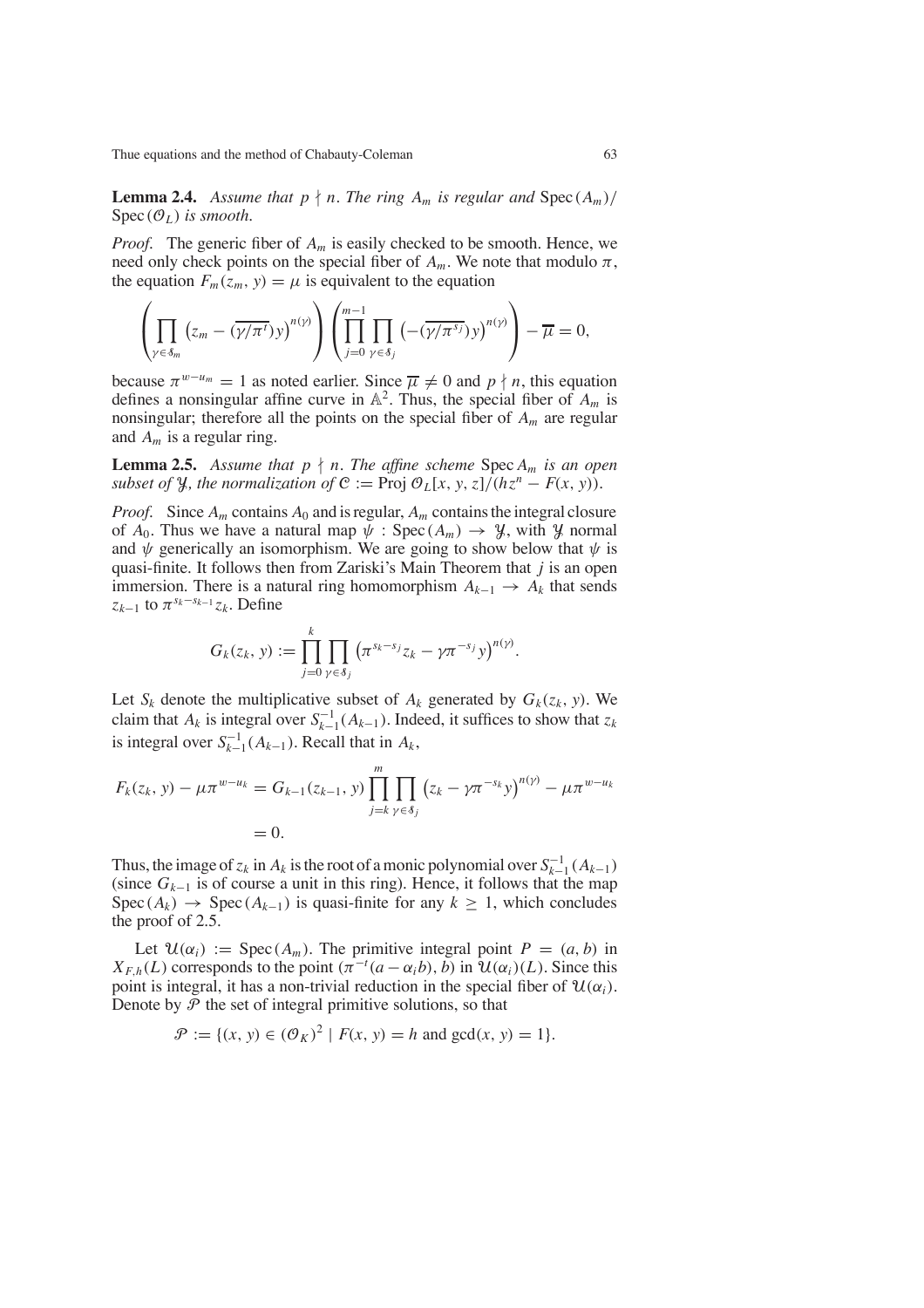**Proposition 2.6.** Assume that  $p \nmid n$ . The closure of  $P$  in the normalization  $\mathcal{Y}/\overline{O}_L$  *of*  $\mathcal{C}/O_L$  *is contained in at most s regular affine open sets; namely, this closure is contained in the union of the images of the sets*  $\mathcal{U}(\alpha_i)$ *, where*  $\alpha_i$  *runs through all the roots of*  $F(x, 1)$  *such that there exists a primitive integral point*  $(a, b)$  *with*  $v(a - \alpha_i b) = \max_i (v(a - \alpha_i b)).$ 

*Proof.* The proposition follows from our next lemma.

**Lemma 2.7.** *Let*  $\pi | h$ *. Let*  $(a, b)$  *and*  $(a', b')$  *be elements of*  $\mathcal{P}$ *. Suppose that*  $v(a - \alpha_i b) = \max_j (v(a - \alpha_j b))$  *and*  $v(a' - \alpha_i b') = \max_j (v(a' - \alpha_j b')).$ *Then*  $v(a - \alpha_i b) = v(a' - \alpha_i b')$ .

*Proof.* Recall that  $v(b) = 0$  when  $\pi | h$  and  $(a, b)$  is primitive. Suppose that  $v(a - \alpha_i b)$  and  $v(a' - \alpha_i b')$  are not equal. We may assume without loss of generality that  $v(a/b - \alpha_i) > v(a'/b' - \alpha_i)$ . We claim that this inequality implies that  $v(a/b - \alpha_j) \ge v(a'/b' - \alpha_j)$  for all *j*. Indeed,  $v(a/b - \alpha_j) \ge$  $v(a'/b' - \alpha_j)$  is clear if  $v(a'/b' - \alpha_i) \le v(a/b - \alpha_j)$ . Thus we may assume that  $v(a'/b' - \alpha_i) > v(a/b - \alpha_j)$ . From  $v(a/b - \alpha_i) > v(a'/b' - \alpha_i)$  we find that  $v(a/b-a'/b') = v(a'/b'-\alpha_i)$ . It follows from  $v(a/b-a'/b') > v(a/b-\alpha_j)$ that  $v(a'/b' - a_j) = v(a/b - a_j)$ , and our claim is proved. This claim contradicts the fact that  $v(F(a, b)) = v(F(a', b')) = v(h)$ , and the lemma follows.

Slightly more can be said about the closure of  $\mathcal P$  in  $\mathcal Y/\mathcal O_I$ . Consider the following two schemes,  $\mathcal{U}(\alpha_i)$  attached to a primitive integral point  $(a, b)$ with associated valuation *t*, and  $\mathcal{U}(\alpha_i)$  attached to a primitive integral point  $(a', b')$  with associated valuation *t'*. We claim that if  $v(\alpha_i - \alpha_j) \ge \min(t, t')$ , then the images of  $U(\alpha_i)$  and  $U(\alpha_j)$  in  $\mathcal Y$  are equal. Assume  $t' \leq t$ . It follows that  $v(a' - \alpha_i b') \ge t'$ . Thus,  $v(a' - \alpha_i b') = t'$ , and Lemma 2.7 shows that  $t = t'$ . We may then define an isomorphism from  $\mathcal{U}(\alpha_i)$  to  $U(\alpha_i)$  on the level of rings

$$
\mathcal{O}_L[u',\,y]/(F'_{m'}(u',\,y)-\mu)\longrightarrow \mathcal{O}_L[u,\,y]/(F_m(u,\,y)-\mu)
$$

by setting  $u' \mapsto u + \pi^{-t}(\alpha_i - \alpha_j)y$  and  $y \mapsto y$ .

We have thus shown that there exist at most *s* disjoint disks in  $O<sub>L</sub>$ , each centered at a root of  $F(x, 1)$ , such that if  $\alpha_i$  and  $\alpha_j$  belong to the same disk (and have primitive solutions attached to them), then the images of  $\mathcal{U}(\alpha_i)$ and  $\mathcal{U}(\alpha_i)$  in *Y* are equal.

**2.8. The quotient construction.** Let *X*/*K* be a smooth proper geometrically connected curve of genus  $g$ . Let  $L/K$  be a cyclic Galois extension with Galois group Gal $(L/K)$  = <  $\sigma$  >. Let  $\mathcal{Y}/\mathcal{O}_L$  be a normal model of  $X_L/L$  such that Gal( $L/K$ ) acts on  $\mathcal{Y}$ , lifting its natural action on Spec( $\mathcal{O}_L$ ). An example of such a model  $\mathcal{Y}$  is the normalization in  $L(X)$  of a normal model over  $\mathcal{O}_K$  of  $X/K$ . Another example is the minimal regular model  $\mathcal{Y}/\mathcal{O}_L$  of  $X_L/L$ . Indeed, the following is well-known.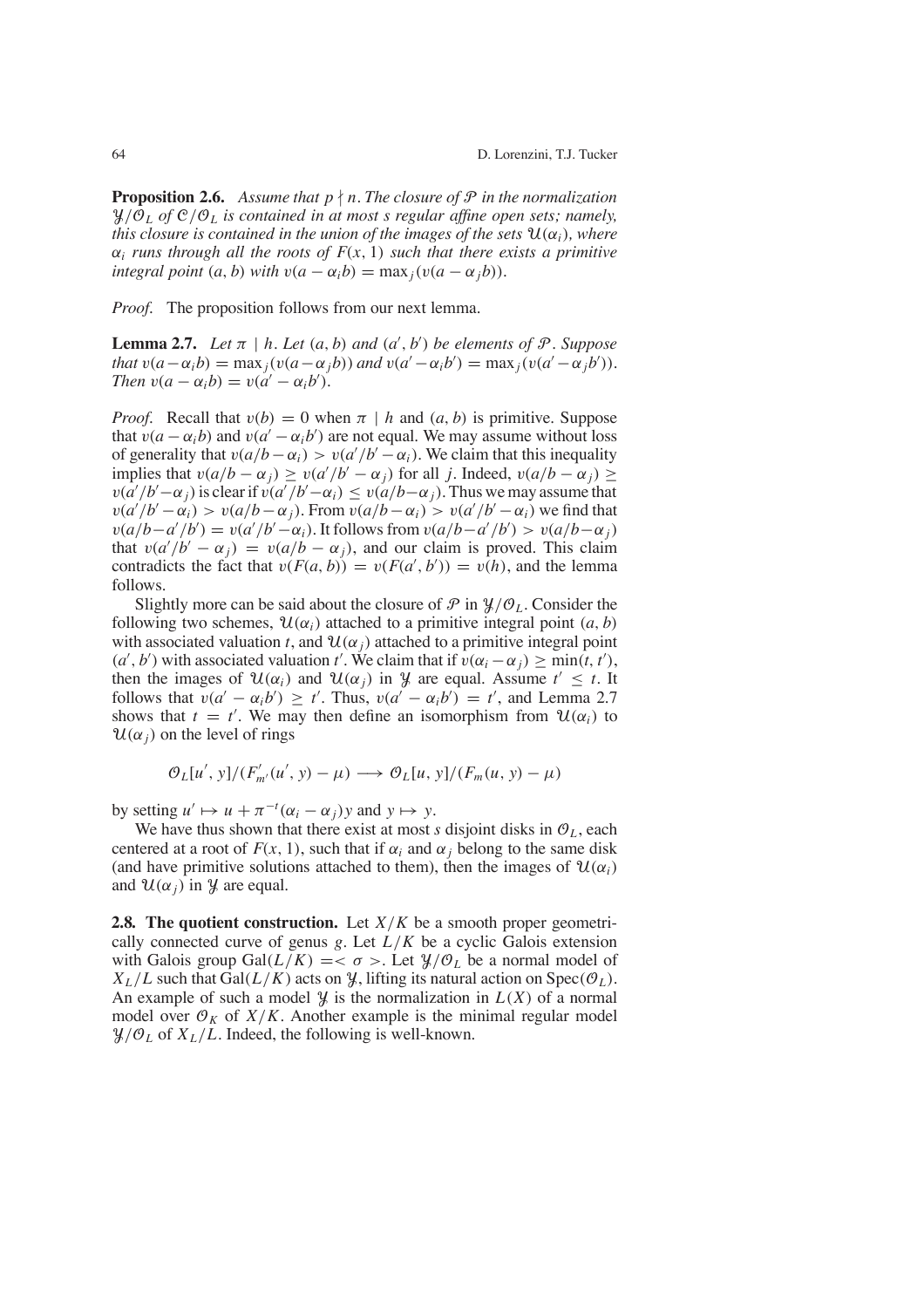**2.9.** Let  $\mathcal{Y}/\mathcal{O}_L$  be the minimal regular model of  $X_L/L$ . The map  $\sigma$  induces a canonical morphism  $X_L \to X_L$  over the map  $\sigma : \text{Spec}(L) \to \text{Spec}(L)$ . Since  $X_L$  is the generic fiber of  $\mathcal{Y}$ , the map  $\sigma$  induces a birational proper map  $\mathcal{Y} \to \mathcal{Y} \times_{\text{Spec}(\mathcal{O}_L)} \text{Spec}(\mathcal{O}_L)$  over  $\text{Spec}(\mathcal{O}_L)$ . By the universal property of a minimal model ( $[C-S, page 310]$ ), this map extends to a morphism from  $\mathcal{Y}$ to  $\mathcal{Y} \times_{\text{Spec}(\mathcal{O}_L)} \text{Spec}(\mathcal{O}_L)$  over  $\text{Spec}(\mathcal{O}_L)$ . Since  $\mathcal{Y}$  is reduced and separated, this extension is unique. Hence, there exists then a unique automorphism  $\tau : \mathcal{Y} \to \mathcal{Y}$  over the automorphism  $\sigma : \text{Spec}(\mathcal{O}_L) \to \text{Spec}(\mathcal{O}_L)$ .

**2.10.** Let  $G = \langle \tau \rangle$ , with  $\tau : \mathcal{Y} \to \mathcal{Y}$  lifting  $\sigma : \text{Spec}(\mathcal{O}_L) \to \text{Spec}(\mathcal{O}_L)$ . The following fact is standard: Since  $\mathcal{Y}/\mathcal{O}_L$  is projective, the quotient  $\mathcal{Z} =$  $\mathcal{Y}/G$  can be constructed in the usual way by gluing together the rings of invariants of *G*-invariant affine open sets of *Y*. The scheme  $Z/O<sub>K</sub>$  is normal and, hence, its singular points are closed points of its special fiber. We let  $f: \mathcal{Y} \longrightarrow \mathcal{Z}$  denote the quotient map.

The normal scheme  $Z$  has quotient singularities. A desingularization  $v : \mathcal{X} \to \mathcal{Z}$  leads to a regular model  $\mathcal{X}/\mathcal{O}_K$  of  $X/K$ . Let  $K^{nr}$  denote the maximal unramified extension of *K*, and assume now that  $K = K^{nr}$ . When  $L/K$  is a tamely ramified field extension, the quotient singularities of Z are well-understood. We recall their properties below, closely following Viehweg's article [Vie]. We refer the reader to his work for more details. Though he states at the beginning of his paper that he considers only the equicharacteristic case, his proofs of the facts listed below are also correct in the mixed characteristic case.

**2.11.** ([Vie, page 303]) Let  $\overline{\tau}$  :  $\overline{\mathcal{Y}} \rightarrow \overline{\mathcal{Y}}$  and  $\overline{\tau}^{red}$  :  $\overline{\mathcal{Y}}^{red} \rightarrow \overline{\mathcal{Y}}^{red}$  be the natural morphisms induced by τ. Then the natural map

$$
\overline{\mathcal{Y}}^{red} / < \overline{\tau}^{red} > \longrightarrow \overline{\mathcal{Z}}^{red} = \overline{\mathcal{Y} / < \tau >}^{red}
$$

is an isomorphism of schemes over the residue field.

For any irreducible component  $Y_i \subset \overline{Y}$ , let

*D*( $Y_i$ ) := { $\mu \in G \mid \mu(Y_i) = Y_i$ } and  $I(Y_i) := \{ \mu \in G \mid \mu|_{Y_i} = id \}.$ 

**2.12.** ([Vie, page 303]) Let  $m_i$  be the multiplicity of  $Y_i$  in  $\overline{Y}_i$  and let  $Z_i :=$ *f*(*Y<sub>i</sub>*). The multiplicity of  $Z_i$  in  $\overline{Z}$  is equal to  $m_i \cdot [L:K]/|I(Y_i)|$ .

Recall the following terminology. Let  $(C \cdot D)$  denote the intersection number on a regular model X of two divisors *C* and *D*. Let us call *chain of rational curves on* X a divisor *D* such that

- (1)  $D = \bigcup_{i=1}^{q} E_i, E_i$  smooth and rational curve for  $i = 1, ..., q$ .
- (2)  $(E_i \cdot \overline{E_{i+1}}) = 1$  for all  $i = 1, ..., q 1$  and  $(E_i \cdot E_j) = 0$  for all  $j \neq i + 1$ . Moreover,  $(E_i \cdot E_i) \leq -2$  for all *i*. Let us call  $E_1$  and  $E_q$  the end-components of the chain.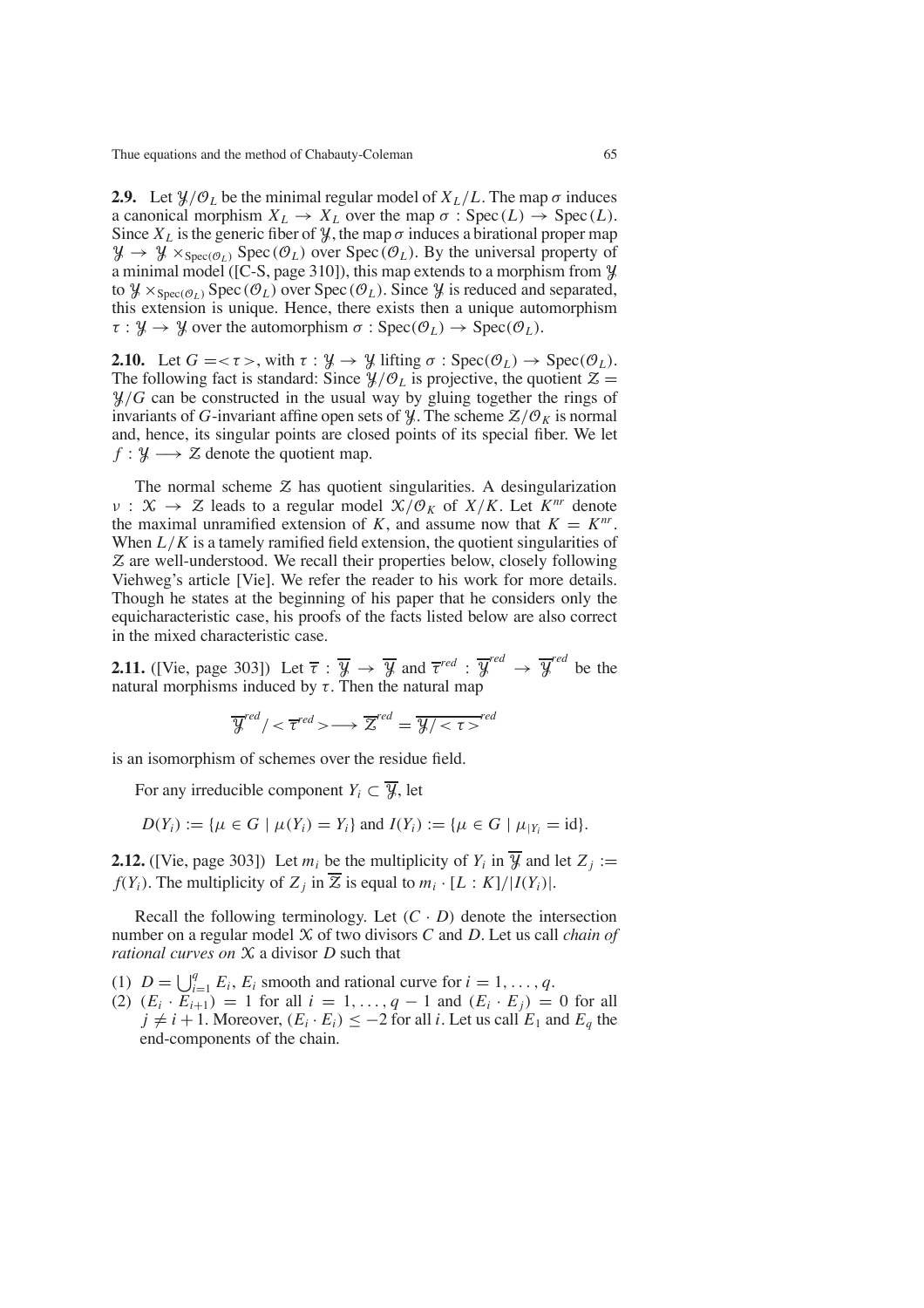Consider again a normal model  $\mathcal{Y}/\mathcal{O}_L$  with an action of Gal( $L/K$ ) lifting the action on  $Spec(\mathcal{O}_L)$ . Assume that  $\mathcal{U}/\mathcal{O}_L$  is a smooth open subset of  $\mathcal{Y}/\mathcal{O}_L$  such that  $\mathcal{U}$  is invariant under the action of *G*. Let  $\mathcal{Z} := \mathcal{U}/G$ .

**2.13.** ([Vie, Sect. 6]) There exists a regular scheme  $\mathcal{X}/\mathcal{O}_K$  and a proper birational morphism  $v : \mathcal{X} \to \mathcal{Z}$  such that v induces an isomorphism between  $\mathcal{X}-\{\nu^{-1}(\mathcal{Z}_{sing})\}$  and  $\mathcal{Z}-\{\mathcal{Z}_{sing}\}$  and such that, for any  $z \in \mathcal{Z}_{sing}$ ,  $v^{-1}(z)$  is a connected chain of rational curves. The point *z* belongs to an end-component of the chain. Since  $\mathcal U$  is smooth, we find that if  $\zeta$  is a singular point of  $\mathbb{Z}$ , then  $v^{-1}(z)$  intersects the rest of the special fiber  $\overline{\mathbb{X}}$  with normal crossings in exactly one point, say on *E*1. (Viehweg states in 8.1.d) on page 306 of [Vie] that the model  $X$ , obtained by taking the quotient of  $U$  and then resolving the singularities, has normal crossings.) Let us call the component  $E_q$  the *terminal component* of the chain  $v^{-1}(z)$ . The other end-component of the chain  $v^{-1}(z)$  is attached to an irreducible component of  $\overline{X} \setminus v^{-1}(z)$ .

**2.14.** ([Vie, Sect. 6]) Let  $f : \mathcal{U} \rightarrow \mathcal{Z}$  denote the quotient map. Let  $z_1, \ldots, z_d$  be the closed points of  $\overline{z}$  that are ramification points of the morphism  $\overline{f}$  :  $\overline{\mathcal{U}} \rightarrow \overline{\mathcal{Z}}^{red}$ . Then {*z*<sub>1</sub>, ..., *z*<sub>*d*</sub>} is the set of singular points of Z. Moreover, if  $v : \mathcal{X} \to \mathcal{Z}$  is the desingularization of Z described in 2.13, then the multiplicity of the terminal component on the chain  $v^{-1}(z_i)$ is equal to the number of closed points in the fiber  $\overline{f}^{-1}(z_i)$ .

**2.15.** We now apply the quotient construction to the case where the model  $\mathcal{Y}/\mathcal{O}_L$  is smooth. The scheme  $\mathcal{Z} = \mathcal{Y}/\langle \tau \rangle$  has an irreducible special fiber. The reduced special fiber  $\overline{Z}^{red}$  is obtained as the quotient of  $\overline{Y}$  by the action of  $\langle \overline{\tau} \rangle$  and is then a smooth and proper curve. The multiplicity of  $\overline{\mathcal{Z}}$  in  $\mathcal{Z}$ equals  $[L : K]/I(\overline{Y})$ . The singular points of Z are the ramification points  $z_1, \ldots, z_d$  of the morphism  $\overline{f} : \overline{Y} \to \overline{Z}^{red}$ , and the singularity at each of these points is resolved by a chain of rational curves. The terminal curve on the chain resolving  $z_i$  has multiplicity equal to the number of closed points in the fiber  $\overline{f}^{-1}(z_i)$ . The regular model  $\mathcal{X}/\mathcal{O}_K$  obtained as the minimal desingularization of  $Z$  is thus very simple.

## **3. Applications of the method of Chabauty-Coleman**

We may now apply the method of Chabauty-Coleman to the case of Thue equations. Let  $g := g(X_{F,h})$ . We distinguish four cases, according to the divisibility of *d*∗(*F*) and *h* by *p*. Our main result is stated in 3.9 below.

**Proposition 3.1.** *Let*  $X_{F,h}/\mathbb{Q}$  *be such that for some prime p, p*  $\nmid d^*(F)$ *,*  $p \nmid n, p^2 > 2g+1$ , and either  $p \nmid h$  or  $n |$  ord<sub>p</sub>(*h*). Let  $\hat{K}$  be any number field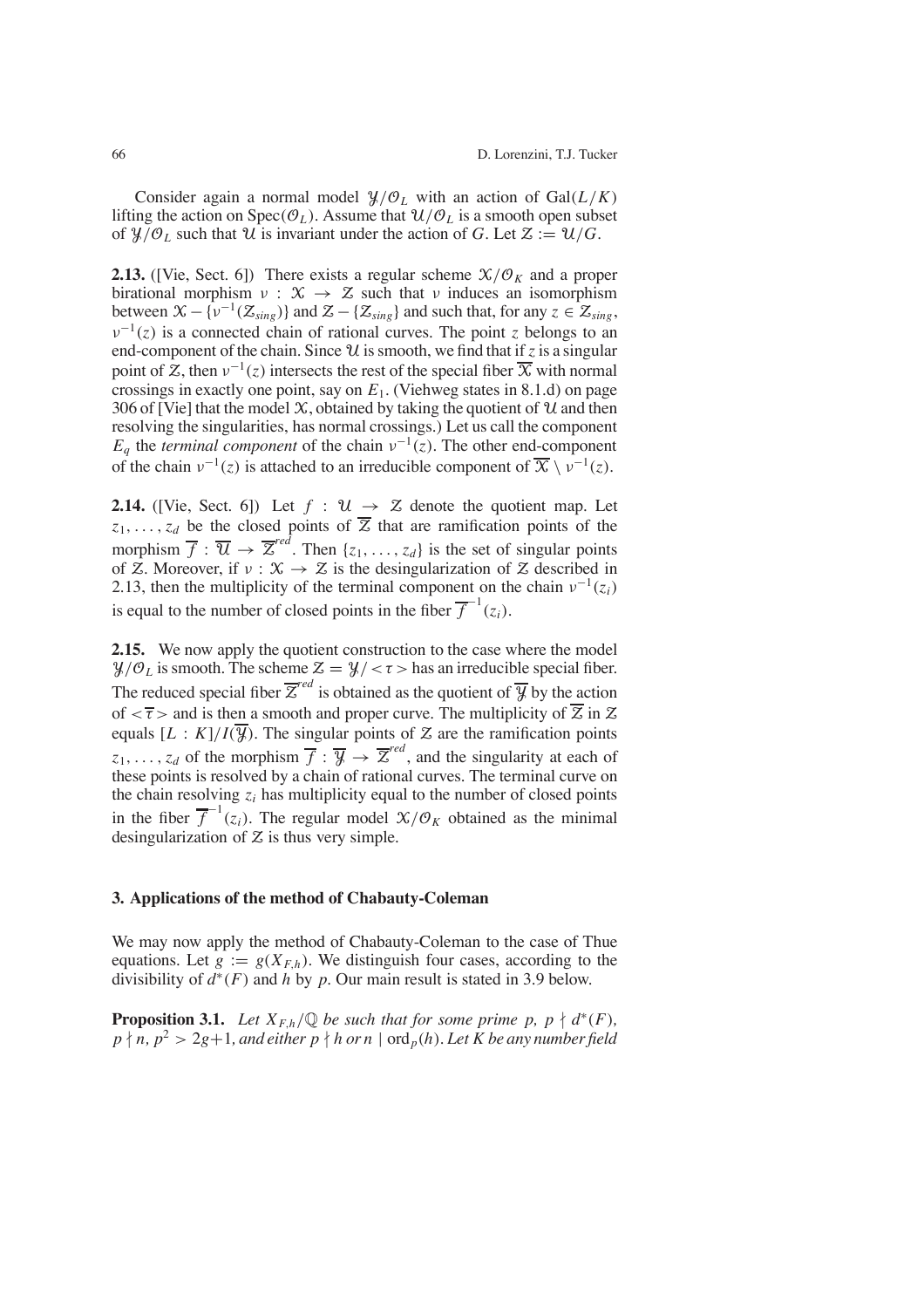*having* an *unramified prime*  $\mathfrak{P}$  *of norm p.* Assume that  $\text{Chab}(X_{F,h}, K, \mathfrak{P}) < g$ . *Then*

$$
|X_{F,h}(K)| \le (2g-2)\frac{p-1}{p-2} + |\mathcal{K}_{\mathbb{F}_p}(\mathbb{F}_p)|,
$$

*where*  $X/\mathbb{Z}_p$  *is the minimal regular model of*  $X_{F,h}$ *.* 

*Proof.* When  $n | \text{ord}_p(h)$ , an obvious change of variable over  $\mathbb Q$  shows that  $X_{F,h}$  is isomorphic to  $X_{F,p}$ <sup>-ord</sup> $p(h)$ <sub>*h*</sub>. We are thus reduced to the case where  $p \nmid h$ . In this case, as noted in 2.1,  $X_{F,h}/\mathbb{Q}_p$  has good reduction over  $\mathbb{Z}_p$ . Thus, we can apply 1.1.

**Proposition 3.2.** Let  $X_{F,h}/\mathbb{Q}$  be such that for some prime p,  $p \nmid d^*(F)$ ,  $p \nmid n, p^2 > 2g + 1, p \mid h$  *and*  $n \nmid \text{ord}_p(h)$ *. Let K be any number field having an unramified prime*  $\mathfrak{P}$  *of norm p. Assume that* Chab( $X_{F,h}$ ,  $K$ ,  $\mathfrak{P}$ ) < *g. Then*

$$
|X_{F,h}(K)| \le (2g-2)\frac{p-1}{p-2} + np.
$$

Let *s* denote the number of distinct roots of  $F(x, 1)$  in  $\overline{Q}$ . If  $gcd(n, 1)$  $\text{ord}_p(h)) = 1$ *, then*  $|X_{F,h}(K)| \leq (2g-2)\frac{p-1}{p-2} + sp.$ 

*Proof.* Let  $X := X_{F,h}$ . As noted in 2.1, X has good reduction over the extension  $\mathbb{Q}_p(\sqrt[n]{h})$ , which is tame. Thus, we may apply the quotient construction to describe a regular model of  $X/\mathbb{Q}_p^m$  over  $\mathbb{Z}_p^m$ . Let  $L := \mathbb{Q}_p^m(\sqrt[n]{h})$ . The extension  $L/\mathbb{Q}_p^{nr}$  is Galois of order  $m := n/\text{gcd}(n, \text{ord}_p(h))$ , with cyclic Galois group. Let ξ*<sup>m</sup>* be a primitive *m*-th root of unity, and denote by  $\sigma : L \to L$ , with  $\sigma(\sqrt[n]{h}) = \xi_m \sqrt[n]{h}$ , a generator of Gal(*L*/Q<sup>*n*</sup>). The morphism  $\sigma$  lifts to a morphism  $\sigma: X_L \to X_L$  by setting

$$
\sigma: L[u, v, w]/(F(u, v) - hw^n) \longrightarrow L[u, v, w](F(u, v) - hw^n)
$$

with  $\sigma(u) = u$ ,  $\sigma(v) = v$  and  $\sigma(w) = w$ . Let *y* denote the normalization of Proj( $\mathcal{O}_L[x, y, z]/(F(x, y) - z^n)$ ). Then  $\mathcal{Y}/\mathcal{O}_L$  is the smooth minimal model of  $X_L/L$  (see 2.1). The morphism  $\sigma : X_L \to X_L$  extends to a morphism  $\sigma : \mathcal{Y} \to \mathcal{Y}$  by setting

$$
\sigma : \mathcal{O}_L[x, y, z]/(F(x, y) - z^n) \longrightarrow \mathcal{O}_L[x, y, z]/(F(x, y) - z^n)
$$

with  $\sigma(x) = x$ ,  $\sigma(y) = y$ , and  $\sigma(z) = \xi_m z$ . When restricted to the special fiber  $\overline{y}$  of  $y$ , the morphism  $\sigma$  becomes an automorphism  $\overline{\sigma}$  over  $\overline{\mathbb{F}}_p$ of  $\overline{y}$ , of exact order *m*, which lifts the standard automorphism of order *m* of Proj $(k[x, y, z]/(\overline{F} - z^n)$ ). This automorphism has *s* fixed points. Pulling back these fixed points on  $\overline{\mathcal{Y}}$  produces at most  $\sum_{i=1}^{s} \gcd(n, n_i)$  fixed points for the automorphism  $\sigma$  of  $\overline{\mathcal{Y}}$ . Bounding  $\sum_{i=1}^{s} \gcd(n, n_i)$  by *n*, we find that the quotient map  $\overline{\mathcal{Y}} \rightarrow \overline{\mathcal{Y}}/\langle \overline{\sigma} \rangle$  is totally ramified over at most *n* points. It follows from 2.14 that the desingularization  $\mathcal X$  of  $\mathcal Y/\langle \sigma \rangle$  has a special fiber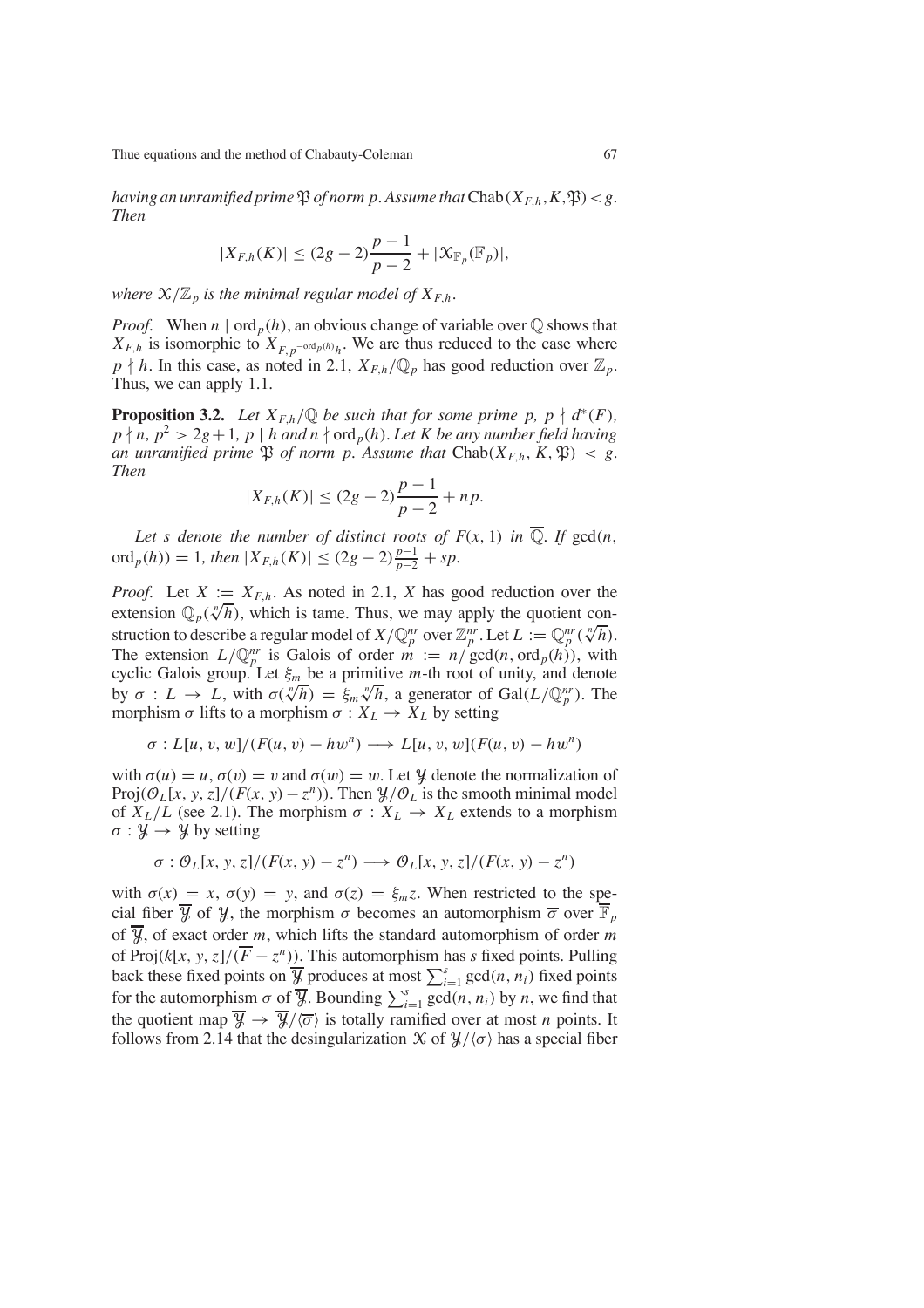containing at most *n* (smooth rational) components of multiplicity one. Note that when  $m = n$ , the fixed points of the automorphism  $\sigma$  correspond to the totally ramified points of the map from  $\overline{y}$  to  $\mathbb{P}^1$  obtained by composing the map from  $\overline{\mathcal{Y}}$  to Proj( $k[x, y, z]/(\overline{\overline{F}} - z^n)$ ) with the projection map from Proj( $k[x, y, z]/(\overline{F} - z^n)$ ) onto its [ $x : y$ ] coordinates. This composition map has at most *s* totally ramified points. Thus, in this case the desingularization  $\mathcal X$  of  $\mathcal Y/\langle \sigma \rangle$  has a special fiber containing at most *s* components of multiplicity one.

Consider now the minimal regular model  $\mathfrak{X}_0/\mathbb{Z}_p$  of  $X/\mathbb{Q}_p$ . A point in  $X(\mathbb{Q}_p)$  specializes in the special fiber  $\overline{X}_0/\mathbb{F}_p$  to a smooth point, belonging to a geometrically integral irreducible component  $C/F_p$  of multiplicity one. Let  $\tilde{X}_0 := \mathfrak{X}_0 \times_{\mathbb{Z}_p} \mathbb{Z}_p^{nr}$ . Since the self-intersection of *C* in  $\mathfrak{X}_0$  equals the selfintersection of  $C \times_{\mathbb{F}_p} \overline{\mathbb{F}}_p$  in  $\tilde{X}_0$  (see, e.g., [B-L, 1.4]), we find that  $C \times_{\mathbb{F}_p} \overline{\mathbb{F}}_p$ cannot be contracted in  $\tilde{X}_0$  and, thus, corresponds to a component in the minimal regular model  $\tilde{X}_{00}$  of  $X/\mathbb{Q}_p^m$ . Since there is a natural morphism  $\mathcal{X} \to \mathcal{X}_{00}$ , our description above of the special fiber of X implies that there are at most *n* components of  $\overline{X}_0$  that can contain the reduction of a  $\mathbb{Q}_p$ point, and that each such component is a smooth rational curve. Moreover, each such component *C* meets the divisor  $\overline{X}_0 - C$  in exactly one  $\mathbb{F}_p$ -point. Hence, the number of points in  $\overline{X}_0$  that can be reductions of  $\mathbb{Q}_p$ -rational points is at most *np*. This concludes the proof of 3.2.

Let *K* be any number field, and let  $\mathfrak{P}$  be a maximal ideal of  $\mathcal{O}_K$ . Let *N*(*F*,*h*,*K*, $\mathfrak{P}$ ) denote the number of solutions (*x*, *y*) ∈ ( $\mathcal{O}_K$ ) ${}_{\mathfrak{P} \mathfrak{P}}^2$  of  $F(x, y) = h$ with  $gcd(x, y) = 1$ .

**Proposition 3.3.** *Let*  $X_{F,h}/\mathbb{Q}$  *be such that for some prime p, p \ h and*  $p \mid d^*(F)$ , with  $p \nmid n$  and  $p^2 > 2g + 1$ . Let K be any number field hav*ing an unramified prime*  $\mathfrak{P}$  *of norm p. Assume that*  $Chab(X_{F,h}, K, \mathfrak{P}) < g$ . *Let*  $a(p)$  *denote the number of*  $\mathbb{F}_p$ -rational *points of the affine curve*  $F(x, y) - h = 0 \text{ mod } p$ . *Then* 

$$
N(F, h, K, \mathfrak{P}) \le (2g - 2)\frac{p - 1}{p - 2} + a(p).
$$

*Proof.* Consider the model  $C/\mathbb{Z}_p$  given by  $C = \text{Proj}(\mathbb{Z}_p[x, y, z]/(F$  $hz<sup>n</sup>$ )). The special fiber  $\overline{C}/\mathbb{F}_p$  is a plane projective curve with possible singularities only at points  $(x^2 : y : z)$  with  $z = 0$ . None of the singular points of  $\overline{c}$  can be the reduction of a primitive integral point  $(a, b)$ . Resolve the singularities of C to obtain a regular model  $\mathcal{X}/\mathbb{Z}_p$  of  $X_{F,h}/\mathbb{Q}_p$ . The only points in  $\overline{X}/\mathbb{F}_p$  that can be reductions of primitive points in  $X_{F,h}(\mathbb{Q}_p)$  are the points in  $\overline{\mathcal{X}}(\mathbb{F}_p)$  that correspond to  $\mathbb{F}_p$ -rational points of  $\overline{\mathcal{C}}$  with  $z \neq 0$ . Applying 1.1 finishes the proof.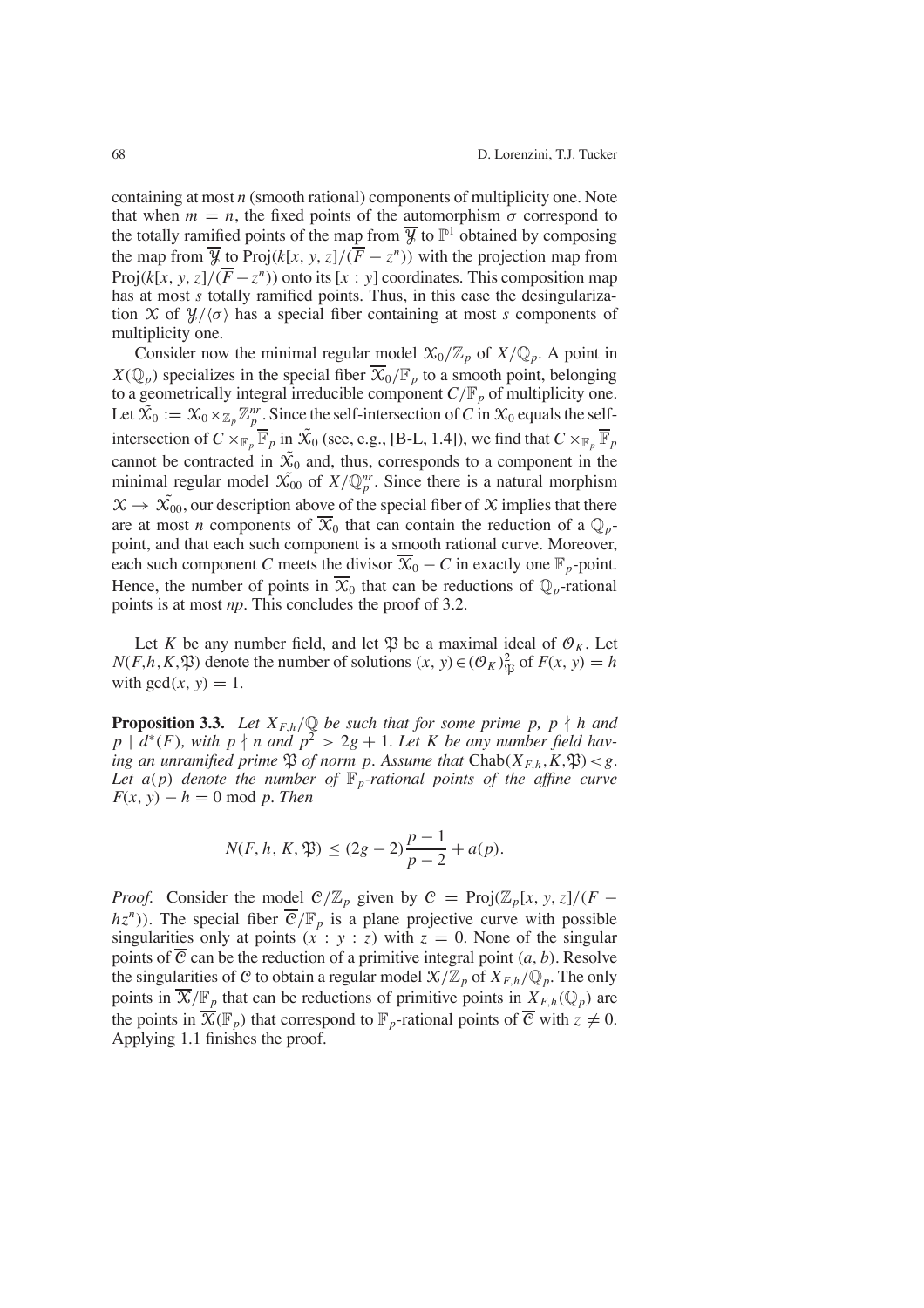*Remark* 3.4. When *p* is not too large compared to *n*, a bound for  $a(p)$  better than the Weil bound can be obtained as follows. Project an irreducible component of degree *d* of the curve  $\overline{C}/\mathbb{F}_p$  that is not a line onto an  $\mathbb{F}_p$ rational projective line. Then the projection map has degree at most *d*. It follows that  $a(p) \leq np$ .

**Proposition 3.5.** *Let*  $X_{F,h}/\mathbb{Q}$  *be such that for some prime p, p | h and p* |  $d^*(F)$ , *with*  $p \nmid n$  *and*  $p^2 > 2g + 1$ . Let *K be any number* field *having an unramified prime*  $\mathfrak{P}$  *of norm p. Assume that* Chab( $X_{F,h}$ ,  $K$ ,  $\mathfrak{P}$ ) < g. Assume also that the splitting field  $L/\mathbb{Q}_p^{nr}$  of  $F(x, 1)$  is a tame extension *(this happens for instance if*  $p > s$ *). When*  $p \leq s$ *, assume that*  $F(x, 1)$  *is monic. Then*  $N(F, h, K, \mathfrak{P}) \le (2g - 2)\frac{p-1}{p-2} + snp$ .

*Proof.* Let  $X := X_{F,h}$ . When  $p > s$ , we use 2.2 and change variables so that  $F(x, 1)$  is monic. We may now use Proposition 2.6, which describes smooth open sets in a regular model of *X* over  $\mathcal{O}_L$ . Since the extension  $L/\mathbb{Q}_p^{nr}$  is tame, it is cyclic, and we can thus use the quotient construction to obtain information on a regular model of *X* over  $\mathbb{Z}_p$ . Let  $\mathcal{Y}/\mathcal{O}_L$  be the normalization of  $\mathcal{C}/\mathcal{O}_L := \text{Proj}(\mathcal{O}_L[x, y, z]/(F - h z^n))$ . Let  $\langle \sigma \rangle = \text{Gal}(L/\mathbb{Q}_p^{nr})$ . The morphism  $\sigma$  induces obvious automorphisms  $\sigma: \mathcal{Y} \to \mathcal{Y}$  and  $\sigma : \mathcal{C} \to \mathcal{C}$  over  $\sigma : \text{Spec}(\mathcal{O}_L) \to \text{Spec}(\mathcal{O}_L)$ , compatible with the natural map  $\mathcal{Y} \to \mathcal{C}$ . We shall denote by  $G := \langle \sigma \rangle$  the group of automorphisms of *y*, resp. *C*, generated by *σ*. Fix a root  $α<sub>i</sub>$  of *F*(*x*, 1) such that there exists a primitive solution  $P = (a, b) \in (\mathbb{Z}_p^{nr})^2$  with  $t := v_L(a - b\alpha_i) = \max_j(v_L(a - b\alpha_j))$ . Recall the notation introduced just before 2.6: Let  $\mathcal{U}(\alpha_i) = \text{Spec}(\mathcal{O}_L[u, y]/(F_m(u, y) - \mu))$ . Let

$$
\psi^* : \mathcal{O}_L[x, y]/(F(x, y) - h) \longrightarrow \mathcal{O}_L[u, y]/(F_m(u, y) - \mu)
$$

be given by  $x \mapsto \pi_L^t u + \alpha_i y$ , and  $y \mapsto y$ . The induced morphism  $\psi$ :  $\mathcal{U}(\alpha_i) \to \mathcal{C}$  was shown to induce an open immersion  $\psi : \mathcal{U}(\alpha_i) \to \mathcal{Y}$  in 2.5. The following lemma, whose proof is omitted, describes the possible components of the special fiber  $\overline{\mathcal{U}(\alpha_i)}$ .

**Lemma 3.6.** *Let k be any algebraically closed field. Let*  $n \in \mathbb{N}$  *with* char(*k*)  $\nmid n$ . Let  $\xi_n$  denote a primitive *n*-th root of unity in *k*. Let  $f(x, y)$  be *homogeneous of degree n in*  $k[x, y]$ *, and let*  $\mu \in k^*$ *. Then*  $f(x, y) - \mu z^n$ *factors in*  $k[x, y, z]$  *if and only if there exist d* | *n and*  $g \in k[x, y]$  *with*  $f = g^{n/d}$ . *Then*  $f - \mu z^n = \prod_{i=1}^{n/d} (g - \xi_n^{id} n/d\pi z^d)$ .

We will also need the following lemma describing the action of *G* on the components of  $\mathcal{U}(\alpha_i)$ . Recall the definitions of  $D(Y_i)$  and  $I(Y_i)$  in 2.11.

**Lemma 3.7.** Let  $Y_1, \ldots, Y_{n/d}$  denote the *irreducible components of*  $\overline{Y}$ *whose* generic points belong to  $\mathcal{U}(\alpha_i)$ *. Then*  $D(Y_\ell) = D(Y_i) = G$  and  $I(Y_{\ell}) = I(Y_j)$  *for all*  $\ell, j \in \{1, ..., n/d\}.$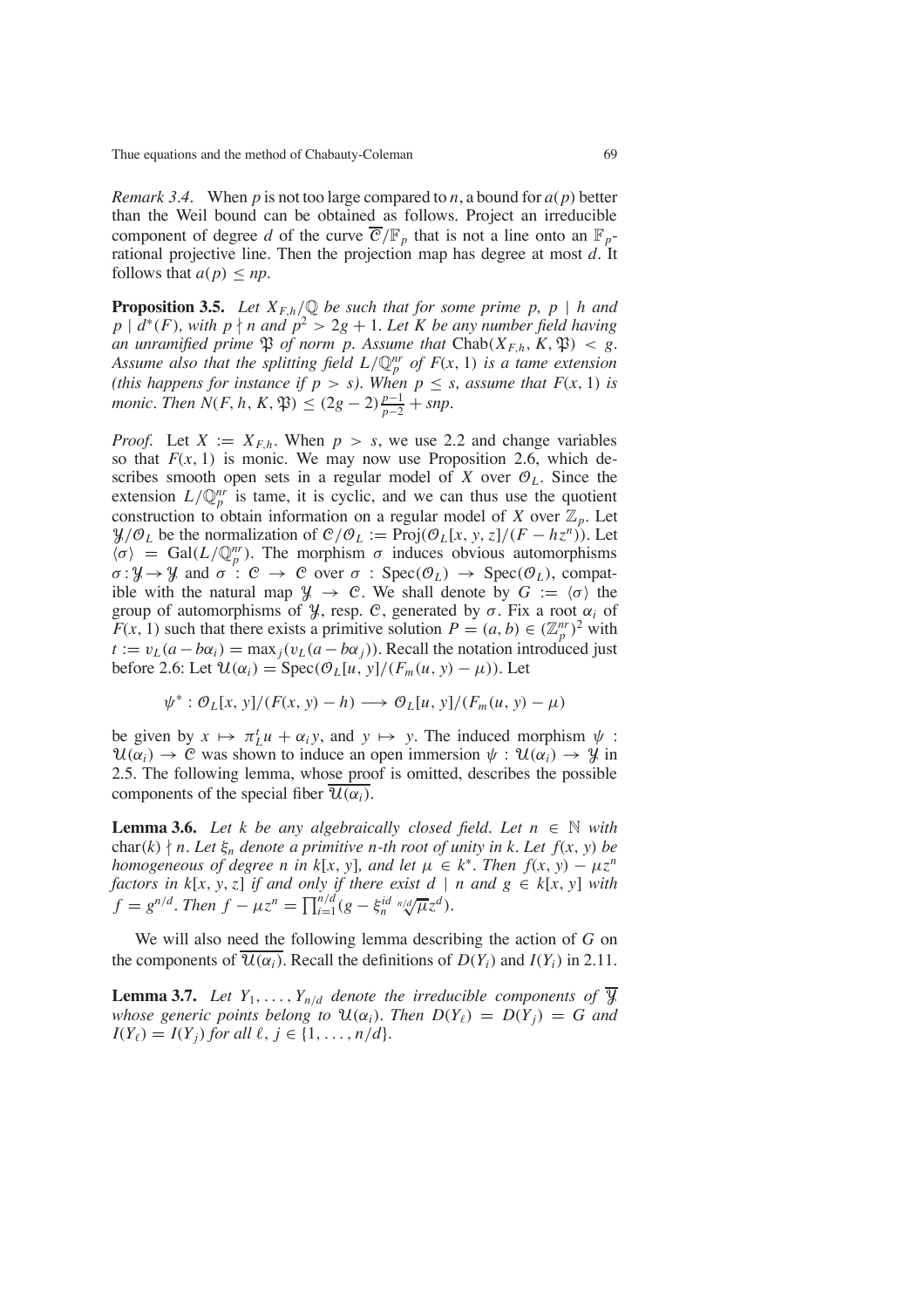*Proof.* Since  $p \nmid n$ , the group of *n*-th roots of unity is contained in  $\mathbb{Q}_p^{nr}$ , and acts on  $C/O_L$  as follows. A generator  $\xi_n$  induces an automorphism  $\varphi : \mathcal{C} \to \mathcal{C}$  given by:

$$
\mathcal{O}_L[x, y, z]/(F(x, y) - h z^n) \xrightarrow{\varphi^*} \mathcal{O}_L[x, y, z]/(F(x, y) - h z^n),
$$

where  $x \mapsto x$ ,  $y \mapsto y$ , and  $z \mapsto \xi_n z$ . The automorphism  $\varphi$  induces an automorphism  $\varphi : \mathcal{Y} \to \mathcal{Y}$ . The generator  $\xi_n$  also induces an automorphism  $\varphi: \mathcal{U}(\alpha_i) \to \mathcal{U}(\alpha_i)$  given by

$$
\mathcal{O}_L[u, y]/(F_m(u, y) - \mu) \xrightarrow{\varphi^*} \mathcal{O}_L[u, y]/(F_m(u, y) - \mu),
$$

where  $u \mapsto \xi_n^{-1}u$  and  $y \mapsto \xi_n^{-1}y$ . The reader will easily verify that  $\psi \circ \varphi =$  $\varphi \circ \psi$ . Lemma 3.6 shows that  $\varphi$  acts transitively on  $\{Y_1, \ldots, Y_{n/d}\}$ . Since the morphisms  $\sigma : \mathcal{Y} \to \mathcal{Y}$  and  $\varphi$  commute, and since  $\varphi$  acts transitively on  $\{Y_1, \ldots, Y_{n/d}\}$ , we find that  $D(Y_\ell) = D(Y_i)$  and  $I(Y_\ell) = I(Y_i)$  for all  $\ell, j \in \{1, \ldots, n/d\}$ . We let  $D := D(Y_i)$  and  $I := I(Y_i)$ . Note now that  $D = G$ . Indeed, if  $P = (a, b)$  reduces to  $Y_i$  for some *j*, then  $\sigma(P)$  reduces to  $\sigma(Y_j)$ . Since  $(a, b) \in (\mathbb{Z}_p^{nr})^2$ , we find that *P* reduces to a point in  $Y_j \cap \sigma(Y_j)$ . Since *P* reduces to a non-singular point of  $\overline{\mathcal{U}(\alpha_i)}$ , we find that  $Y_i = \sigma(Y_i)$ . This concludes the proof of Lemma 3.7.

The following subset of  $\mathcal{Y}, \mathcal{V}(\alpha_i) := \bigcap_{\tau \in G} \tau(\psi(\mathcal{U}(\alpha_i))),$  is *G*-invariant. Let  $\tilde{P}$  denote the closure of *P* in *Y*. Then  $\tilde{P} \in \psi(\mathcal{U}(\alpha_i))$  by construction. Since *P* is fixed by  $\tau$ ,  $\tau(\psi(\mathcal{U}(\alpha_i)))$  contains *P* and, thus,  $P \in \mathcal{V}(\alpha_i)$ .

Let  $\mathcal{D} := \text{Proj}(\mathbb{Z}_p^{nr}[x, y, z]/(F - hz^n))$  and  $\mathcal{D}' := \text{Proj}(\mathbb{Z}_p[x, y, z]/(F - hz^n))$  $(hz^n)$ ). Let  $Z'/\mathbb{Z}_p$  and  $Z/\mathbb{Z}_p^{nr}$  denote the normalization of  $\mathcal{D}'$  and  $\mathcal{D}$ , respectively. Clearly  $\mathcal{Z} = \mathcal{Y}/G$ . We have the following commutative diagram:



where  $Y_j$  is one of the  $n/d$  irreducible components of the special fiber of  $V(\alpha_i)$ , corresponding to a factor  $G_j(u, y)$  of degree *d* of  $F_m(u, y) - \mu$ . The map  $\rho$  induces a morphism  $\rho_j : Y_j \to \rho(Y_j)$ , given in coordinates by the bottom horizontal map below:

$$
\mathcal{O}_L[x, y]/(F(x, y) - h) \xrightarrow{\psi^*} \mathcal{O}_L[u, y]/(F_m(u, y) - \mu)
$$
  

$$
\downarrow \qquad \qquad \downarrow
$$
  

$$
\mathcal{O}_L[x, y]/(\pi_L, x - \alpha_i y) \longrightarrow \mathcal{O}_L[u, y]/(\pi_L, G_j(u, y)).
$$

This morphism is clearly of degree at most *d*.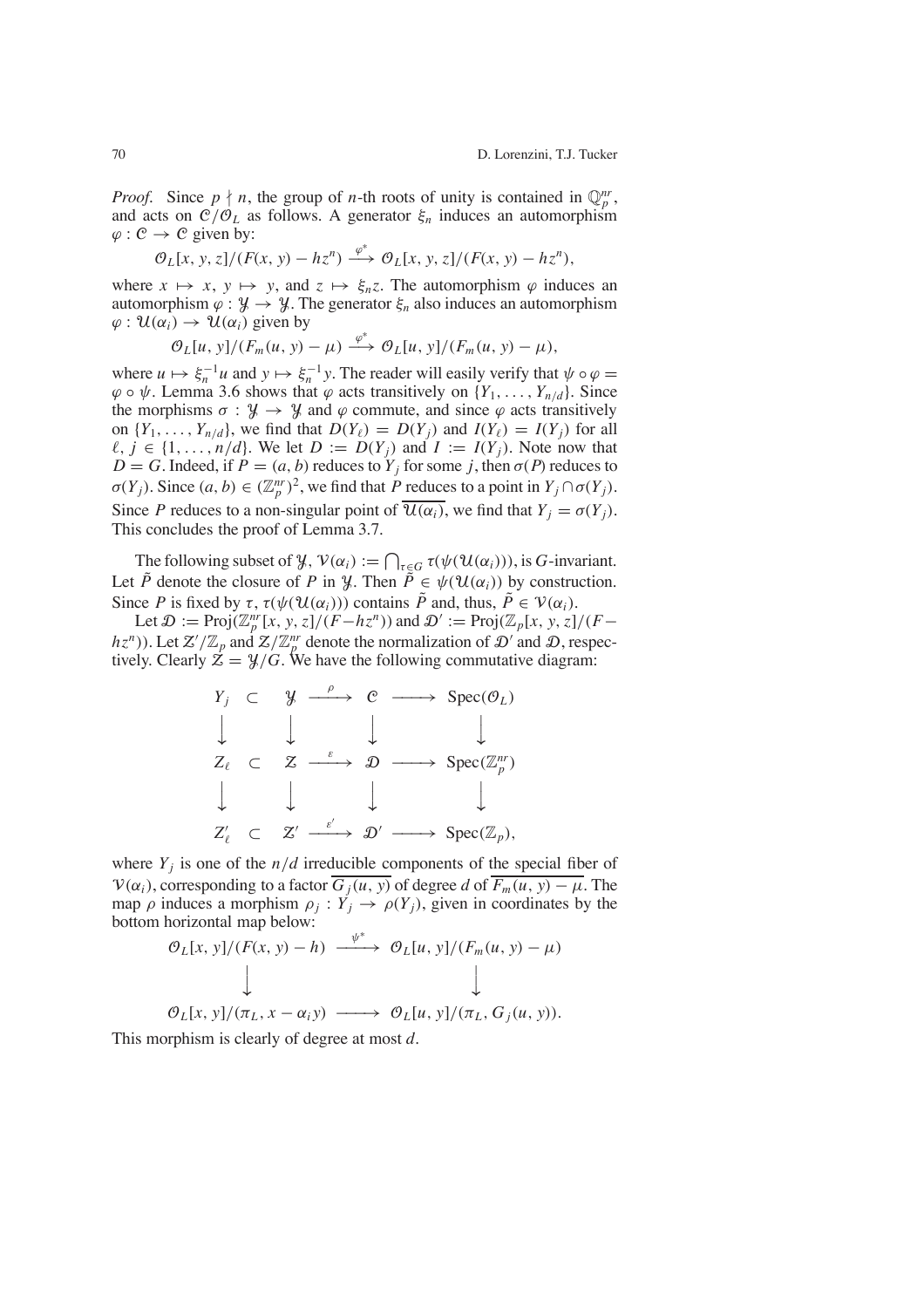Consider now the case where  $I = G$ . (This case happens for instance if  $\alpha_i \in \mathbb{Q}_p^{nr}$ .) Then  $\overline{\mathcal{V}(\alpha_i)} \to \overline{\mathcal{V}(\alpha_i)/G}$  is an isomorphism. The morphism  $\varepsilon'_{\ell}: Z'_{\ell} \to \varepsilon'_{\ell}(Z'_{\ell})$  induced by  $\rho_j$  is also of degree at most *d*. The curve  $\varepsilon_{\ell}'(Z_{\ell}')/\mathbb{F}_p$  is a smooth projective line. The primitive integral point  $(a, b)$ cannot reduce to the intersection point *Q* of all the components of the special fiber of D'. The morphism  $\varepsilon'_{\ell}$  is defined over  $\mathbb{F}_p$ , and there are at most  $dp$  $\mathbb{F}_p$ -rational points in the preimage in  $Z_\ell$  of  $\varepsilon'_\ell(Z'_\ell) \setminus \{Q\}$ . Since there are at most *n*/*d* such components, we conclude that at most *np* points in the image of  $V(\alpha_i)$  in  $Z'$  can be residue classes of primitive integral points.

Let us now consider the case where  $I \subseteq D$ . Then the image  $Z_{\ell}$  of  $Y_i$ in  $\mathcal{Z} = \mathcal{Y}/G$  has multiplicity  $|D|/|I| > 1$ , and 2.14 indicates that to count the components of multiplicity one (in a desingularization of  $Z'$ ) which contain the reduction of primitive integral points, one first needs to count the number of totally ramified points in the branch locus of  $Y_i \rightarrow Z_\ell$ . Consider the diagram



where  $\sigma$  :  $\psi^{-1}(\mathcal{V}(\alpha_i)) \rightarrow \psi^{-1}(\mathcal{V}(\alpha_i))$  is defined so that the diagram commutes. Consider an open set U of  $\psi^{-1}(\mathcal{V}(\alpha_i))$  that is dense in each fiber and is a special open set of  $\mathcal{U}(\alpha_i)$ . We find that on the level of rings,  $\sigma: \mathcal{U} \to \mathcal{U}(\alpha_i)$  induces the top horizontal map below

$$
\mathcal{O}_L[u, y]/(F_m(u, y) - \mu) \xrightarrow{\sigma} S^{-1}(\mathcal{O}_L[u, y]/(F_m(u, y) - \mu))
$$
  
\n
$$
\psi^* \uparrow \qquad \qquad \psi^* \uparrow
$$
  
\n
$$
\mathcal{O}_L[x, y]/(F(x, y) - h) \xrightarrow{\sigma} \qquad \mathcal{O}_L[x, y]/(F(x, y) - h).
$$

The bottom map  $\sigma$  satisfies  $\sigma(x) = x$  and  $\sigma(y) = y$ . Since the diagram commutes, the top map satisfies  $\sigma(\pi_L^t u + \alpha_i y) = \pi_L^t u + \alpha_i y$ . Since  $\sigma(\pi_L^t u + \pi_i y)$  $\alpha_i y$ ) =  $\sigma(\pi_L^t)\sigma(u) + \sigma(\alpha_i)y$ , we find that

$$
\sigma(u) = \frac{\pi_L^t}{\sigma(\pi_L^t)} u + \frac{\alpha_i - \sigma(\alpha_i)}{\sigma(\pi_L^t)} y.
$$

(Note that both  $\pi_L^t/\sigma(\pi_L^t)$  and  $(\alpha_i - \sigma(\alpha_i))/\sigma(\pi_L^t)$  belong to  $\mathcal{O}_L$ .) By hypothesis,  $\overline{\sigma} := \sigma_{|Y_{\ell}|}$  does not act trivially on  $Y_{\ell}$ . The points where the morphism  $Y_{\ell} \rightarrow Y_{\ell}/\langle \sigma \rangle$  is totally ramified is the set of fixed points of the map  $\overline{\sigma}$ . Note also that the reduction of any primitive integral point must be a fixed point of  $\overline{\sigma}$ . On the plane curve  $\overline{G_i(u, v)} = 0$ , the automorphism  $\overline{\sigma}$  is given by  $u \mapsto cu + c'y$  and  $y \mapsto y$ , for some *c*,  $c' \in k$ . Thus the fixed points of  $\overline{\sigma}$ lie on the line  $(c - 1)u + c'y = 0$ , and we find that there are at most *d* such points. Let now  $v : \mathcal{X} \to \mathcal{Z}$  denote the minimal desingularization of  $\mathcal{Z}$ . As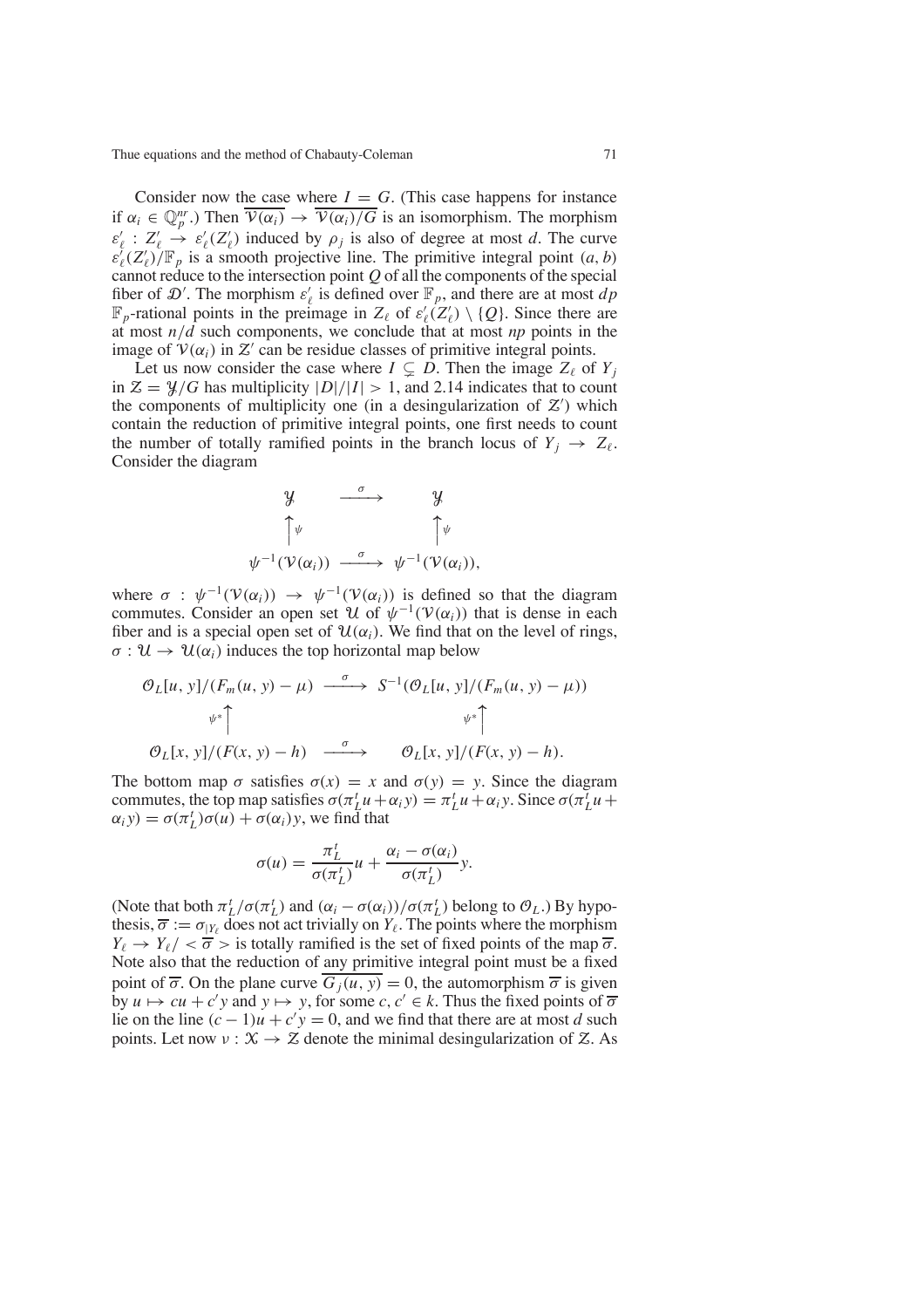we recalled in 2.14, the subset  $v^{-1}(Z_\ell)$  of the special fiber of X contains then at most *d* components of multiplicity one, each smooth and rational, and each meeting the rest of the special fiber in a single point.

Consider now the minimal regular model  $\mathfrak{X}_0/\mathbb{Z}_p$  of  $X/\mathbb{Q}_p$ . A point in  $X(\mathbb{Q}_p)$  specializes in the special fiber  $\overline{X}_0/\mathbb{F}_p$  to a smooth point, belonging to a geometrically integral irreducible component  $C/F_p$  of multiplicity one. Let  $\mathfrak{X}_0 := \mathfrak{X}_0 \times_{\mathbb{Z}_p} \mathbb{Z}_p^{nr}$ . Since the self-intersection of such a component *C* in  $\mathcal{X}_0$  equals the self-intersection of  $C \times_{\mathbb{F}_p} \overline{\mathbb{F}}_p$  in  $\tilde{\mathcal{X}}_0$  (see, e.g., [B-L, 1.4]), we find that  $C \times_{\mathbb{F}_p} \overline{\mathbb{F}}_p$  cannot be contracted in  $\tilde{X}_0$  and, thus, corresponds to a component in the minimal regular model  $\tilde{X}_{00}$  of  $X/\mathbb{Q}_p^m$ . Since there is a natural morphism  $\mathcal{X} \to \mathcal{X}_{00}$ , our description above of the special fiber of  $\chi$  implies that there are at most *n* components of  $\overline{\chi}_{0}$  that can contain the reduction of a  $\mathbb{Q}_p$ -point, and that each such component is a smooth rational curve (recall that there are  $n/d$  irreducible components  $Y_i$ ). Moreover, each such component *C* meets the divisor  $\overline{X}_0 - C$  in exactly one  $\mathbb{F}_p$ -point. Hence, the number of points in  $\overline{X}_0$  that can be reductions of  $\mathbb{Q}_p$ -rational points is at most *np*.

Since the contribution of an open set of the form  $V(\alpha_i)$  to the number of reductions of primitive integral points in the special fiber of the model  $\mathcal{X}_0$  is bounded by  $np$ , and since the primitive integral points are contained in at most *s* such open sets (2.6), we find that the reduction of the primitive integral points in the special fiber of the model  $\mathcal{X}_0$  consists in at most *snp* points. Thus 3.5 follows from 1.1.

**3.8.** The statement of Theorem 3.5/3.8 in the introduction follows immediately from the proof of 3.5. Let us now state our main theorem. Let *N*(*F*, *h*) denote the number of solutions (*x*, *y*)  $\in \mathbb{Z}^2$  of  $F(x, y) = h$  with  $gcd(x, y) = 1$ .

**Theorem 3.9.** *Let p be a prime*<sup>1</sup> *with*  $n < p < 2n$ *. Assume that the Chabauty rank with respect to* (*p*) *of*  $X_{F,h}/\mathbb{Q}$  *is less than*  $g := g(X_{F,h})$ *. Then*

$$
N(F,h)\leq 2n^3-2n-3.
$$

*More precisely,*

- *a) If*  $p \nmid h$  *or*  $n \mid \text{ord}_p(h)$ *, and if*  $p \nmid d^*(F)$ *, then*  $|X_{F,h}(\mathbb{Q})| \leq 2g + s 4 +$  $2n(n-1)$ .
- *b) If*  $p | h, n \nmid \text{ord}_p(h),$  *and*  $p \nmid d^*(F)$ *, then*  $|X_{F,h}(\mathbb{Q})| \leq 2g + s 5 + 1$  $n(2n - 1)$ .
- *c) If*  $p \nmid h$  *and*  $p \mid d^*(F)$ *, then*  $N(F, h, \mathbb{Q}, p) \leq 2g + s 5 + n(2n 1)$ *.*
- *d) If*  $p \mid h$  *and*  $p \mid d^*(F)$ *, then*  $N(F, h, \mathbb{Q}, p) \leq 2g + s 5 + sn(2n 1)$ *.*

<sup>&</sup>lt;sup>1</sup> As C. Pomerance pointed out to us, when  $n > 2$ , 010, 760, the existence of a prime *p* with  $n < p < (1 + 1/16597)n$  is proven in [Scho]. We leave it to the reader to sharpen the bounds presented in Theorem 3.9 using refinements of Bertrand's Postulate.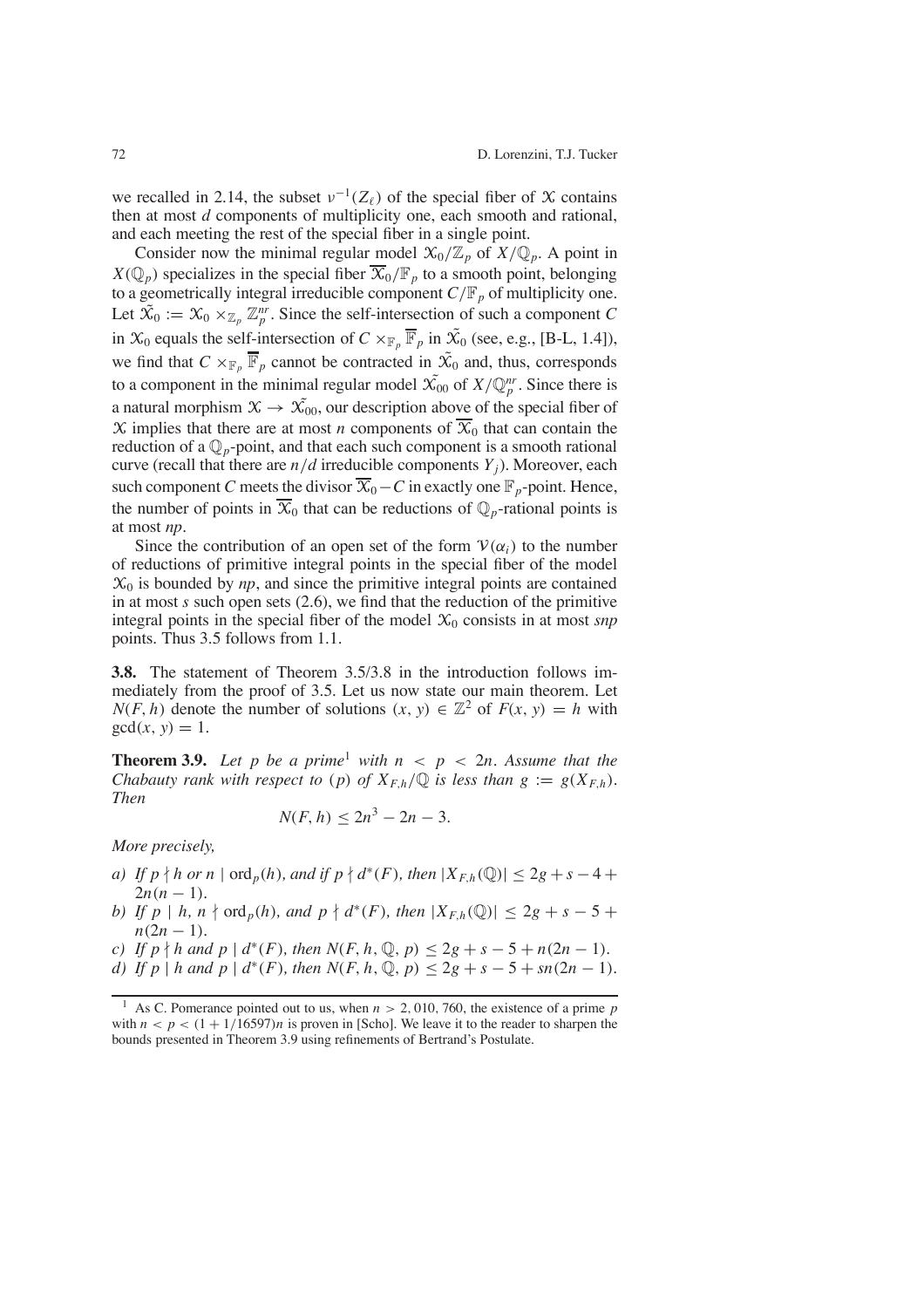*In* particular, if the Mordell-Weil rank of  $X_{F,h}/\mathbb{Q}$  is less than *g*, then  $N(F, h) < 2n^3 - 2n - 3$ .

*Proof.* We apply our previous results using the estimates  $p \le 2n - 1$  and *s* ≤ *n*. The term  $\frac{2g-2}{p-1}$   $\frac{p-1}{p-2}$  is bounded by  $\frac{2g+s-5}{p-5}$ . To prove a), apply 3.1, and bound  $|\mathcal{X}_{\mathbb{F}_p}(\mathbb{F}_p)|$  as follows. Let  $\overline{X}_{F,h}$  denote the reduction of the plane curve  $X_{F,h}$ . We can bound  $|\overline{X}_{F,h}(\mathbb{F}_p)|$  using a projection from a point *P* of  $\overline{X}_{F,h}(\mathbb{F}_p)$  to a  $\mathbb{F}_p$ -line. If *P* is not on the line  $z = 0$ , we find that

$$
|\overline{X}_{F,h}(\mathbb{F}_p)| \le (n-1)(p-s+1) + \sum_{i=1}^s (n-n_i) + 1.
$$

We then consider the normalization map  $\mathcal{X}_{\mathbb{F}_p} \to \overline{X}_{F,h}$  and find that

$$
|\mathcal{X}_{\mathbb{F}_p}(\mathbb{F}_p)| \leq |\overline{X}_{F,h}(\mathbb{F}_p)| + \sum_{i=1}^s (\gcd(n, n_i) - 1).
$$

Bounding  $\sum_{i=1}^s \gcd(n, n_i)$  by *n*, we find that  $|\mathcal{X}_{\mathbb{F}_p}(\mathbb{F}_p)| \leq (n-1)(p+1)+1$ . We leave it to the reader to check that the above bound also holds when *P* is on the line  $z = 0$ . To prove c), apply 3.3, and bound  $a(p)$  using 3.4 to find that  $a(p) \leq np$ . To prove b) and d), use 3.2 and 3.5.

Note now that by Bertrand's postulate, there exists a prime *p* with  $n < p < 2n$ . If the Mordell-Weil rank of  $X_{F,h}/\mathbb{Q}$  is less than *g*, then the Chabauty rank with respect to (p) of  $X_{F,h}/\mathbb{Q}$  is also less than g, and we find that  $N(F, h) \leq 2n^3 - 2n - 3$ .

*Example* 3.10. Let us use known results on the Mordell-Weil rank of certain curves to obtain examples of Thue equations to which Theorem 3.9 applies. First, recall that for any integers *a*, *b*, *c*, *d*, and *e* such that  $ad - bc \neq 0$ , the curve  $X_{F,h}$  is isomorphic over  $\mathbb{Q}$  to  $X_{G,he^n}$ , where  $G(x, y) = F(ax + by$ ,  $cx + dy$ ). It follows that the Chabauty rank of  $X_{G,he^n}/\mathbb{Q}$  is equal to the Chabauty rank of  $X_{F,h}/\mathbb{Q}$  (at any prime). Thus, when the method of Chabauty-Coleman can be applied to bound  $N(F, h, \mathbb{Q}, p)$ , it can also be used to bound the number of primitive solutions to any equation of the form  $G(x, y) = he^n$ . Note that while such a change of variables does not change the Q-isomorphism class of the underlying curve, it *does* change the notion of a primitive integral solution.

A Thue curve  $X_{F,h}$  always covers the superelliptic curve  $hy^q = F(x, 1)$ for any prime divisor  $q$  of  $n$ , so it is always possible to attempt to bound the Chabauty rank of such a Thue curve  $X_{F,h}$  by applying the ideas of [P-S] to compute the rank of some quotient of  $X_{F,h}$ . One finds in the literature a few explicit computations of Mordell-Weil ranks for superelliptic curves  $D/\mathbb{Q}$  of the form  $y^q = F(x, 1)$ , with  $n = \deg(F)$  and  $q \mid n, q$  prime. For instance,

(7) 
$$
y^3 = (x^2 - x + 6)^2 (x^8 + 3x + 3)
$$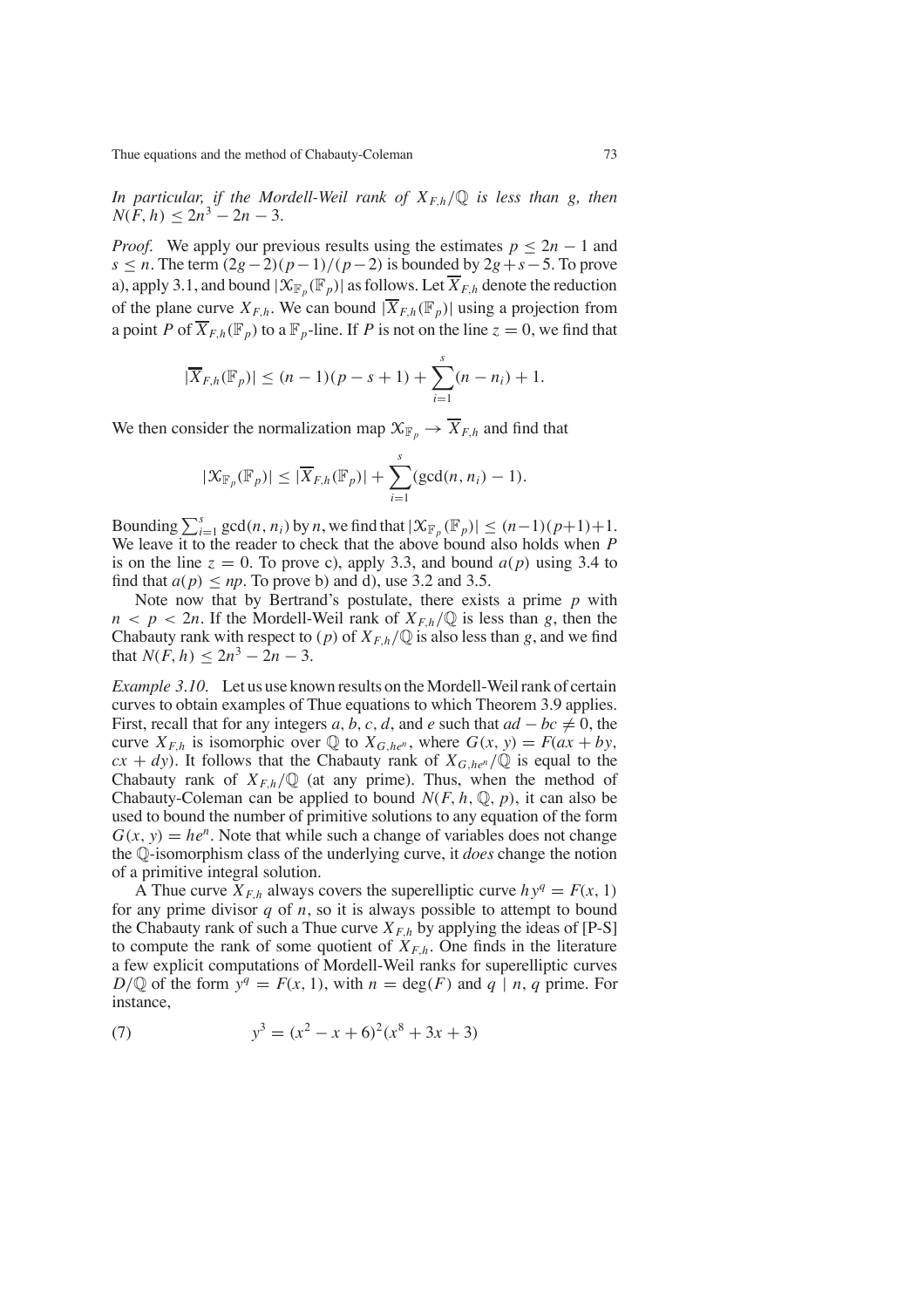is considered in  $[P-S, 14.2]$ , with Mordell-Weil rank 2 over  $\mathbb Q$  (see Sect. 5) of [Sch] for further examples). Let  $D_{dq}$  denote the superelliptic curve associated with  $d^q y^q = F(x, 1)$ . Clearly,  $D_{d}$  is isomorphic to *D* over  $\mathbb{Q}$ , so the jacobians of these curves have the same rank. We may thus apply the Chabauty-Coleman method to  $X_{F, d}$ <sup>*q*</sup> as soon as it is known that the rank of *D*/ $\mathbb Q$  is less than the genus of *D*, as is the case with (7).

Let  $\ell$  be a prime. Bounds for the Mordell-Weil rank over  $\mathbb Q$  of the normalization  $\hat{C}_h$  of the curve  $Y^2 = X^{\ell} + h$  are given in [St1], with an 'added in proof' proven in [St2]. Using these results, one finds for instance that when  $\ell = 5$  and h is as follows, the rank of the genus 2 curves  $C_h$ ,  $C_h$ <sup>5</sup>, and  $C_{h^9}$ , is equal to 1:

$$
h = 11, h = 11 \cdot 13 \cdot 17 \cdot 19 \cdot 23, h = -3 \cdot 11 \cdot 13 \cdot 17 \cdot 19 \cdot 23 \cdot 29.
$$

Consider now  $q, e \in \mathbb{Z}^+$ , and the equation  $q^2x^{2\ell} - y^{2\ell} = he^{2\ell}$ . This Thue curve maps onto  $C_h$ , with  $Y \mapsto q(x/ez)^{\ell}$  and  $X \mapsto (y/ze)^2$ . In addition to the above Thue curve, we also find that the curves given by  $hx^{2\ell} - y^{2\ell} =$  $h^{\ell+1}e^{2\ell}$  and  $hx^{\ell+1}+xy^{\ell}=h^2e^{2\ell}$  have  $C_h$  as quotients. When the rank of  $C_h$ can be computed using [St1] and [St2], Theorem 3.9 applies to the above three examples of Thue curves having  $C_h$  as quotient.

It is quite possible that the bounds obtained in Theorem 3.9 are too large. Indeed, there are no known examples in the literature of a family of Thue equations  $(F_j(x, y) = h_j)_{j=1}^{\infty}$  with  $\lim_{j\to\infty} \deg F_j = \infty$  and lim<sub>*j*→∞</sub>  $N(F_i, h_j)$  deg  $\overline{F}_i = \infty$ . The following simple examples of Thue equations with  $N(G, h) \ge n$  are well-known. Take  $G(x, y) = \prod_{i=1}^{n} (x$  $a_i y$ ) + *hy<sup>n</sup>*, with  $\prod_{i \neq j} (a_i - a_j) \neq 0$ ,  $a_i \in \mathbb{Z}$ . Then  $\{(a_i, 1), i = 1, ..., n\}$ are primitive solutions.

It is known that  $N(F, h) \leq O(n)$  when disc(*F*) is large compared to *h* (see [Ste2, page 378]). We use below the fact that any subfield of  $\mathbb{Q}(\xi_{p-1})$ has an unramified prime of norm *p* to obtain, in some cases where the Mordell-Weil rank of  $X_{F,h}$  is at most  $g(X_{F,h})/n$ , bounds for  $N(F, h, \mathbb{Q}, p)$ of the form  $O(n)$  and  $O(n^2)$ .

**Theorem 3.11.** *Let*  $p \ge 5$  *be prime and let*  $n := p - 1$ *. Let*  $X := X_{F,h}$ *. Assume that*  $Chab(X, \mathbb{Q}(\xi_{p-1}), (p)) < g(X)$ *. This is the case, for instance, if* the Mordell-Weil rank of  $X/\mathbb{Q}$  is less than  $(s-2)/2$ *. Then* 

*a) If*  $p \nmid d^*(F)$ *, then*  $|X(\mathbb{Q})| \le 5n - 3$ *. b*) *If*  $p \mid d^*(F)$ , *then*  $N(F, h, \mathbb{Q}, p) \leq 2n^2 + 4n - 5$ .

*Proof.* Our hypothesis allows us to apply the results of the previous section. We bound  $\frac{2g-2}{p-1}$  $\frac{p-1}{p-2}$  by  $n^2-2n-3$ , and *s* by *n*. Let *u* denote the number of points in *X*( $\mathbb{Q}$ ) with  $z = 0$ . Clearly,  $u \le n$ . Let  $v := |X(\mathbb{Q})| - u$ . Then, since *n* is even (and  $-1$  is in  $\mathbb{Q}$ ), we have  $|X(\mathbb{Q}(\xi_n))| \geq u + nv/2$ . For part a) when  $p \nmid h$ , we use the bound 3.1:

$$
|X(\mathbb{Q}(\xi_n))| \le n^2 - 2n - 3 + (n - 1)(p + 1).
$$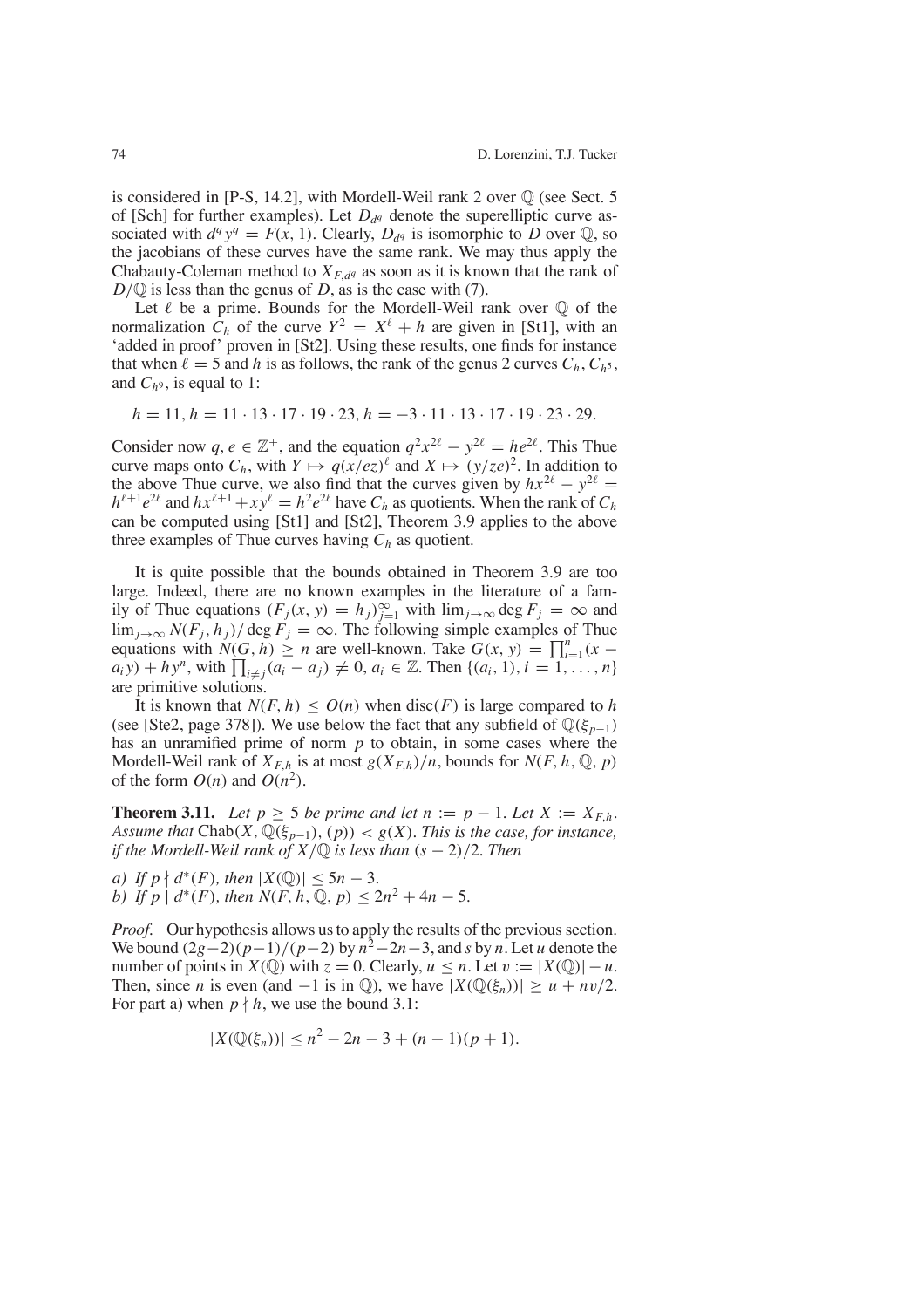(To bound  $|\overline{X}(\mathbb{F}_p)|$ , use a projection from a point in  $\overline{X}(\mathbb{F}_p)$ .). It follows that  $u + nv/2 \le 2n^2 - n - 5$ . Hence,  $v \le 4n - 2 - 10/n - 2u/n$ . Thus,  $v \leq 4n - 3$ . We find that  $|X(\mathbb{Q})| = u + v \leq n + 4n - 3$ . To prove part a) when  $p \mid h$ , we use 3.2,

$$
|X(\mathbb{Q}(\xi_n))| \le n^2 - 2n - 3 + np.
$$

Thus,  $u + nv/2 \le 2n^2 - n - 3$ . Hence,  $v \le 4n - 3$ , and  $|X(\mathbb{Q})| \le 5n - 3$ .

In part b), we do not consider points with  $z = 0$  (since such points are not primitive integral solutions). To prove part b), we use 3.3:

$$
nN(F, h, \mathbb{Q}, p)/2 \le N(F, h, \mathbb{Q}(\xi_n), p) \le n^2 - 2n - 3 + (n - 1)(p + 1).
$$

as well as 3.5:

$$
nN(F, h, \mathbb{Q}, p)/2 \leq N(F, h, \mathbb{Q}(\xi_n), p) \leq n^2 - 2n - 3 + n^2p.
$$

To conclude the proof of the theorem, we only need to prove that, if the Mordell-Weil rank of  $X/\mathbb{Q}$  is less than  $(s - 2)/2$ , then the Chabauty rank of  $Jac(X/\mathbb{Q}(\xi_{p-1}))$  is less than  $g(X)$ . This assertion is a consequence of the following general fact.

**Proposition 3.12.** *Let X*/Q *denote the smooth proper model of the affine curve given by an equation*  $h y^n = f(x)$ *, with*  $n \mid \deg(f)$ *. Write*  $f(x) = \prod_{i=1}^s (x - a_i)^{n_i}$  *with*  $\prod_{i \neq j} (a_i - a_j) \neq 0$ *, and assume that*  $gcd(n, n_i) < n$  *for i*=<sub>1</sub>( $x - a_i$ )<sup>*ni*</sup> *with*  $\prod_{i \neq j} (a_i - a_j) \neq 0$ , *and assume that* gcd(*n*, *n<sub>i</sub>*) < *n for all i. Fix* ξ*n, a primitive n-th root of unity. Denote by* σ *the automorphism of*  $X/\mathbb{Q}(\xi_n)$  *induced by*  $(x, y) \mapsto (x, \xi_n y)$ *. Assume that the Chabauty rank (with respect to any prime) of*  $X/\mathbb{Q}(\xi_n)$  *is equal to*  $g(X)$ *. Then the factor An* /Q *of the jacobian of X introduced below has Mordell-Weil rank over* Q *at least equal to*  $(s - 2)/2$ *.* 

*Proof.* Let  $\Phi(t) = (t^n - 1)/(t - 1)$ . Let  $\Phi_d(t)$  denote the *d*-th cyclotomic polynomial, so that  $\Phi(t) = \prod_{\substack{d|n \ d \neq 1}} \Phi_d(t)$ . Let  $\Psi_d(t) := \Phi(t)/\Phi_d(t)$ . Let *d* | *n*, and consider the abelian variety

$$
A_d := \operatorname{Im}(\Psi_d(\sigma)) \subset \operatorname{Jac}(X)/\mathbb{Q}(\xi_n).
$$

(Note that when  $d < \gcd(n, n_i)$  for some *i*, it may happen that  $A_d$  is trivial.) It is clear that  $A_d \subset \text{Ker}(\Phi_d(\sigma))$ . If  $d \neq d'$ , then  $\Phi_d(t)$  and  $\Phi_{d'}(t)$ are coprime in  $\mathbb Q$  and, thus, generate in  $\mathbb Z[t]$  a principal ideal  $q\mathbb Z[t]$  for some *q* ∈  $\mathbb{Z}$ . We conclude that  $A_d \cap A_{d'}$  is a finite set of points, killed by *q*. Since the polynomials  ${\Psi_d(t)}_{d|n}$  are coprime in  $\mathbb{Q}$ , we can find  ${a_d(t) \in \mathbb{Z}[t], d \mid n, d \neq 1}$  such that  $\sum a_d(t)\Psi_d(t) = z \in \mathbb{Z}$ . Hence, given  $P \in \text{Jac}(X)$ ,

$$
zP = \sum \Psi_d(\sigma)(a_d(\sigma)P) \in \langle \{A_d \mid d \mid n, d \neq 1\} \rangle \subseteq \text{Jac}(X)
$$

and, thus,  $Jac(X)$  is isogenous to  $\bigoplus_{\substack{d|n \ d \neq 1}}$  $A_d$ .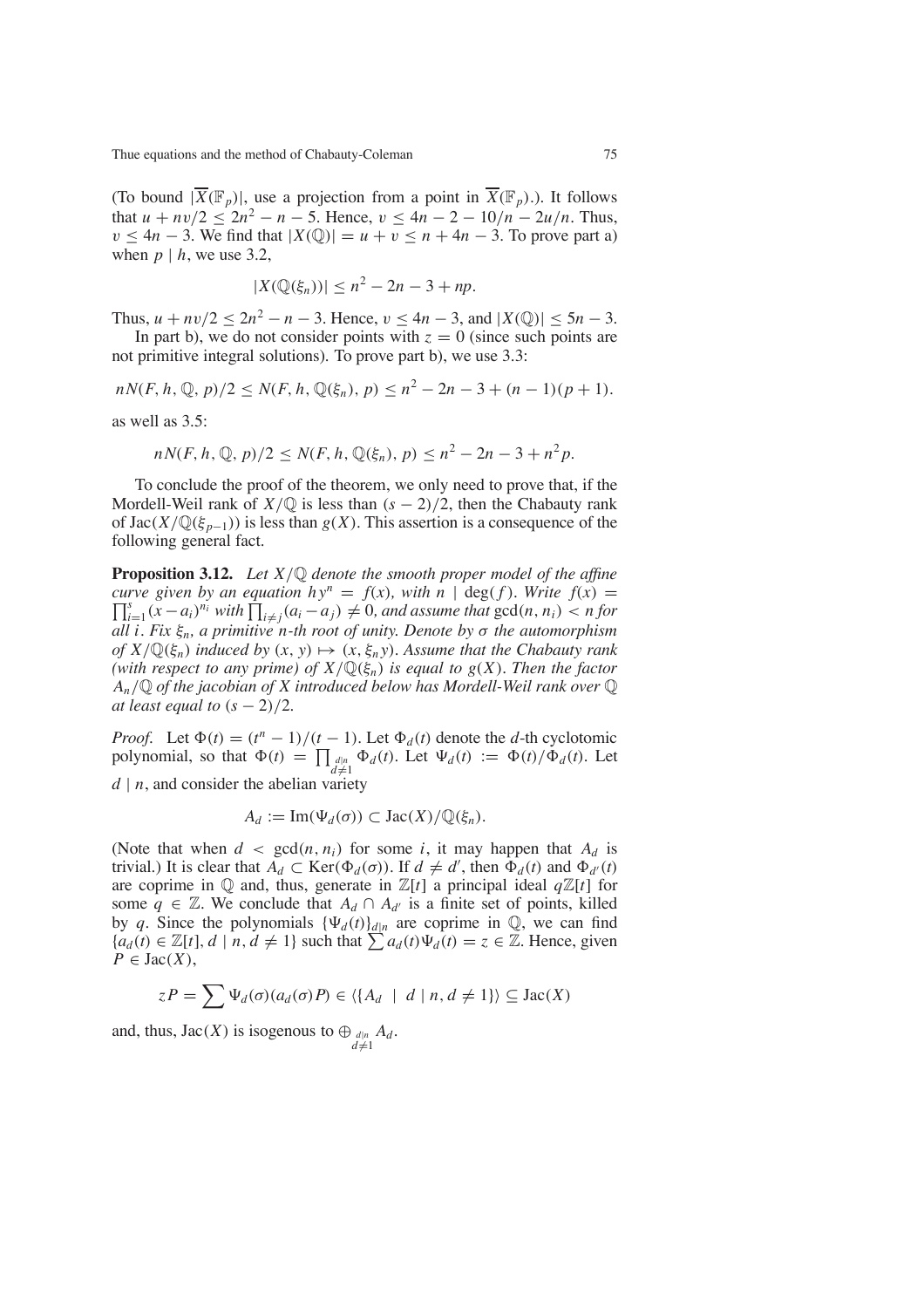.

We claim now that  $A_d$  is an abelian variety defined over  $\mathbb Q$ . Indeed, let  $P = (a, b)$ , where  $a, b \in \overline{\mathbb{Q}}$ , be a solution of  $y^n = f(x)$ . Let  $\mu \in \text{Gal}(\overline{\mathbb{Q}}/\mathbb{Q})$ . Then  $\mu(\xi_n) = \xi_n^c$  for some  $c \in \mathbb{Z}$  with  $(c, n) = 1$ . It follows that on  $X(\overline{\mathbb{Q}})$ , we have  $\sigma^c \circ \mu = \mu \circ \sigma$  for some  $c \in \mathbb{Z}$ . If an element *Z* of  $Jac(X)(\overline{Q})$  is of the form  $Z = \Psi_d(\sigma)(\sum_{i=1}^s a_i P_i)$  with  $P_i \in X(\overline{Q})$ , then  $\mu(\Psi_d(\sigma)(\sum_{i=1}^s a_i P)) = \Psi_d(\sigma^c)(\sum_{i=1}^s a_i \mu(P_i))$ . Now, since  $(c, n) = 1$ , there is a positive integer *c*' such that  $cc' \equiv 1 \pmod{n}$ . The polynomial  $\Psi_d(t)$  is a product of cyclotomic polynomials  $\Phi_e(t)$  with  $e \mid n$ , and for any root  $\xi_e$  of  $\Phi_e(t)$ , it is clear that  $\xi_e^{c'}$  is a root of  $\Phi_e(t^c)$ . Since multiplication by *c*' permutes  $(\mathbb{Z}/e\mathbb{Z})^*$ , it follows that  $\Phi_e(t)$  divides  $\Phi_e(t^c)$  for any  $e \cdot \underline{\hspace{0.2cm}} n$ , and that  $\Psi_d(t)$  divides  $\Psi_d(t^c)$ . Hence,  $\mu(Z) \in A_d(\overline{\mathbb{Q}})$ , for all  $\mu \in \text{Gal}(\overline{\mathbb{Q}}/\mathbb{Q})$ . It follows that  $A_d$  is defined over  $\mathbb Q$ . We determine the dimension of  $A_d$  below.

**Lemma** 3.13. *Suppose that*  $d \mid n$  *and that*  $d > \gcd(n, n_i)$  *for all*  $i =$ 1,..., *s.* Let  $\varphi(d)$  denote the Euler  $\varphi$ -function. Then  $\dim(A_d) = \varphi(d)$ ·  $(s - 2)/2$ .

*Proof.* By construction,  $\sigma_{A_d}$  is such that  $\Phi_d(\sigma_{A_d}) = 0$ . The characteristic polynomial char( $\sigma$ )(*t*) of  $\sigma$  acting on  $H_1(X(\mathbb{C}), \mathbb{C})$  is computed in [Lor, 4.1]:

$$
char(\sigma)(t) = \Phi(t)^{s-2} \prod_{i=1}^{s} \left( \frac{x^{\gcd(n, n_i)} - 1}{x - 1} \right)^{-1}
$$

Hence, rank<sub>Z</sub>(Ker( $\varphi_d(\sigma)_{|H_1(X(\mathbb{C}),\mathbb{C})}$ ) = (*s* – 2) $\varphi(d)$ . Using the duality between  $H_1(X(\mathbb{C}), \mathbb{C})$  and  $H^1(X(\mathbb{C}), \mathbb{C})$  as well as the fact that

$$
0 \to H^0(X(\mathbb{C}), \Omega_X) \to H^1(X(\mathbb{C}), \mathbb{C}) \to H^1(X, \mathcal{O}_X) \to 0
$$

is exact, with  $H^0(X(\mathbb{C}), \Omega_X)$  and  $H^1(X, \mathcal{O}_X)$  related by Serre duality, we find that dim  $A_d = \varphi(d)(s-2)/2$ . This concludes the proof of Lemma 3.13.

When *n* is prime, rank<sub> $\mathbb{Z}(\text{Jac}(X/\mathbb{Q}(\xi_n))) = \text{rank}_{\mathbb{Z}}(\text{Jac}(X/\mathbb{Q}))(n-1)$ , as</sub> shown in Lemma 13.4 of [P-S]. The reader will easily check that the proof of 13.4 can be used, *mutatis mutandis*, to show that, for any *d* | *n*,

$$
rank_{\mathbb{Z}}(A_d(\mathbb{Q}))\varphi(d) = rank_{\mathbb{Z}}(A_d(\mathbb{Q}(\xi_d))).
$$

In particular, if the Chabauty rank of  $Jac(X)/\mathbb{Q}(\xi_n)$  equals  $g(X)$ , then

$$
rank_{\mathbb{Z}}(A_n(\mathbb{Q}(\xi_n))) \geq \dim(A_n),
$$

so that rank $\mathbb{Z}(A_n(\mathbb{Q})) \ge (s-2)/2$ . This concludes the proof of 3.12.

*Acknowledgements* The authors wish to thank John M. Grigsby for his support of research in number theory. They would also like to thank W. McCallum, B. Poonen, E. Schaefer, M. Stoll, J. Wetherell, and the referee, for helpful comments. Lorenzini thanks the Swiss NSF for financial support, and the University of Geneva and the University of North Carolina at Chapel Hill for their hospitality.